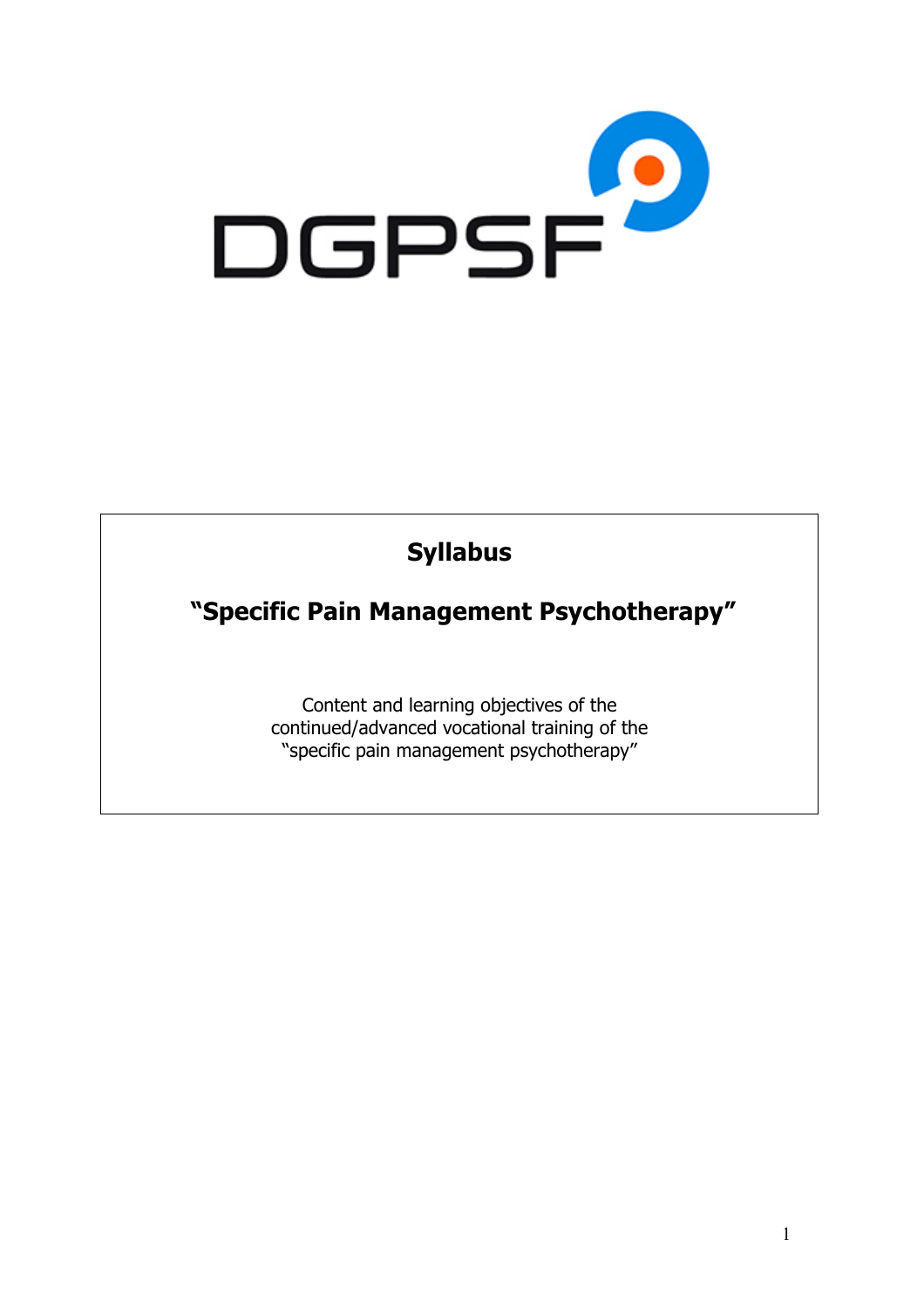1st Edition: 2010, Additions to the voluntary section made last in 2012

#### **Publishers:**

Deutsche Gesellschaft für Psychologische Schmerztherapie und –forschung (DGPSF) [German Association for Psychological Pain Therapy and Research]

#### **Editors:**

#### **Representatively responsible for the DGPSF:**

Anke Diezemann, Dr. Dipl.-Psych. DRK Pain-Center Mainz, Day-Clinic for Interdisciplinary Pain Therapy, Auf der Steig 16, 55131 Mainz

#### **Authors:**

Heinz-Dieter Basler, Prof. Dr. Dr. Roter Hof 5, 35037 Marburg, GE

Claus Derra, Dr. med. Dipl.-Psych. Rehab Center Bad Mergentheim, Clinik Taubertal, Ketterberg 2, 97986 Bad Mergentheim, GE

Anke Diezemann, Dr. Dipl.-Psych. DRK Pain-Center Mainz, Day-Clinic for Interdisciplinary Pain Therapy, Auf der Steig 16, 55131 Mainz, GE

Michael Dobe, Dr. Dipl.-Psych.

Vodafone Foundation und Chair for Child Pain Therapy and Pediatric Palliative Care Vestische Clinic for Childen and Adolescents Datteln University Witten/Herdecke Dr.- Friedrich-Steiner Str. 545711 Datteln, GE

Jule Frettlöh, Dr. Dipl.-Psych.

Berufsgenossenschaftliches Universitätsklinikum Bergmannsheil, Dept. for Pain Therapy, Bürkle-de-la-Camp-Platz 1, 44789 Bochum, GE

Günther Fritsche, Dr. Dipl.-Psych. Neurological Clinic, University of Essen, Hufelandstraße 55, 45122 Essen, GE

Kerstin Hafenbrack, Dipl.-Psych. Psychical therapeutic practice, Neuer Wall 15, 20354 Hamburg, GE

Tanja Hechler, Dr. Dipl.-Psych.

Vodafone Foundation und Chair for Child Pain Therapy and Pediatric Palliative Care Vestische Clinic for Childen and Adolescents Datteln University Witten/Herdecke Dr.- Friedrich-Steiner Str. 545711 Datteln, GE

Ingo Heidrich, Dipl.-Psych. Schön Clinic Bad Bramstedt, Birkenweg 10, 24576 Bad Bramstedt, GE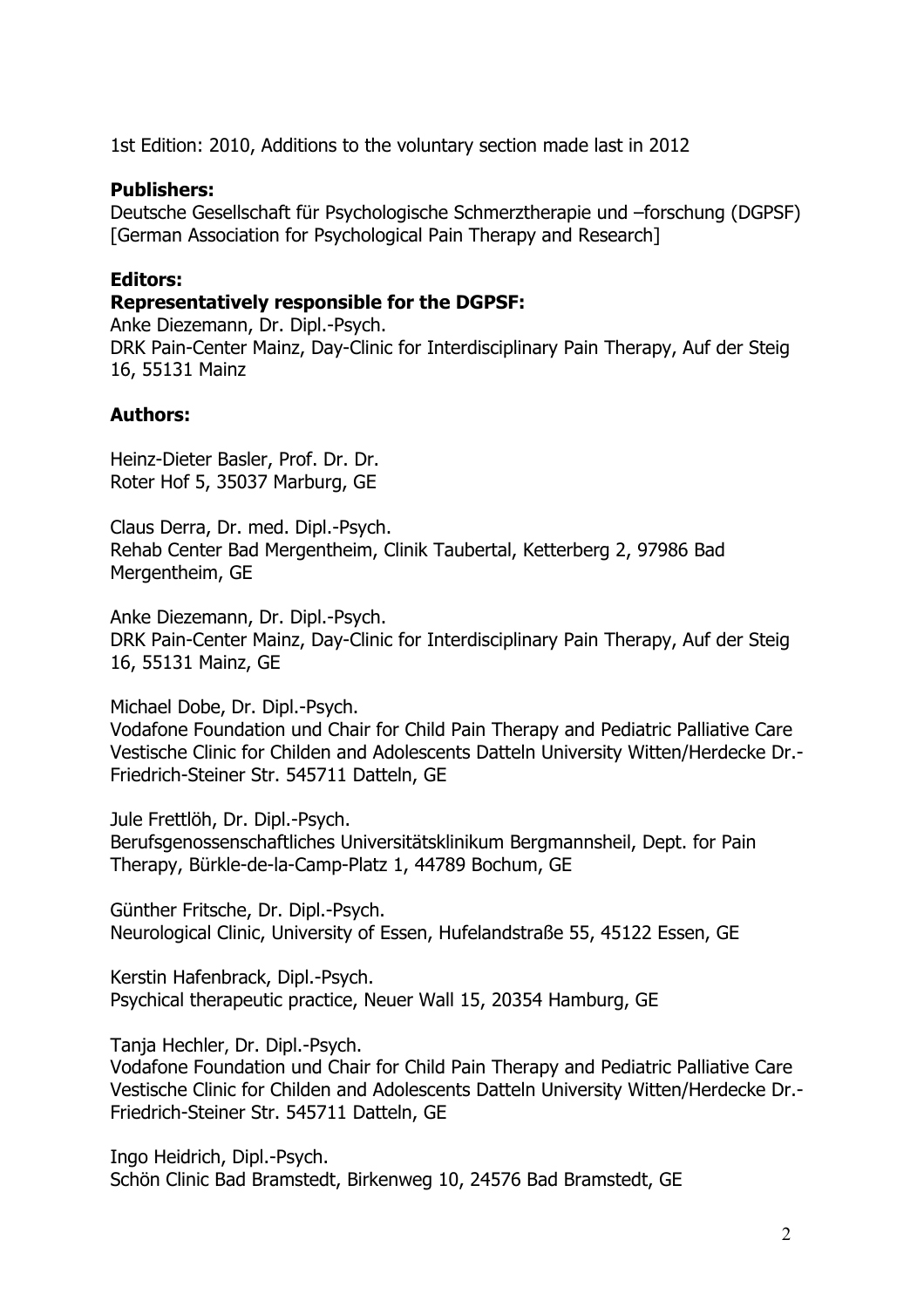Sabine Hesselbarth, Dr. med. Regional Center for Pain and Palliative Care DGS Mainz, Rheinstrasse 4 F, 55116 Mainz, GE

Michael Hüppe, Prof. Dr. Dipl.-Psych. University of Lübeck, Clinik for Anesthesiology, Ratzeburger Allee 160, 23538 Lübeck

Doris Kindler, Dr. med. Berufsgenossenschaftliches Universitätsklinikum Bergmannsheil, Dept. for Pain Therapy, Bürkle-de-la-Camp-Platz 1, 44789 Bochum

Joachim Korb, Dr. Dipl.-Psych. DRK Pain-Center Mainz, Day-Clinic for Interdisciplinary Pain Therapy, Auf der Steig 16, 55131 Mainz

Regine Klinger, PD Dr. Dipl.-Psych. University Hospital Hamburg-Eppendorf (UKE), Center for Anesthesiology and Intensive Care Medicine, Department of Anesthesiology, Pain Therapy and Pain Psychology, Martinistraße 52, 20146 Hamburg

Almut Lehmann, Physical therapist Paracelsus-Clinik Bad Ems, Taunusallee 7-11, 56130 Bad Ems

Bernd Nagel, Dr. med. DRK Pain-Center Mainz, Day-Clinic for Interdisciplinary Pain Therapy, Auf der Steig 16, 55131 Mainz

Paul Nilges, Dr. Dipl.-Psych. DRK Pain-Center Mainz, Auf der Steig 16, 55131 Mainz

Hans-Günter Nobis, Dipl.-Psych. Orthopedic Psychosomatics, MEDIAN-Clinics for Rehabilitation Bad Salzuflen, Klinik am Burggraben, Alte Vlothoer Str. 47-49, 32105 Bad Salzuflen

Michael Pfingsten, Prof. Dr. Dipl.-Psych. University of Göttingen, Pain Outpatient and Day-Clinic, Robert-Koch-Str.40, 37075 Göttingen

Anke Pielsticker, Dr. Dipl.-Psych. Institut for Pain Therapie, München, Tal 15, 80331 München

Harald Traue, Prof. Dr. University of Ulm, Section Medical Psychology, Am Hochsträss 8, 89081 Ulm

Anne Willweber-Strumpf, Dipl.-Psych.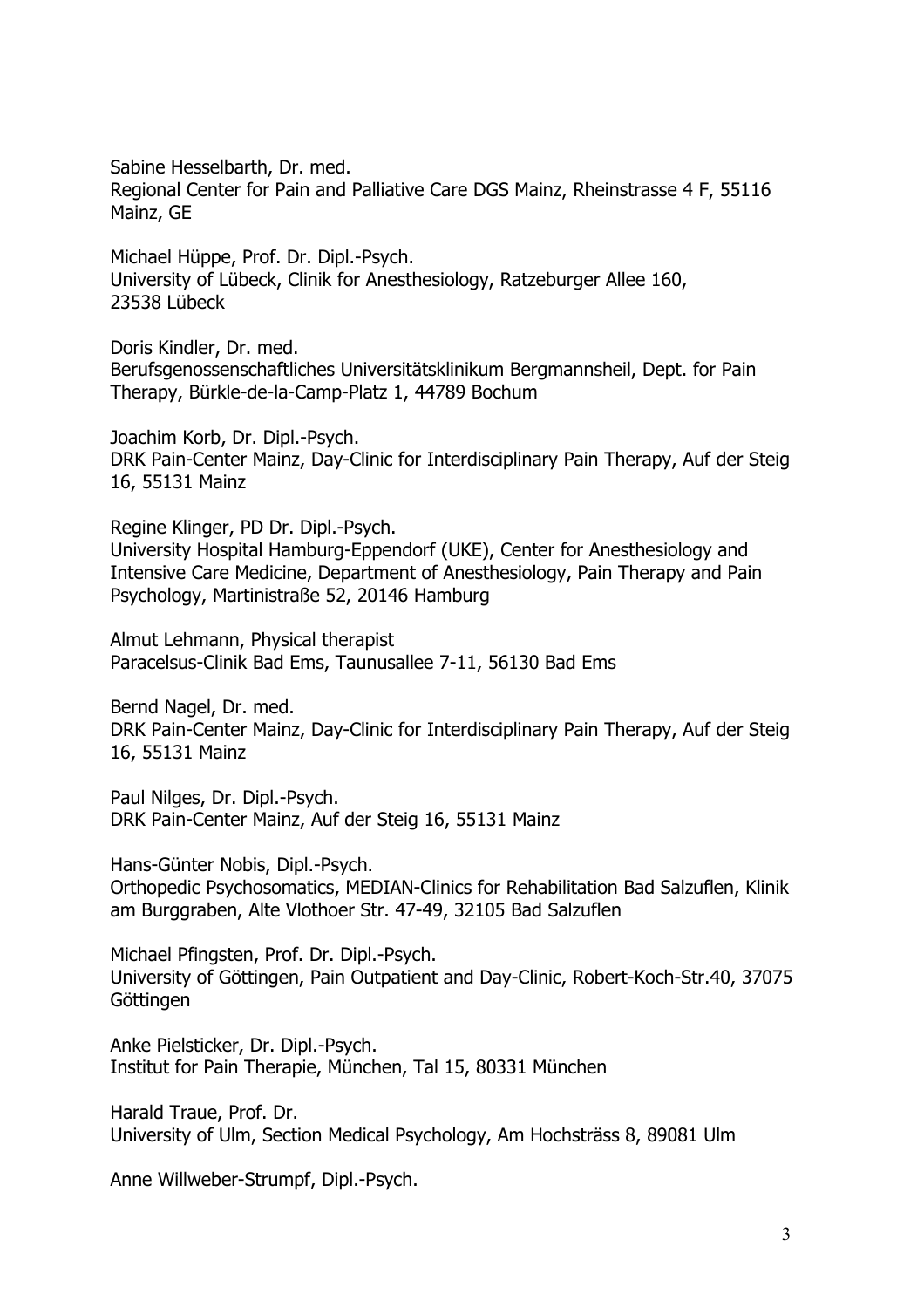## University of Göttingen, Pain Outpatient and Day-Clinic, Robert-Koch-Str.40, 37075 Göttingen

### **Table of Contents**

| Authors                                              | $2 - 3$   |
|------------------------------------------------------|-----------|
| <b>Table of Contents</b>                             | 4         |
| Introduction                                         | 5         |
| Study regulations                                    | $6 - 15$  |
| Catalog of learning objectives                       | $16 - 54$ |
|                                                      |           |
| Part 1: Mandatory course contents                    | $17 - 43$ |
| Psychological foundations                            | 18-19     |
| Medical foundations and specific disorders           | 20        |
| <b>Medicinal Pain Treatment</b>                      | $21 - 22$ |
| Interdisciplinarity                                  | 23        |
| Anamnestic and diagnostics                           | 24        |
| Methods of behavioral therapy                        | $25 - 26$ |
| Psychodynamic pain concepts and interventions        | 27        |
| Acute and chronic back pain                          | $28 - 30$ |
| Headache                                             | $31 - 34$ |
| Neuropathic pain                                     | 35-36     |
| Fibromyalgia syndrome/ rheumatism                    | 37-38     |
| Cancer pain                                          | 39-40     |
| Drug dependence, drug withdrawal                     | 41        |
| Methods of physical therapy                          | 42        |
|                                                      |           |
| Part 2: Voluntary course contents                    | 44-54     |
| Pain and aging                                       | 45-46     |
| Emotion-based psychological intervention             | 47        |
| Hypnosis in chronic pain                             | 48-49     |
| Chronic pain in children and adolescents             | $50 - 52$ |
| Informing and educating patients suffering from pain | $53 - 54$ |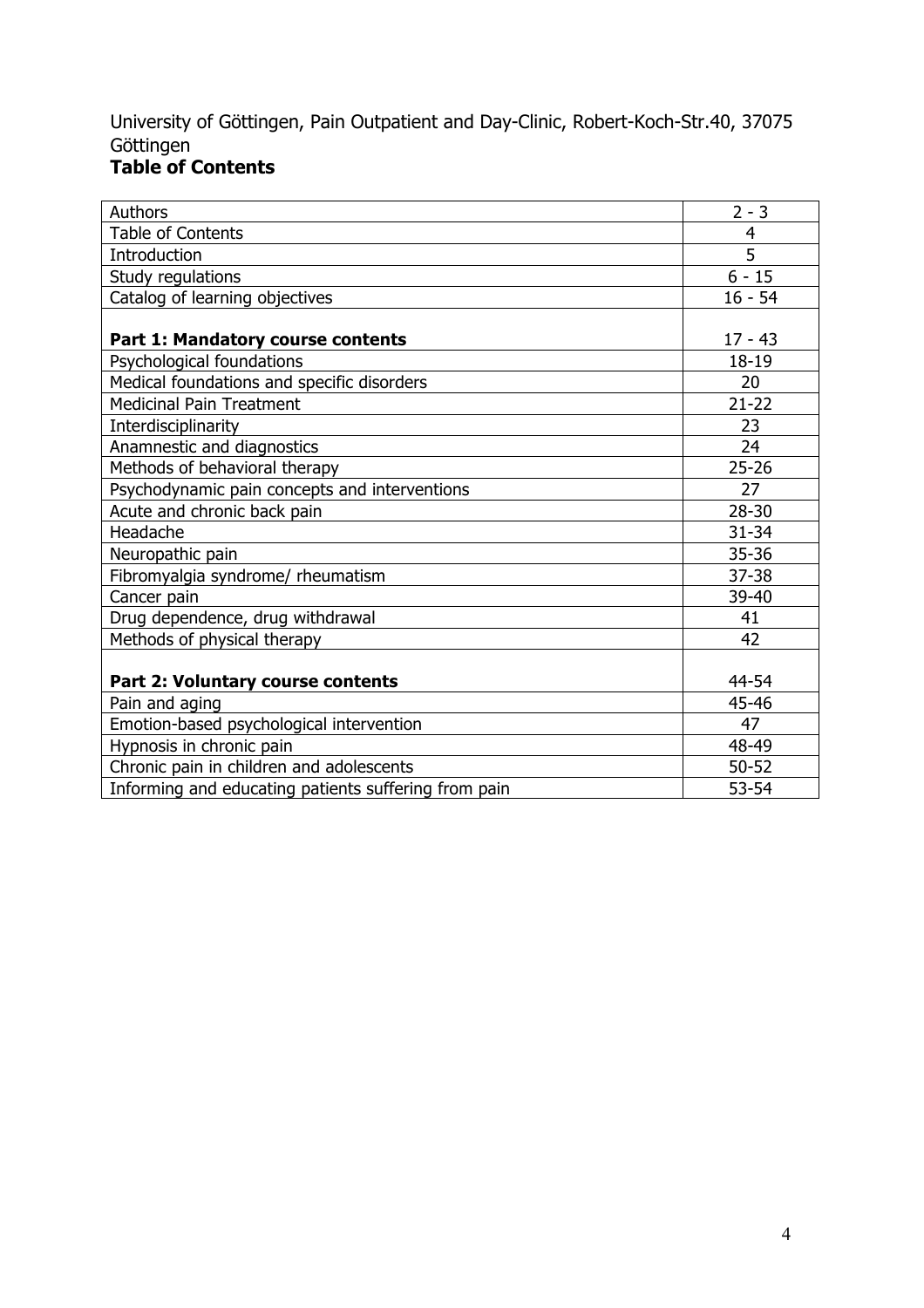#### **Introduction**

Chronic pain is the result of a complex and multidimensional process simultaneously affecting somatic, psychological, and social aspects. All of these dimensions are considered integral to pain and not a consequence of nociception. The connections between these dimensions also do not link into an easy causal chain. Pain-dependent impairment, psychological distress, pain-related behavior, and the impact of nociception have been found to correlate only weakly. Chronification of pain means that pain experience and pain-related behavior expand to and intensify all levels described above.

Against this biopsychological backdrop, contemporary therapeutic approaches aim at capturing chronic pain with diagnostically multidimensional tools and target every individual level with the help of specific therapeutic measures. The goal of the treatment is not only to relieve pain but to decrease somatic, psychological, and social impairments of functioning.

Pain management is a young, innovative, and highly specialized discipline. Pain therapists work together with medical physicians and other participating professions, e.g. physical therapists, nurse practitioners, and employees of social services in order to create a care that is patient-centered.

The academy of the specific psychotherapy for pain of the German Association for Psychological Pain Therapy and Research (DGPSF) offers a continued/advanced vocational training in specific psychotherapy for pain at three locations in Germany: Bochum, Mainz, Nord.

The syllabus at hand contains the structure and regulations of the continued/advanced vocational training program, the course content required for the final exams, and the topics covered by the additional seminars.

This syllabus has been written as a guide for lecturers, examiners, and candidates alike. It also ensures standardization of the training program and ensures its continued improvement in quality and transparency.

Further publication on the continued/advanced vocational training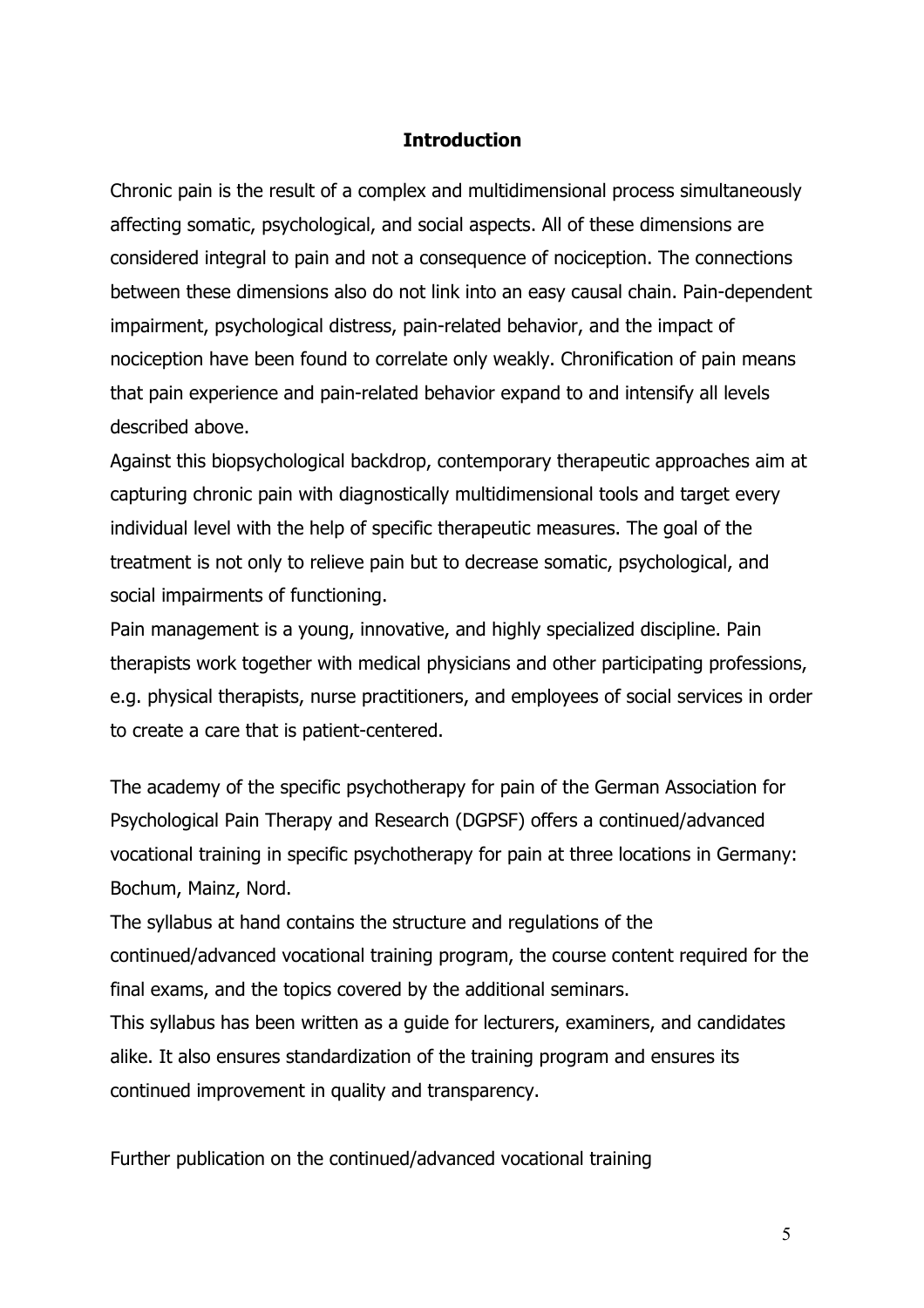Hüppe M, Scharfenstein A, Fritsche G (2011) Fort- und Weiterbildung "Spezielle Schmerzpsychotherapie". In: Kröner-Herwig B, Frettlöh J, Klinger R, Nilges P (eds) Schmerzpsychotherapie (7th edition). Springer, Berlin, S 703-707

#### **Study regulations**

#### **§ 1 preamble**

1) Pain, an unpleasant sensual and emotional experience, can be the result of actual or potential tissue damage, or it can also be described by using the terms of such a damage. Even acute and chronic pain stemming from a verified tissue damage is based on psychological factors which, in turn, greatly influence pain-dependent lifestyles.

Many chronic pain conditions are also based on so-called neuroplastic learning processes; tissue damages herein are not considered the actual cause of pain sensation, or the damages are (no longer) present. Therefore, psychological pain therapy includes concepts and measures to reduce psychological causes and effects of pain sensation and also integrates specifically pain-tailored psychotherapeutic methods which counteract neuroplastically justified chronification processes.

Professional psychological treatment contains a canon of theories on disorders as well as methods for diagnostics and treatments which can also be applied to the treatment of patients suffering from pain (as long as the presence of a psychological impairment is clinically relevant as diagnosed in accordance with the international classification criteria). However, intense acute and chronic pain frequently leads to neural and psychological changes which ultimately increase the experience of pain and which can result in undesired (dysfunctional) psychosocial changes. In order to make greater use of the intrapsychological and interactional aspects of the predominantly physical symptoms, specific and interdisciplinary methods for pain diagnostics and treatment have been developed within the framework of psychological pain therapy. Its effectiveness has been confirmed by numerous controlled studies and it has thus established itself as a firm component in the care of patients with ample physical pain and pain presumably evoked by neuroplastic, behavioral, and psychodynamic aspects. By including the contributions made by

6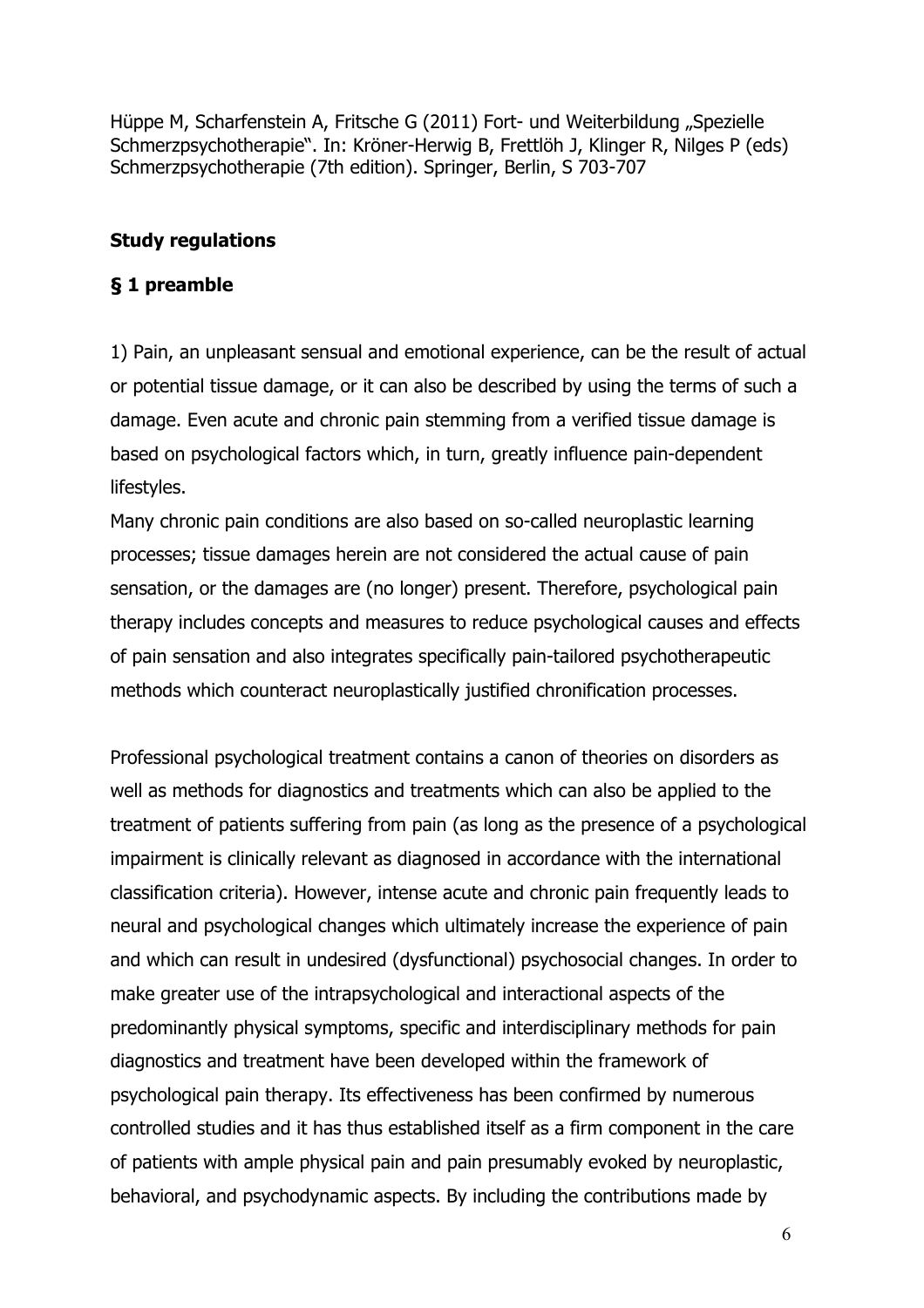psychological research to specific pain psychotherapy, the specific pain psychotherapists are additionally qualified to work with patients suffering from pain and will further deepen their professional expertise on scientifically confirmed methods which prevent chronification processes.

In order to enhance the psychotherapeutic care of patients suffering from pain, the German Association for Psychological Pain Therapy and Research (orig.: Deutsche Gesellschaft für Psychologische Schmerztherapie und -forschung DGPSF), the German Associationf for the Study of Pain (orig.: Deutsche Gesellschaft zum Studium des Schmerzes DGSS), the German Pain Therapy Association (orig.: Deutsche Gesellschaft für Schmerztherapie e.V. DGS), and the German Migraine and Headache Society (orig.: Deutsche Migräne- und Kopfschmerzgesellschaft DMKG) have developed the guidelines for the continued/advanced vocational training described hereafter.

2) Just like any preventive measure, diagnostics and treatment of chronic pain conditions can only be addressed interdisciplinary. We strive for a close cooperation between all professions actively involved in pain management.

3) A prerequisite for the continued/advanced vocational training described herein is to hold an accredited degree as a clinical psychologist (in accordance with the German psychotherapy guidelines: PsychThG $^{1}$ ) or a comparable medical degree. The equivalence of international degrees will need to be assessed individually.

4) Only after completing the training as a clinical psychologist or medical specialist with the additional psychotherapeutic training it is possible to acquire the confirmation of the continued/advanced professional training in the psychologybased pain-therapy attested by the certificate "specific pain management

<sup>&</sup>lt;sup>1</sup> Note by the translator: The German equivalent to the US-American clinical psychologist is a "psychological" psychotherapist" (orig.: psychologische/r Psychotherapeut/in). This degree can only be obtained after extensive post-graduate training as described in the German "Psychotherapy Law" (orig.: Psychotherapeuten Gesetz PsychThG). Thus, when referring to terms such as "psychotherapist", "psychological treatment" or "psychotherapy" in the guidelines at hand, the expertise and field of practice of this German special training (in the sense of a clinical psychologist) is implicated.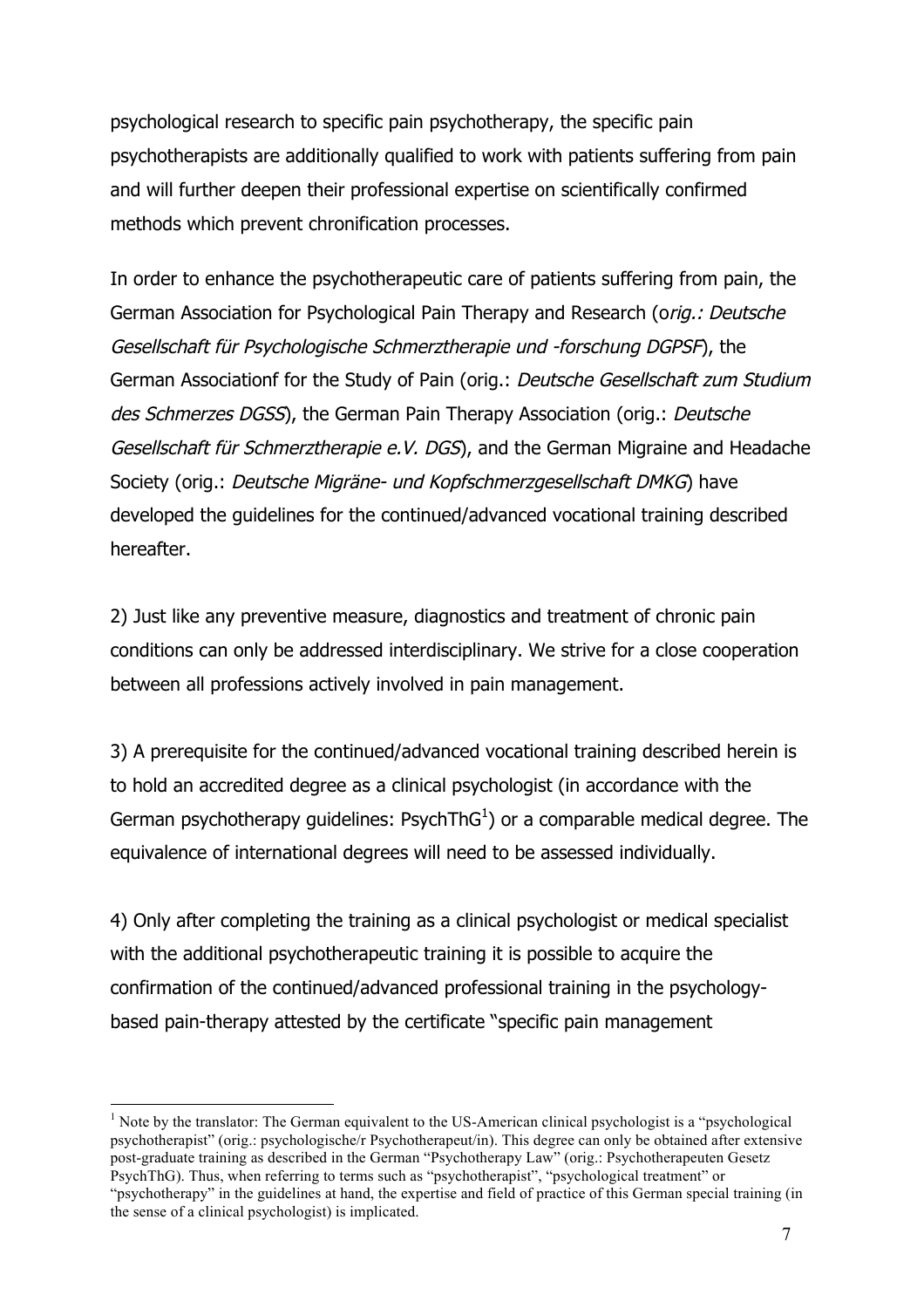psychotherapy" which is accredited by the relevant German pain associations (DGPSF/DGSS/DGS/DMKG).

### **§ 2 Study goals**

1) The goal of the continued/advanced vocational training is to acquire the psychotherapeutic expertise in the application of psychology-based pain interventions. Requirements are: participation in a curriculum which has been approved by the board of examiners  $(§ 5)$ , and completion of an elective period in a training institution likewise certified by the board of examiners.

2) The continued/advanced vocational training will provide the knowledge and skills necessary for using the scientifically-confirmed diagnostics and treatment methods in patients suffering from pain. This training also aims at enhancing the readiness and ability to communicate and cooperate with other expert groups (e.g. physicians, psychologists, physical therapists, social workers, etc.). The continued/advanced vocational training is to be open to different scientifically-confirmed clinical psychotherapies.

# **§ 3 Study structure**

The continued/advanced vocational training of the specific pain management psychotherapy is comprised of the following:

1) Acquiring knowledge of the biopsychosocial foundation of pain, especially chronic pain, including nociception, information processing of pain, mechanisms of chronification, and pharmacotherapy amounting to 16 teaching hours, conceptualizing cases including anamnesis, diagnostics, classification and documentation, treatment planning and evaluation amounting to eight teaching hours,

developing psychological measures for intervention and prevention, especially educative, psychophysiological, cognitive, behavior-based, and emotion and conflictbased interventions amounting to 32 teaching hours,

acquiring knowledge on pain syndromes and specific treatment methods (including: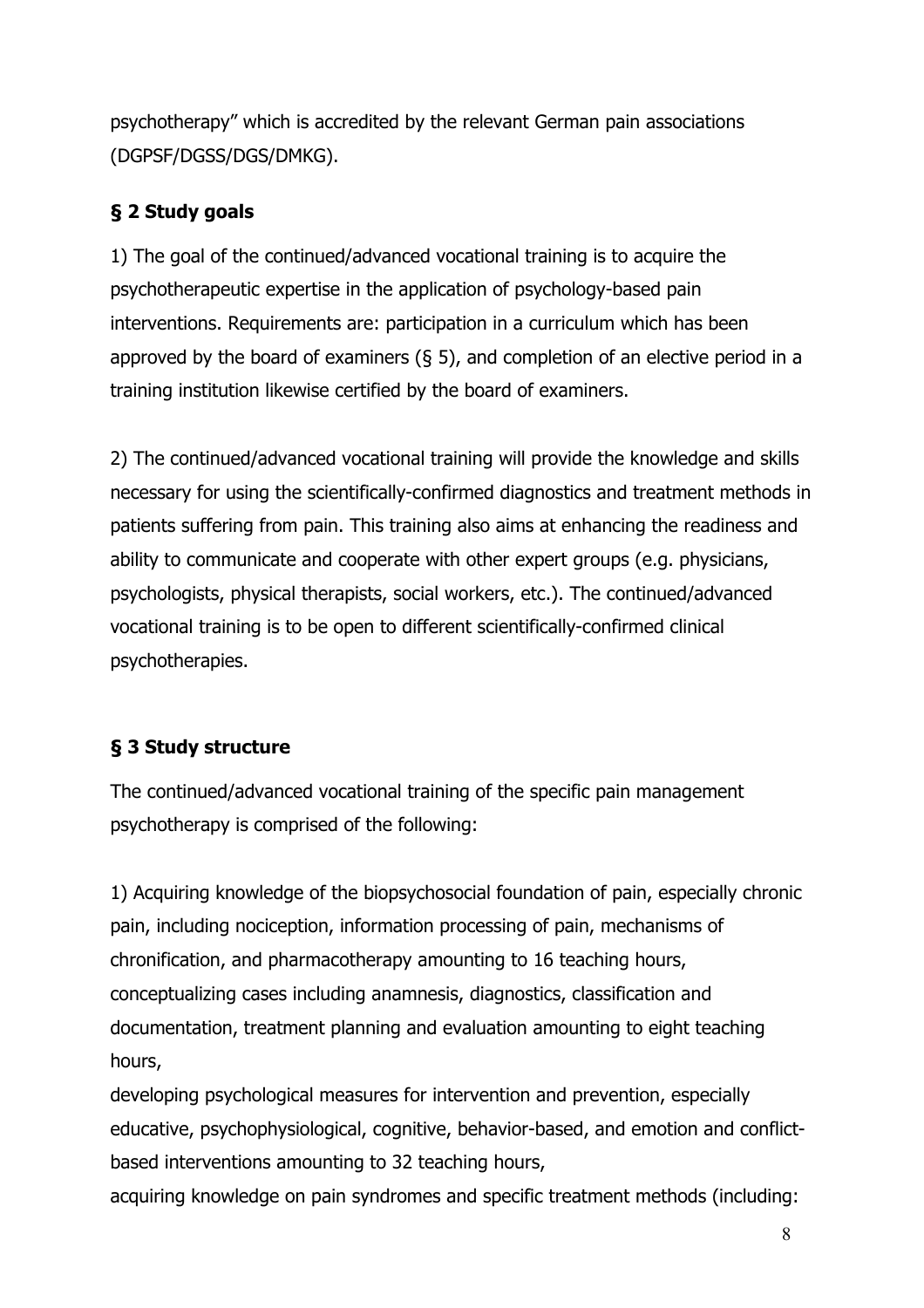headaches, facial and back pain, cancer pain, visceral pain, rheumatic and neuropathic-related pain, somatoform disorders, and age-related pain syndromes) amounting to 24 teaching hours.

These skills are covered by the curriculum "specific pain management psychotherapy; continued/advanced vocational training", comprising a total of 80 teaching hours. A maximum of eight teaching hours per day, and 40 teaching hours per week can be considered. All participants must meet the requirements described in §1(3).

2) The elective clinical period in the care of patients suffering from pain: This period can be completed by working in or with an institution involved in the care of patients either suffering from chronic pain or from illnesses which are accompanied by or that result in pain. These institutions should already be employing a certified pain management clinical therapist. In the context of the continued/advanced vocational training, regular participation at interdisciplinary conference on pain is required.

3) Implementing and documenting clinical-psychological anamnesis, diagnostics, and the treatment of patients suffering from chronic pain under supervision.

### **§ 4 Study content**

1) The following course content will be covered:

- **•** Interdisciplinary fundaments
- § Neuroanatomic, physiological, and chemical basics of pain and pain sensation
- § Cognitive, emotional, behavioral, and psychodynamic foundations of pain reactions, pain modulations, and their interaction
- § Functional aspects of pain sensation and behavior, pain expression and communication
- § Individual developmental processes that may promote the later presence of the pain deficit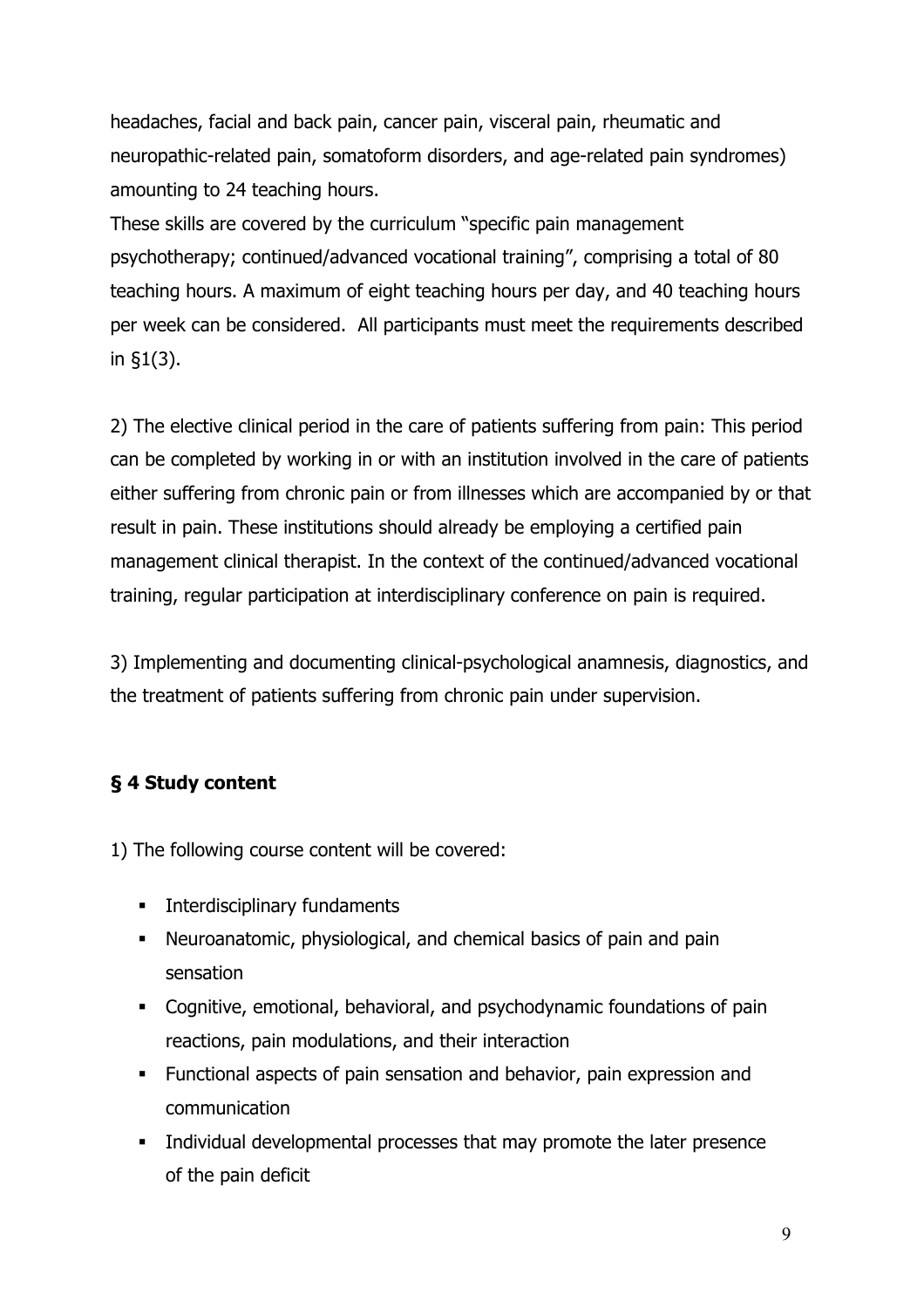- **Etiological and functional influences of psychological and somatic** comorbidities
- § Social and intercultural foundations of pain and the possibly differing approach to handling pain
- **Illness and physical experiences that may lead to chronic pain**
- Basic knowledge of medical diagnostics and medical interventions of pain including pharmacotherapy of pain
- Basic knowledge of physical therapy and other body-concentrated techniques in pain conditions
- § Measures of quality assurance

### 2) Psychological pain diagnostics:

Learning about techniques of self-observance of pain-related behavior and subjective experience, pain-anamnestic and biographical measures (structured interview), questionnaires assessing subjective beliefs of pain and illness, quantitative and qualitative methods for measuring pain, questionnaires and observation techniques to assess the extent of impairment caused by pain, measures assessing pain coping strategies, subjective well-being, psychophysiological data, and observations made by others (e.g. asking family members).

Diagnostics should be conducted in interdisciplinary discourse and in accordance with MASK (Multiaxial Pain Classification), ICD-10, DSM-IV and/or the operationalized psychodynamic diagnostics (OPD), and, with the help of differential diagnostic procedures, should take the importance of pain in the development of the patient into account.

### 3) Principles of treatment:

Interventions suitable for the continued/advanced vocational training have to be scientifically approved and need to aim at the following goals:

They need to increase the understanding of the biopsychosocial model of illnesses and, by educating the patient, should open them to the idea and motivate them to start the Specified Pain-Psychotherapy.

They need to contribute to the decrease of the pain-related physiological hyperactivity. Suitable measures are those using auto-suggestive and hetero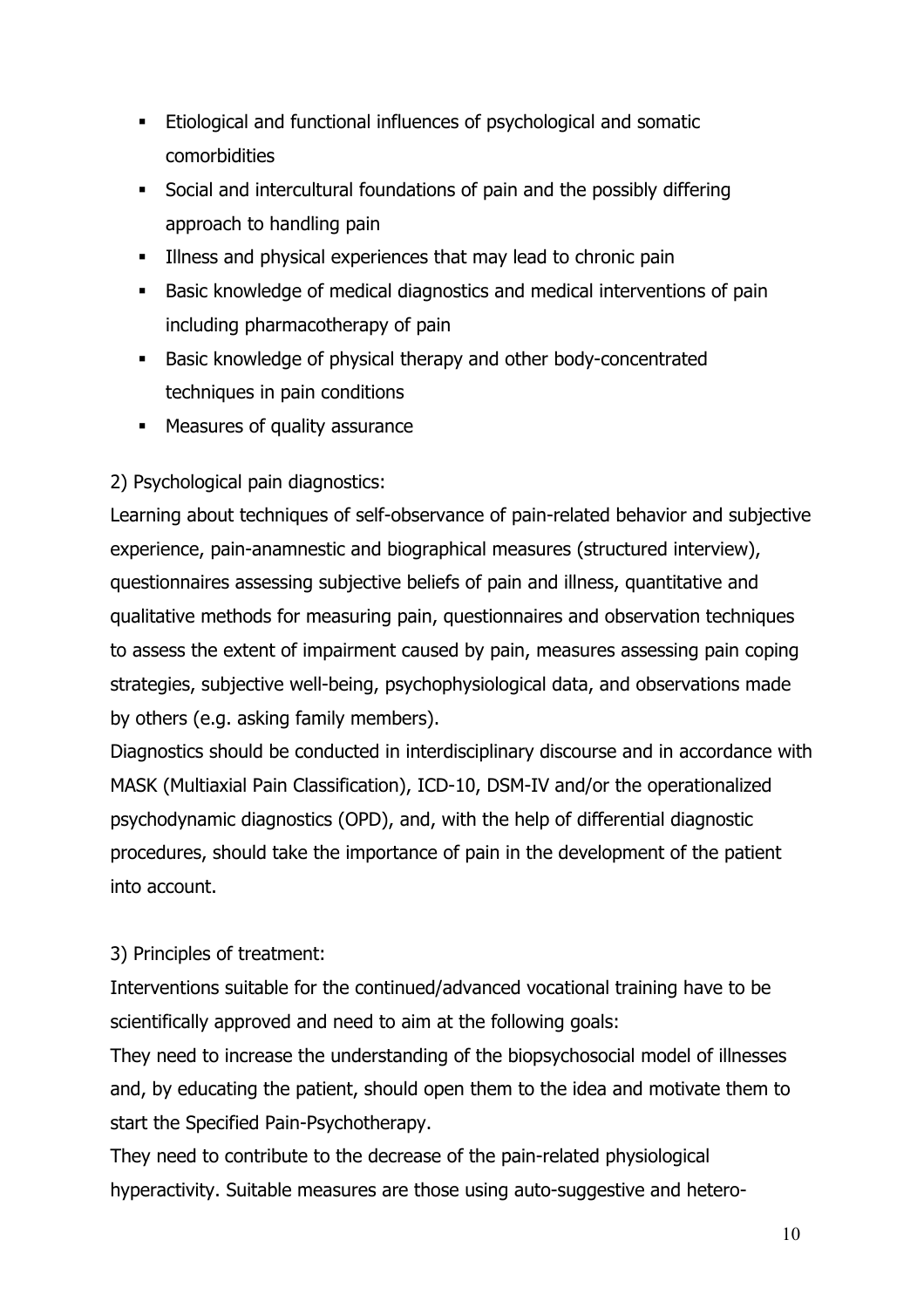suggestive methods (also with the help of technical instruments) and a combination thereof.

They need to influence the focus of attention. These include, for instance, exercises on focusing and defocusing pain, guided imagery exercises and hypnotherapeutic measures.

They need to lead to a change of pain and stress-related cognitions and behavioral patterns. These include, for instance, behavioral measures for pain immunization and cognitive restructuring, suggestive interventions, and interventions increasing selfefficacy and positive cognitions.

They need to foster emotional well-being and contribute to the implementation of positive pain coping strategies by the patient. This includes the emotional support in chronic pain, pain-increasing comorbidities (e.g. anxiety, depression) and cognitions (e.g. helplessness and hopelessness), and aid in coping with life-threatening and pain-entailing illnesses.

They need to aid in resolving pain-related problems resulting from external conditions such as conflicts in partnerships, work-overload, etc.

They need to foster healthy behavioral patterns, increase activities and enable a balance between activity and regeneration.

They need to contribute to resolving intrapsychological and possibly subconscious conflicts and the related anxieties and deficits in self-esteem and self-confidence.

### 4) Treatment methods:

These include approaches which:

- can cause a positive change of pain sensation and behavior partially caused or maintained by psychological factors (e.g. learning mechanisms, cognitive processes, conflict-producing experiences, somatization),
- **EXEDENT** encourage activities and support the patient in leading a fulfilled and active life despite the impairments
- **•** motivate rehab and integrate a different body image in the self-concept of the patient
- teach skills and influence pain-enhancing actions in the social environment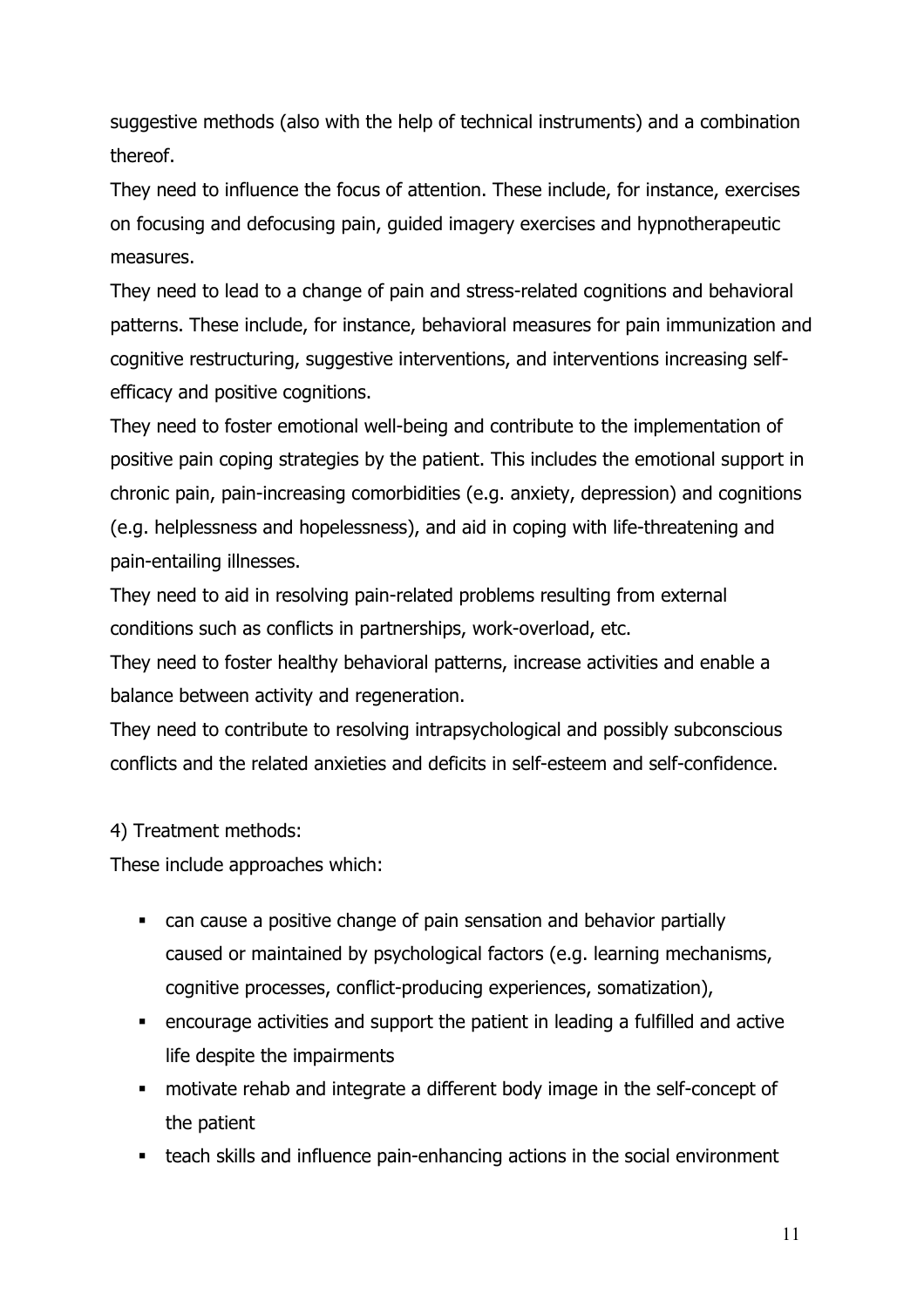- bearing in mind any risk factors for addiction, offer help in reducing painmedication intake and withdrawal treatment
- § foster self-help and communication skills in the patient
- in conclusion: those measures significantly contributing to the reduction of pain by using a multimodal oriented treatment concept including interventions from medicine, physical therapy and other body-oriented and nurse practitioner techniques.

### **§ 5 Organization of the continued/advanced vocational training**

1) The "examination committee for the specific pain management psychotherapy DGPSF/DGSS/DGS/DMKG" is responsible for the organization and implementation of the continued/advanced vocational training, the recognition of the curricula and paintherapeutic institutions, the up-keep of a register during the course of the vocational training, and the invitation of examiners. This examination committee is implemented by the following pain associations:

Deutsche Gesellschaft für Psychologische Schmerztherapie und -forschung e. V. (DGPSF) [German Association for Psychological Pain Therapy and Research] Deutsche Gesellschaft zum Studium des Schmerzes e. V. (DGSS) [German Association for the Study of Pain]

Deutsche Gesellschaft für Schmerztherapie e.V. (DGS) [German Pain Therapy Association]

Deutsche Migräne- und Kopfschmerzgesellschaft e. V. (DMKG) [German Migraine and Headache Association]

Each of the contributing associations can send one member and one representative to the examination committee with a total of one vote. They need to hold a certificate according with the guidelines at hand or a degree of equal qualification. The members and the representatives elect one chairperson as a fifth, voting member who implements the resolutions made by the commission. Resolutions made by the commission require a majority of the five votes that can also be collected in written form. Members and their representatives may hold their office for two years. The term of office of the chair ends by election of his/her successor.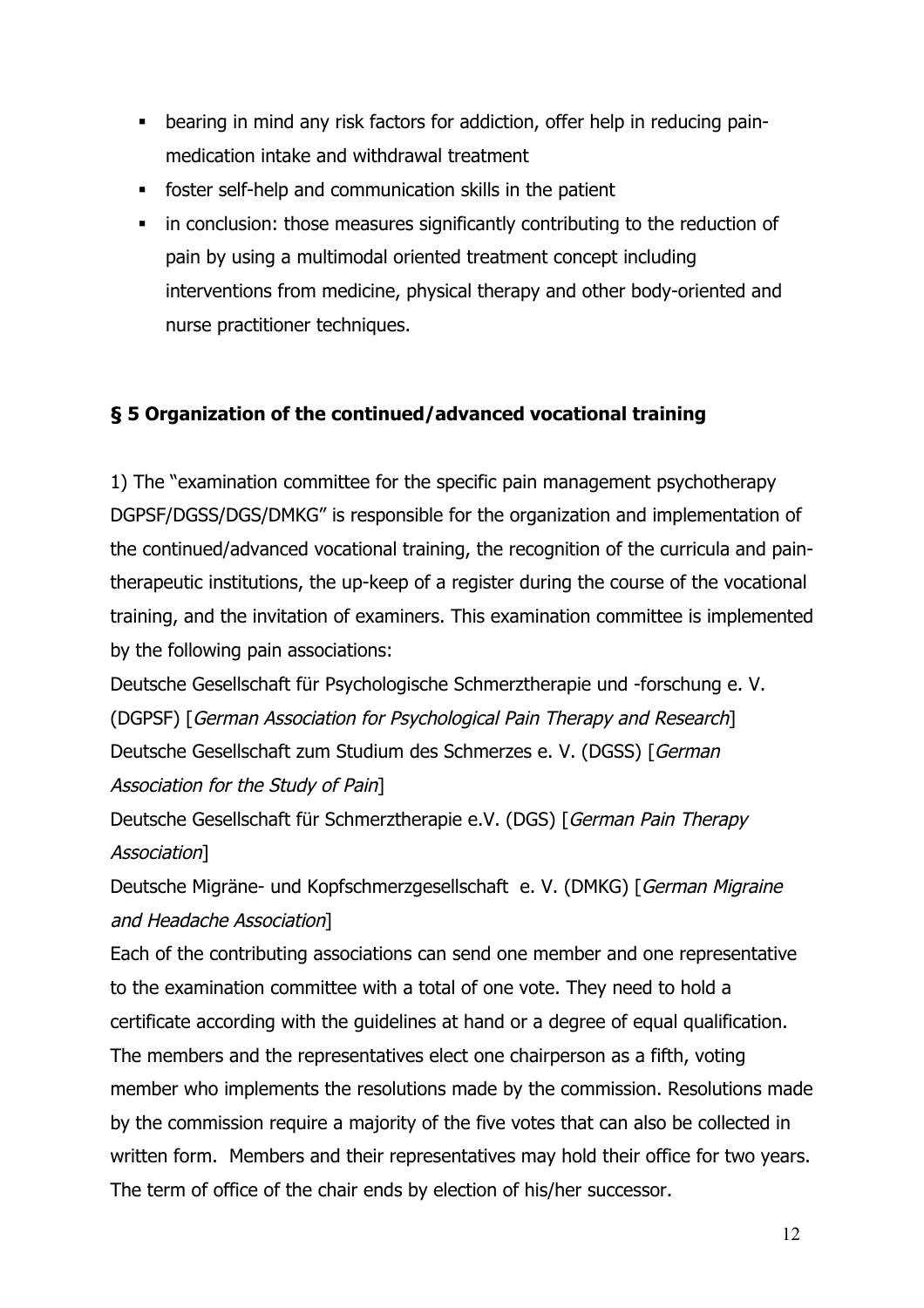In their resolutions and suggestions for change, the examination committee will make all efforts to follow the relevant guidelines by the responsible, without taking responsibility of complete compatibility.

2) The expertise necessary for the work of the pain-specialized clinical psychologist can only be conveyed by those institutions that offer: a qualified one-year curriculum of specific pain management psychotherapy, the continued/advanced vocational training which accord with these guidelines, and have undergone quality assessment by the examination committee. Recognition by the examination committee has to be applied for once a year and at least three months prior to the beginning of the first curricular event.

Close cooperation is to be established between institutions and pain therapeutic organizations or pain-centers, as well as a scientific institution (e.g. university) which is teaching and conducting research in the fields of clinical and medical psychology, psychosomatics, and psychotherapy.

The fee-based recognition of the curriculum is to be applied for at least three months in advance to the examination committee for specific pain management psychotherapy (DGPSF/DGSS/DGS/DMKG).

5) Switching between the curricula of the different institutions is possible upon approval of the examination committee.

6) Admittance to the continued/advanced vocational training requires authentication of the psychological or medical training for clinical psychology; cf. §1(3).

7) Necessary practical skills can only be acquired in those institutions involved in the care of patients suffering from chronic pain and accord with the guidelines at hand. These institutions need to be employing medical and psychological clinical therapists which have been approved by the associations granting the specific pain management psychotherapy certificate. Exceptions to the rule can be granted by the examination committee.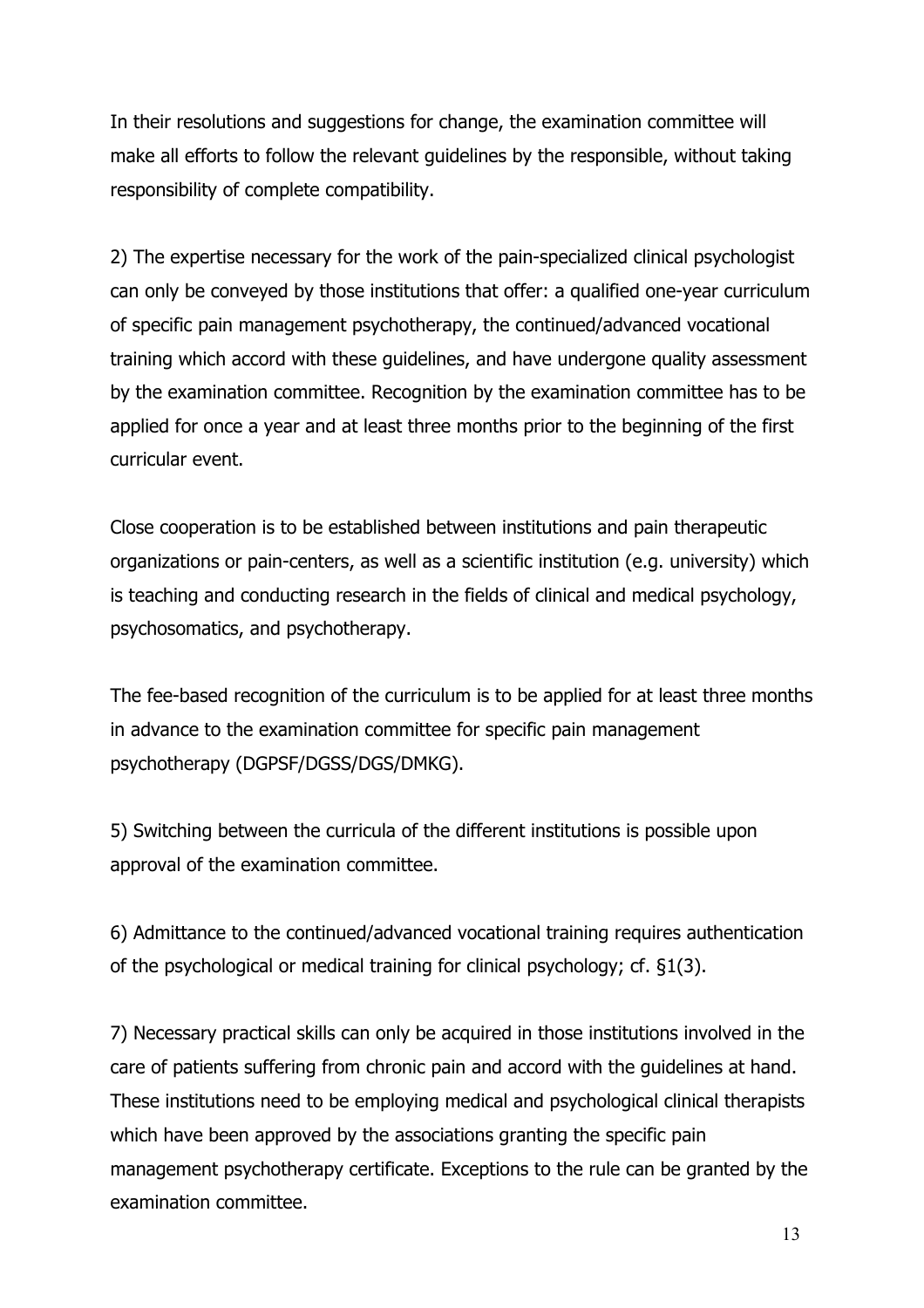### **§ 6 Confirmation of completion**

The continued/advanced vocational training in specific pain management psychotherapy will be certified once the following conditions have been met:

1) Authentication of a degree equivalent to a clinical psychologist in accordance with §1(3).

2) Verification of attendance of 80 hours of the courses which accord with the specific pain management psychotherapy guidelines and have been previously accredited by the examination committee.

3) Documentation of ten supervised clinical-psychological case studies in which pain makes up the focus of treatment. A maximum of three case studies can be substituted with the documentation of three group treatments. Three different pain disorders should be described by the 10 supervised case studies.

4) Verification of regular participation at an interdisciplinary pain conference over the course of at least two years with a mean frequency of 10 pain conferences per year, as well as a minimum half-year participation in or a two-year close cooperation with a pain-therapeutic institution.

5) Verification of a minimum of 25 hours of individual supervision of the clinicalpsychological work with patients suffering from pain. In the case of group supervisions, only the time spent on the individual person will be considered. Supervisors need to be accredited as a clinical psychologist or medical psychotherapist, have pain-therapeutic experience, and be confirmed by the examination committee for "specific pain management psychotherapy DGPSF/DGSS/DGS/DMKG".

6) Verification of having met all payments of the evaluation and examination fees.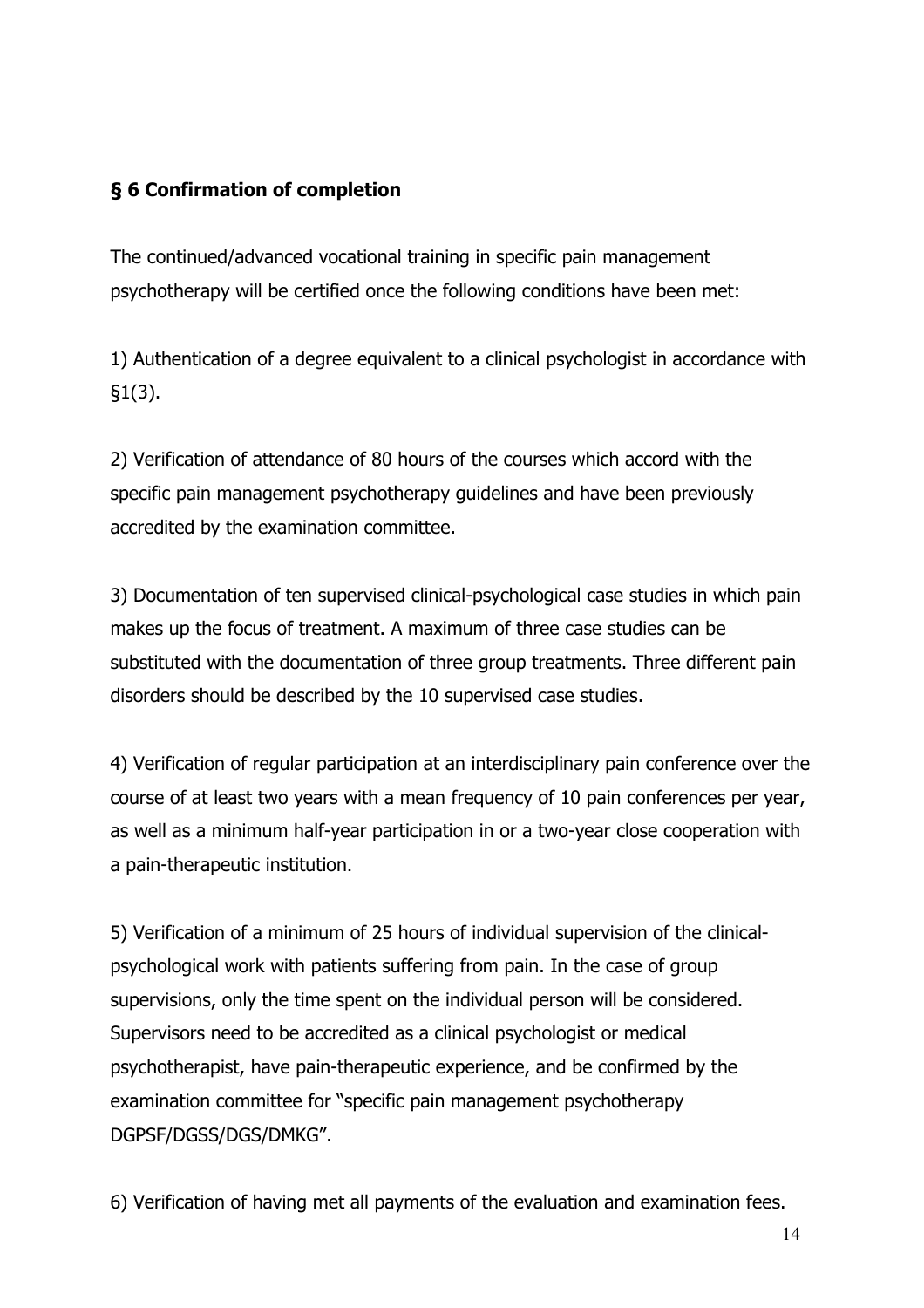7) Participation in an examination colloquium which concentrates on the individual practical pain-therapeutic work and its scientific justification. If professional quality standards are not met, further requirements can be set for the applicant (e.g. corrections of case studies, handing in new case studies).

8) Once the graduation certificate "specific pain management psychotherapy" has been issued, the recipient will pledge to visit interdisciplinary pain conferences or colloquiums regularly with a mean of ten times per year, and will further deepen their training interdisciplinarily for at least 30 hours per year, and, in addition to their active participation in conferences, will further continue their practical-clinical work in the care of patients suffering from pain and will continuously employ standardized documentation.

9) The decision by the examination committee can be appealed against. This written objection can be entered in the course of four weeks upon delivery of the written decision. If no agreement is reached, the complainants will be referred to their relevant chambers.

### **§ 7 Going into effect and transitional agreements**

1) The amendments of these guidelines enter into force on January 1st, 2006.

2) Those candidates whose continued/advanced vocational training is already in progress can complete their training until December 31st, 2006 under the previously valid guidelines.

3) Changes to these guidelines will be prepared by the "collective examination committee" and will be announced upon approval by the presidia of the associations involved.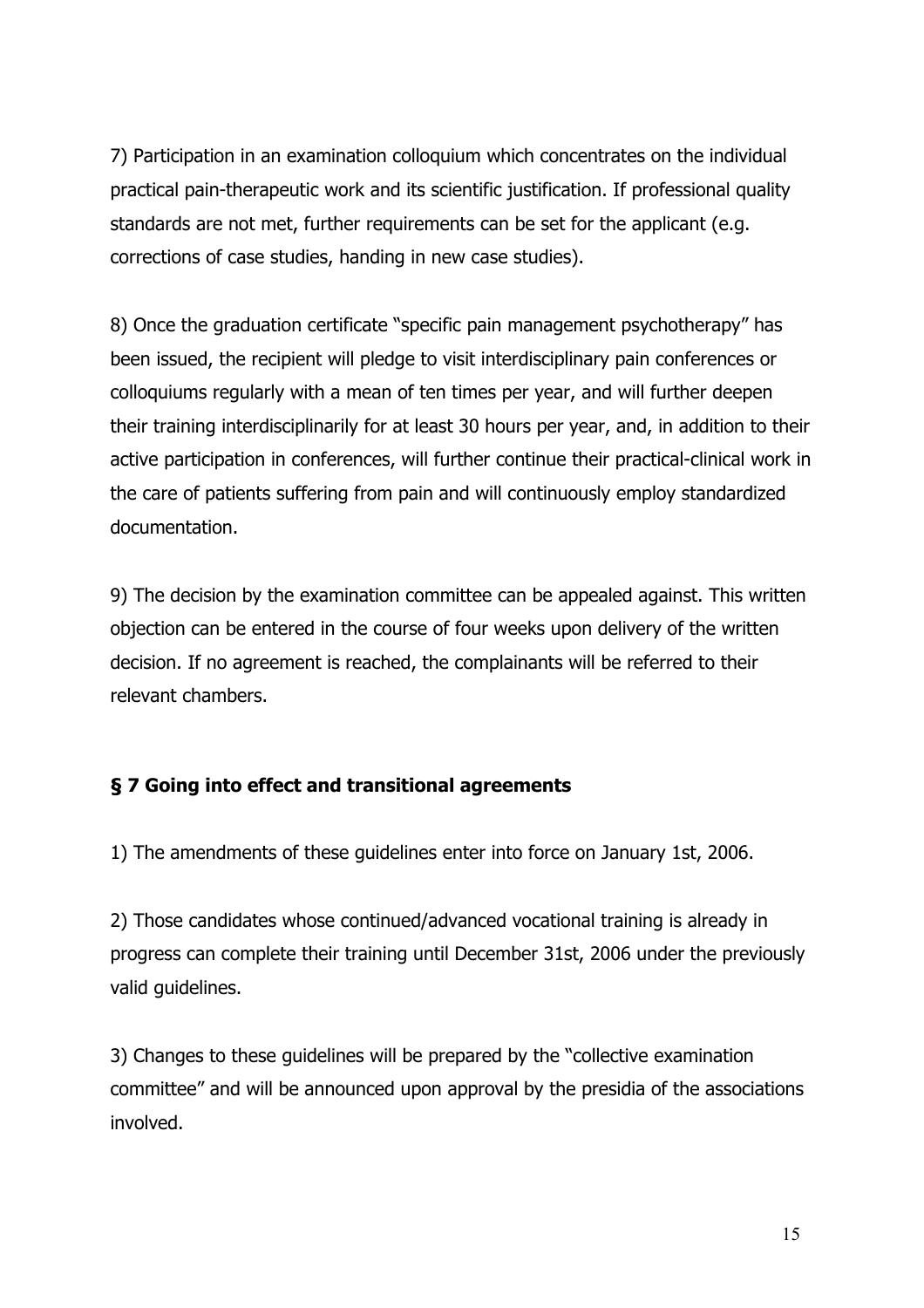#### **Catalog of learning objectives**

 This syllabus of learning objectives describes the skills and competences (knowledge, acquirements, approaches) required for graduation and will offer an overview to the recommended literature on the respective subject.

#### **Learning objectives are:**

- 1. Theoretical knowledge (medical and psychological foundations, models, development, mechanisms of chronification, disorders, epidemiology, symptoms, diagnostics, and medical and psychological treatments)
- 2. Practical skills (employing diagnostic methods, discriminating the differential diagnostics of the treatment, implementing therapeutic interventions).

Part 1 of the catalog of learning objectives includes the course content required for the final examination.

Part 2 describes the additional, elective content of the specific pain management psychotherapy program.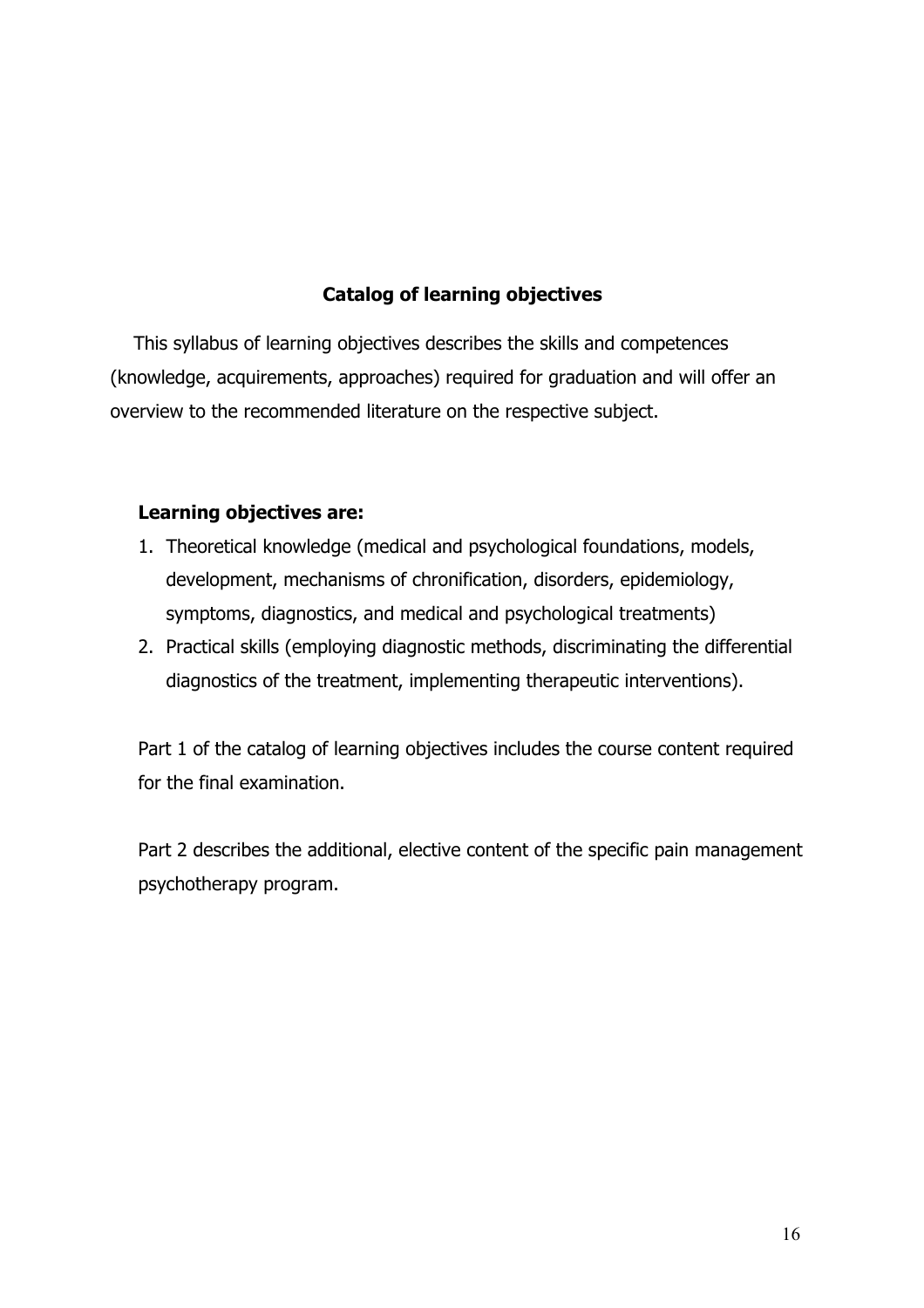**Part 1: Mandatory course contents**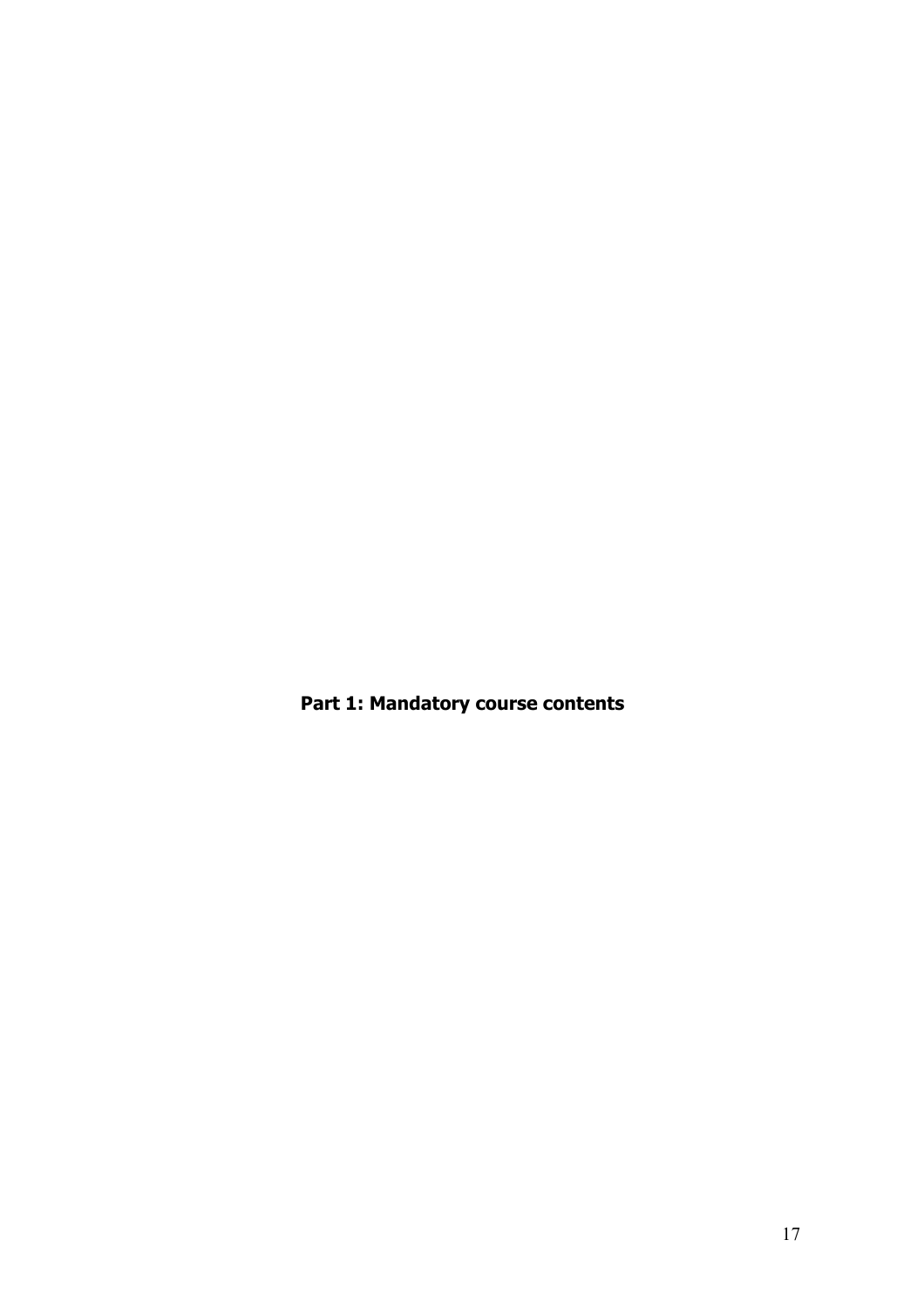|                |                                                    | <b>Psychological foundations (approx. 8 hours)</b><br>(M. Hüppe & P. Nilges)                                                                                                                                                                                                                                                                                                                                                                                                                                                                                                                                                                                                                                                                                                                                                                                                                                                                                                                                                                                                                                                                                                                           |
|----------------|----------------------------------------------------|--------------------------------------------------------------------------------------------------------------------------------------------------------------------------------------------------------------------------------------------------------------------------------------------------------------------------------------------------------------------------------------------------------------------------------------------------------------------------------------------------------------------------------------------------------------------------------------------------------------------------------------------------------------------------------------------------------------------------------------------------------------------------------------------------------------------------------------------------------------------------------------------------------------------------------------------------------------------------------------------------------------------------------------------------------------------------------------------------------------------------------------------------------------------------------------------------------|
| $\mathbf{1}$   | Concept of chronic pain<br>(Biopsychosocial model) | Definition of pain according to the IASP: Specific features<br>$\bullet$<br>of pain: Affective and sensory components as elements of<br>pain experience<br>Acute pain vs. chronic pain: Differences of diagnostic<br>strategies and psychological interventions<br>Result and condition: Reliability and validity of medical<br>$\bullet$<br>diagnostics<br>Consequences of an over or misdiagnoses for the illness-<br>related behavior of the patient<br>Analgesic placebo and nocebo effect: Development and<br>$\bullet$<br>maintenance of expectations and conditioning; context-<br>dependence; the role of the endogenous opiate system;<br>practical implications: how can the placebo effect be<br>actively used in pain therapy?<br>Pain matrix (parallel processing of cognitive, affective,<br>$\bullet$<br>and behavioral pain components in the CNS)<br>Pain and psyche:<br>$\bullet$<br>Typical problems and conflicts in the relationship between<br>patient and practitioner resulting from the "characteristic<br>features" of chronic pain (helplessness, suspicion,<br>pressure to succeed)<br>Pain ratings (NRS, VAS) as critical "interface" between<br>patient and practitioner |
| $\overline{2}$ | Chronification of pain:<br>Process and diagnostics | Psychological mechanisms and influential factors of pain<br>$\bullet$<br>chronification:<br>- Emotion, cognition, behavior<br>- Iatrogenic factors<br>- Conflicting goals<br>- Learning processes (classical and operant conditioning,<br>observational learning)<br>Diagnostics of chronification<br>- Grading concepts (e.g. von Korff)<br>- Staging concepts (e.g. MPSS; amplification model<br>- Risk factors (yellow flags) for pain<br>chronification<br>Post-surgical pain chronification (frequency of<br>post-surgical pain)<br>Change of psychological pain diagnostics: From<br>"psychogenic" pain to F45.41                                                                                                                                                                                                                                                                                                                                                                                                                                                                                                                                                                                |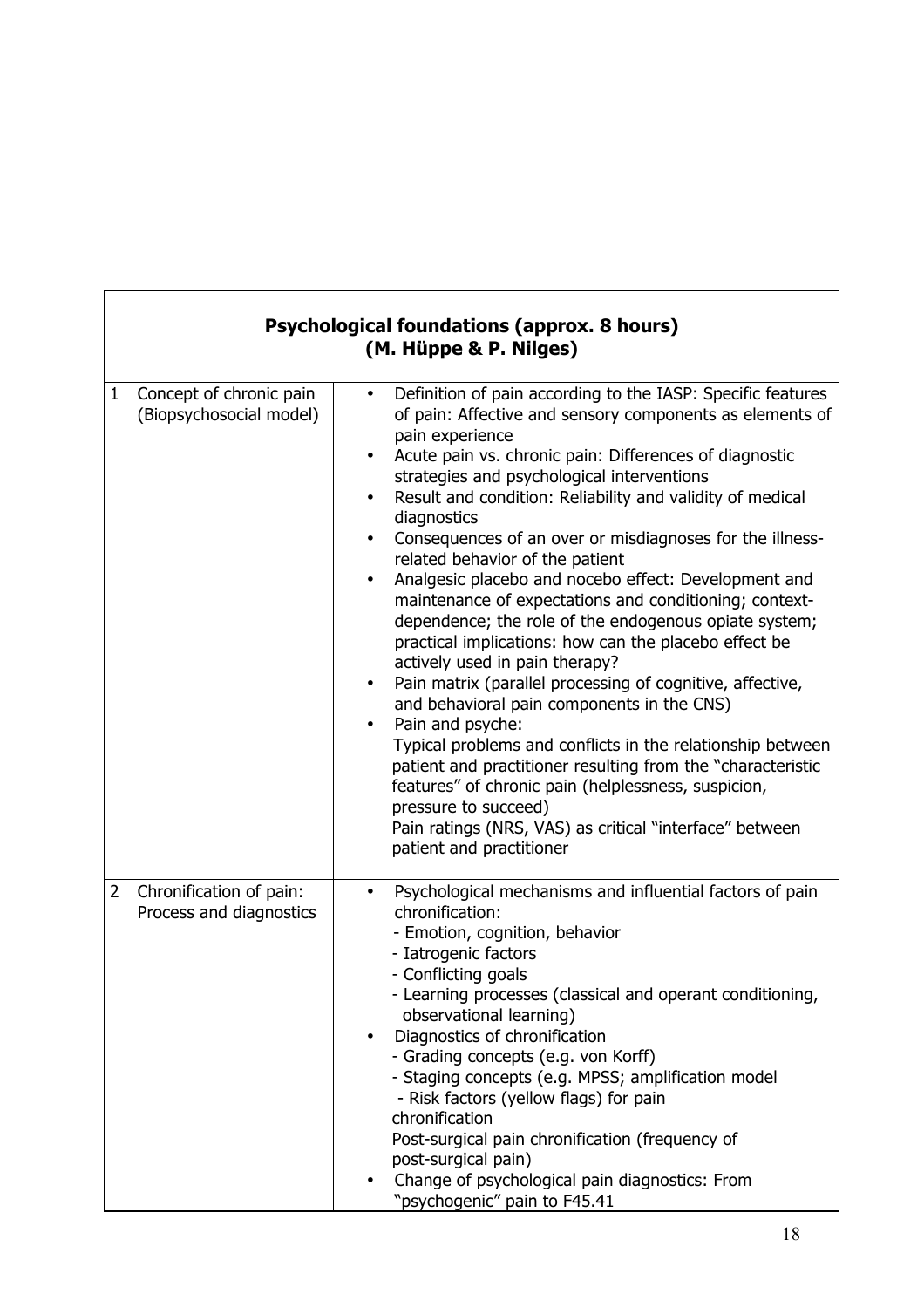| 3<br>4 | Epidemiology of chronic<br>pain<br>Efficacy of pain-therapy | Patient values (cf. Frettlöh et al., 2009)<br>$\bullet$<br>Prevalence and incidence rates [sex differences]<br>٠<br>Pain and psychological disorders: population studies vs.<br>$\bullet$<br>clinical population<br>Epidemiological studies<br>$\bullet$<br>Pain and quality of life (health survey)<br>$\bullet$<br>Success versus effectiveness/efficacy (separation of<br>$\bullet$                                                                |
|--------|-------------------------------------------------------------|-------------------------------------------------------------------------------------------------------------------------------------------------------------------------------------------------------------------------------------------------------------------------------------------------------------------------------------------------------------------------------------------------------------------------------------------------------|
|        |                                                             | concepts)<br>Parameters of efficacy/effectiveness and success<br>$\bullet$<br>Meta-analyses and their values (OR; NNT; ES;)<br>$\bullet$<br>Selected meta-analyses<br>$\bullet$                                                                                                                                                                                                                                                                       |
|        | Reader                                                      | Kröner-Herwig B (2011) Schmerz-eine<br>$\bullet$<br>Gegenstandsbestimmung. In: Kröner-Herwig B, Frettlöh J,<br>Klinger R & Nilges P (eds) Schmerzpsychotherapie (7th<br>edition). Berlin, Springer                                                                                                                                                                                                                                                    |
|        |                                                             | Pfingsten M, Korb J, Hasenbring M (2011) Psychologische<br>Modelle der Chronifizierung und Risikofaktoren. In:<br>Kröner-Herwig B, Frettlöh J, Klinger R & Nilges P (eds)<br>Schmerzpsychotherapie (7th edition). Berlin, Springer<br>Senf, W, Gerlach G (2011) Psychodynamische<br>Psychotherapie bei chronischen Schmerzen. In: Kröner-<br>Herwig B, Frettlöh J, Klinger R & Nilges P (eds)<br>Schmerzpsychotherapie (7th edition) Berlin, Springer |
|        |                                                             | Kröner-Herwig B (2011) Die Schmerzpersönlichkeit – eine<br>Fiktion? In: Kröner-Herwig B, Frettlöh J, Klinger R &<br>Nilges P (eds) Schmerzpsychotherapie (7th edition).<br>Berlin, Springer                                                                                                                                                                                                                                                           |
|        |                                                             | Mayer D (2004) Essential evidence-based medicine.<br>Cambridge: Cambridge University Press (esp. chapter 31:<br>Meta-analysis and systematic reviews)                                                                                                                                                                                                                                                                                                 |
|        |                                                             | Frettlöh J, Maier C, Gockel H, Zenz M, Hüppe M. (2009)<br>Patientenkollektiv deutscher schmerztherapeutischer<br>Einrichtungen. Der Schmerz 23: 576-591                                                                                                                                                                                                                                                                                               |
|        |                                                             | Hüppe, M., Frettlöh, J., Gockel, H., Zenz, M. & Meier, C.<br>$\bullet$<br>(2011) Behandlungserfolg auch bei höherer<br>Schmerzchronifizierung? Eine Auswertung des Mainzer<br>Stadienmodells auf Basis der QUAST-Analysestichprobe.<br>Der Schmerz, 25: 77-88                                                                                                                                                                                         |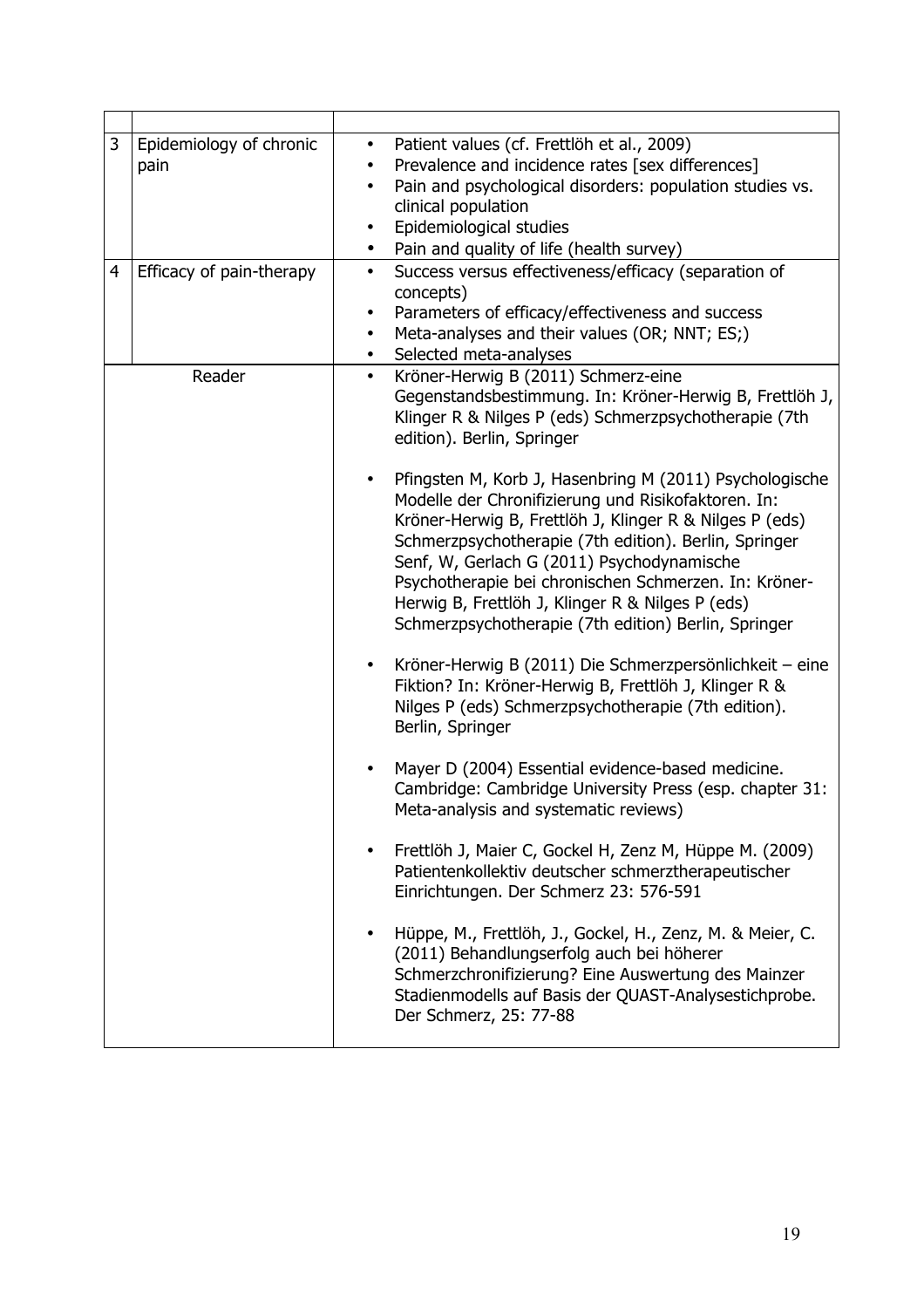|                | Medical foundations and specific disorders (approx. 4 hours)<br>(B. Nagel) |                                                                                                                                                                                                                                                                                                                                                                                                                      |  |  |
|----------------|----------------------------------------------------------------------------|----------------------------------------------------------------------------------------------------------------------------------------------------------------------------------------------------------------------------------------------------------------------------------------------------------------------------------------------------------------------------------------------------------------------|--|--|
| $\mathbf{1}$   | Anatomy, physiology,<br>and pathophysiology of<br>the pain nervous system  | Noxious stimuli, nociceptors, and nociception<br>$\bullet$<br>Afferent pain pathways (A <sub>δ</sub> und C-fibers)<br>$\bullet$<br>Peripheral and central sensitization mechanisms<br>$\bullet$<br>Cortical restructuring and neuroplasticity<br>$\bullet$<br>Nociceptive vs. neuropathic pain<br>$\bullet$                                                                                                          |  |  |
| $\overline{2}$ | Foundations of medical-<br>diagnostic<br>measurements                      | General medical anamnesis<br>$\bullet$<br>Specific medical pain anamnesis (e.g. quality, localization,<br>$\bullet$<br>intensity)<br>Measurement instruments, rating scales<br>$\bullet$<br>Physical examinations (especially orthopedic and<br>$\bullet$<br>neurological)<br>Essential laboratory parameters<br>$\bullet$<br>Possibilities and limitation of imaging (X-ray, CT, MRI,<br>$\bullet$<br>scintigraphy) |  |  |
| $\overline{3}$ | Specific disorders not<br>introduced in an<br>individual module            | Pain in elderly, visceral pain:<br>Epidemiology<br>Symptomatology<br><b>Treatment strategies</b>                                                                                                                                                                                                                                                                                                                     |  |  |
|                | Reader                                                                     | Tewes U, Schedlowski M (2011) Neuroendokrinologie und<br>$\bullet$<br>Neuroimmunologie. In: Kröner-Herwig, B., Frettlöh, J.,<br>Klinger, R. & Nilges, P (eds) Schmerzpsychotherapie (7th<br>edition). Berlin, Springer<br>Zenz M, Jurna I (2001) Lehrbuch der Schmerztherapie.<br>(2nd edition), Wissenschaftliche Vertragsgesellschaft mbH<br>Stuttgart                                                             |  |  |

**r**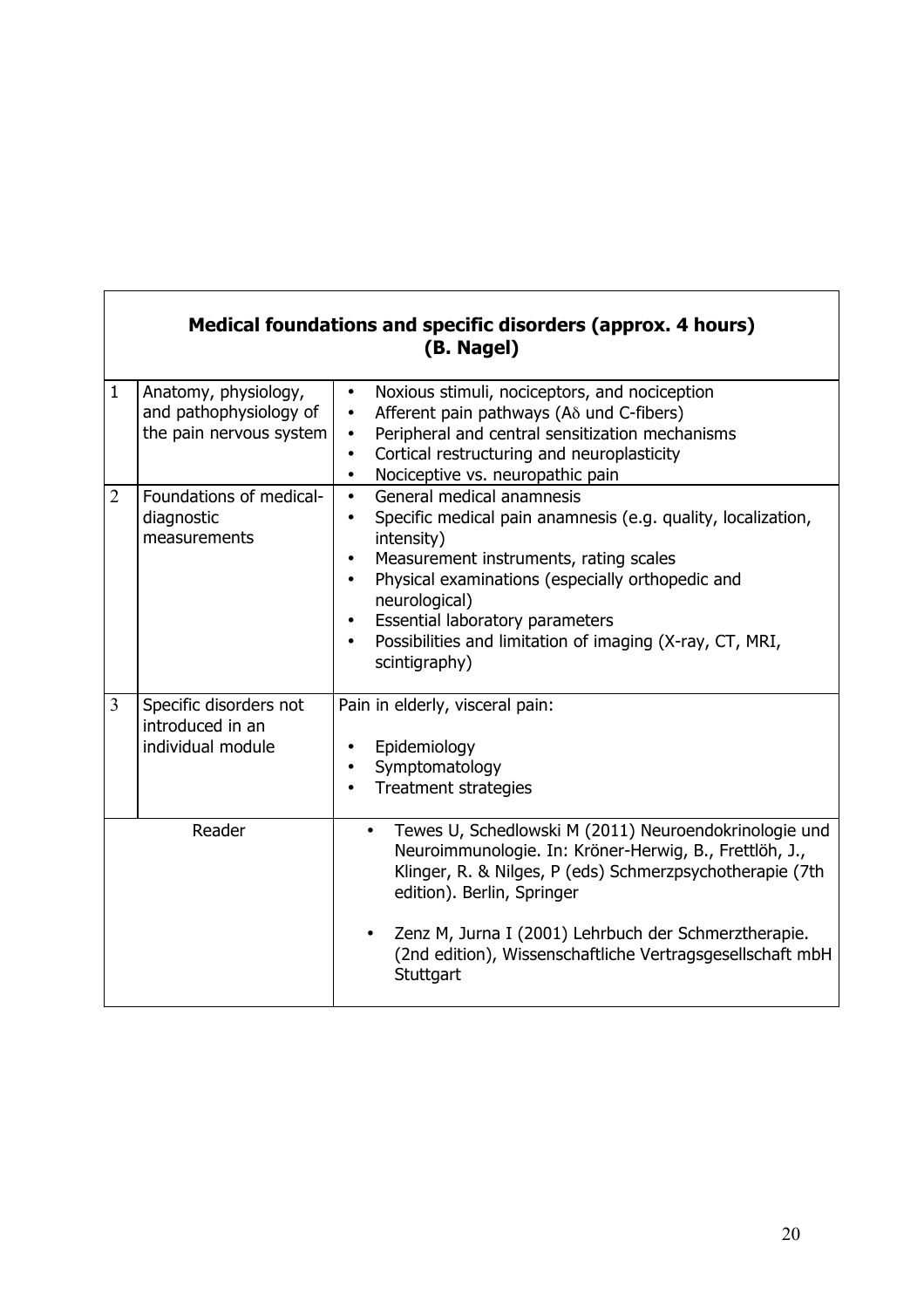#### **Medical pain treatment (approx. 4 hours) (S. Hesselbarth; D. Kindler)**

|                | <b>Medicinal pain treatment</b>                             |                                                                                                                                                                                                                                                                                                                                                                                             |  |  |
|----------------|-------------------------------------------------------------|---------------------------------------------------------------------------------------------------------------------------------------------------------------------------------------------------------------------------------------------------------------------------------------------------------------------------------------------------------------------------------------------|--|--|
| $\mathbf{1}$   | Foundations of<br>medicinal treatment                       | General rules concerning the use of analgesics and their<br>٠<br>risks                                                                                                                                                                                                                                                                                                                      |  |  |
| $\overline{2}$ | Categorization and<br>modes-of-action of the<br>medications | WHO - grade scheme<br>٠<br>Non-opioids<br>٠<br>Stage II opioids<br>٠<br>Stage III opioids<br>٠<br>Co-analgesics: Antidepressants, anticonvulsant drugs,<br>$\bullet$<br>muscle relaxants                                                                                                                                                                                                    |  |  |
| 3              | <b>Basics</b>                                               | Indications for the implementation of different drugs and<br>٠<br>their combination<br>Contraindications<br>٠<br>Side effects<br>$\bullet$<br>Therapy planning<br>٠<br>Therapy surveillance<br>٠<br>Guidelines of the Association of the Scientific Medical<br>Societies in Germany (orig.: Arbeitsgemeinschaft der<br>Wissenschaftlichen Medizinischen Fachgesellschaften<br>AWMF) (LONTS) |  |  |
| $\overline{4}$ | Special risks of opioids                                    | Tolerance, physical, and psychological dependencies,<br>$\bullet$<br>addiction, misuse<br>Opioid-induced hyperalgesia                                                                                                                                                                                                                                                                       |  |  |
| 5              | Withdrawal                                                  | Medical therapy<br>$\bullet$<br>Approach/special characteristics when using different<br>active ingredients in drug-induced headache, opioid<br>withdrawal, etc.<br>Demarcation of outpatient and inpatient approaches                                                                                                                                                                      |  |  |
|                | Diagnostic and therapeutic local anesthesia                 |                                                                                                                                                                                                                                                                                                                                                                                             |  |  |
| 1              | Classification                                              | Knowing the most important forms of LA, e.g. infiltration,<br>injection, nerve blockage, plexus anesthesia, spinal<br>anesthetics procedures, sympathetic block, surface<br>anesthesia, intrathecal anesthesia and medication                                                                                                                                                               |  |  |
| 2              | <b>Basics</b>                                               | Indications and contraindications<br>٠<br>Risks, possible complications, and side-effects<br>Importance of LA in the multimodal treatment concept<br>Planning, execution, and follow-up                                                                                                                                                                                                     |  |  |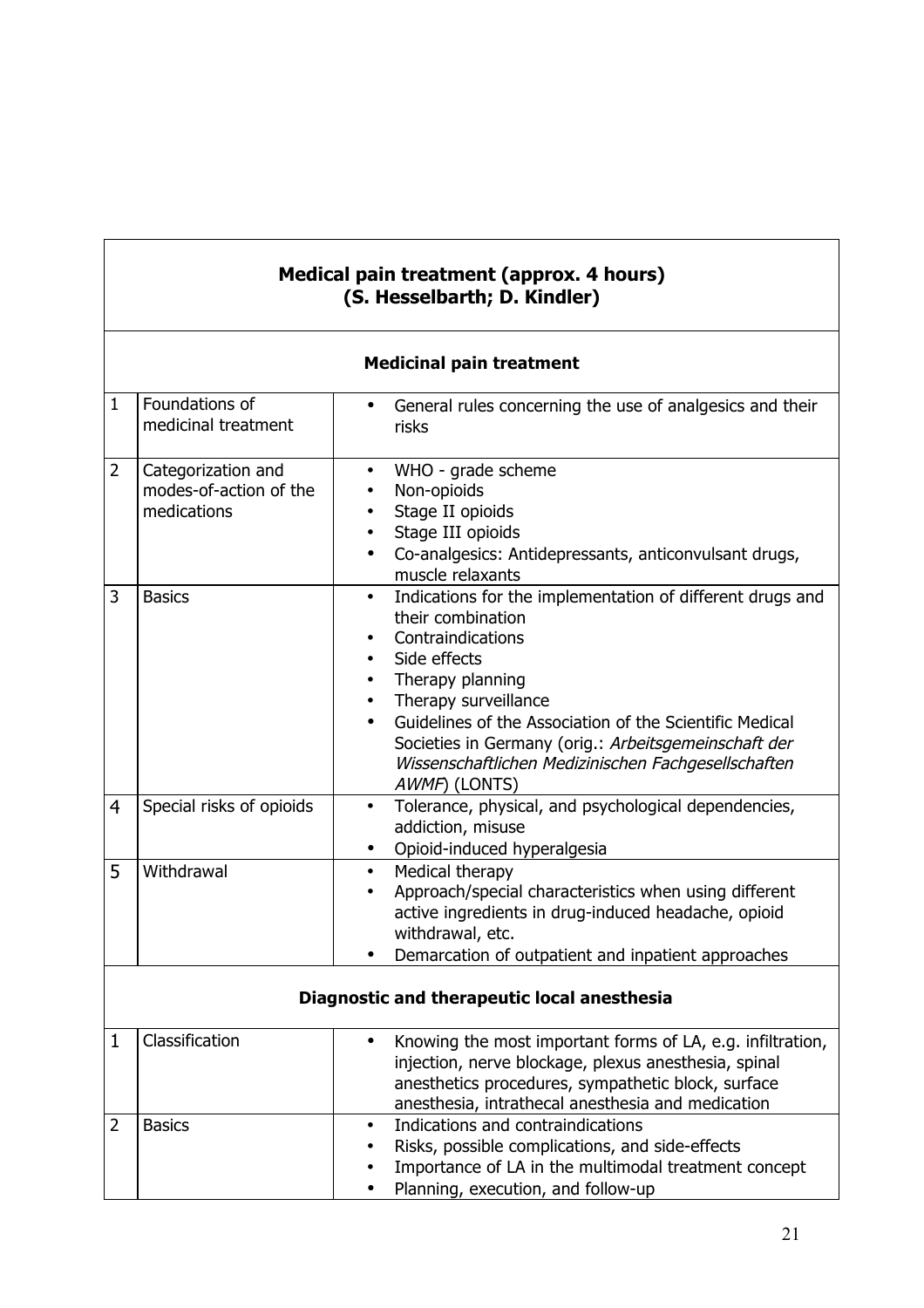|                | <b>Further non-invasive medical pain treatments</b> |                                                                                                                                                                         |  |  |
|----------------|-----------------------------------------------------|-------------------------------------------------------------------------------------------------------------------------------------------------------------------------|--|--|
| $\mathbf{1}$   | Acupuncture                                         | Indications, contraindications<br>$\bullet$                                                                                                                             |  |  |
|                |                                                     | <b>Treatment concepts</b><br>٠                                                                                                                                          |  |  |
|                |                                                     | Importance in the multimodal treatment concept<br>$\bullet$                                                                                                             |  |  |
| $\overline{2}$ | Transcutaneous nerve                                | Mode-of-action<br>$\bullet$                                                                                                                                             |  |  |
|                | stimulation                                         | Indications, contraindications<br>$\bullet$                                                                                                                             |  |  |
|                |                                                     | Importance in the multimodal treatment concept                                                                                                                          |  |  |
|                |                                                     | <b>Invasive pain treatment</b>                                                                                                                                          |  |  |
| $\mathbf{1}$   | <b>SCS</b>                                          | Mode-of-action<br>$\bullet$                                                                                                                                             |  |  |
|                |                                                     | Indications, contraindications<br>$\bullet$                                                                                                                             |  |  |
|                |                                                     | Guidelines of the AWMF on epidural spinal cord<br>$\bullet$<br>stimulation                                                                                              |  |  |
|                | Reader                                              | Diener HC, Maier C (2009) Die Schmerztherapie -<br>$\bullet$<br>Interdisiplinäre Diagnose- und Behandlungsstrategien<br>(3rd edition). München, Urban & Fischer Verlag. |  |  |
|                |                                                     | Zenz M, Jurna I (2001) Lehrbuch der Schmerztherapie<br>(2nd edition) Wissenschaftliche Vertragsgesellschaft mbH<br>Stuttgart                                            |  |  |
|                |                                                     | AWMF online. Leitlinie Langzeitanwendung von Opioiden<br>$\bullet$<br>bei nichtumorbedingten Schmerzen (LONTS)<br>http://www.uni-duesseldorf.de/AWMF                    |  |  |
|                |                                                     | AWMF online. Leitlinie Epidurale Rückenmarkstimulation<br>zur Therapie chronischer Schmerzen http://www.uni-<br>duesseldorf.de/AWMF                                     |  |  |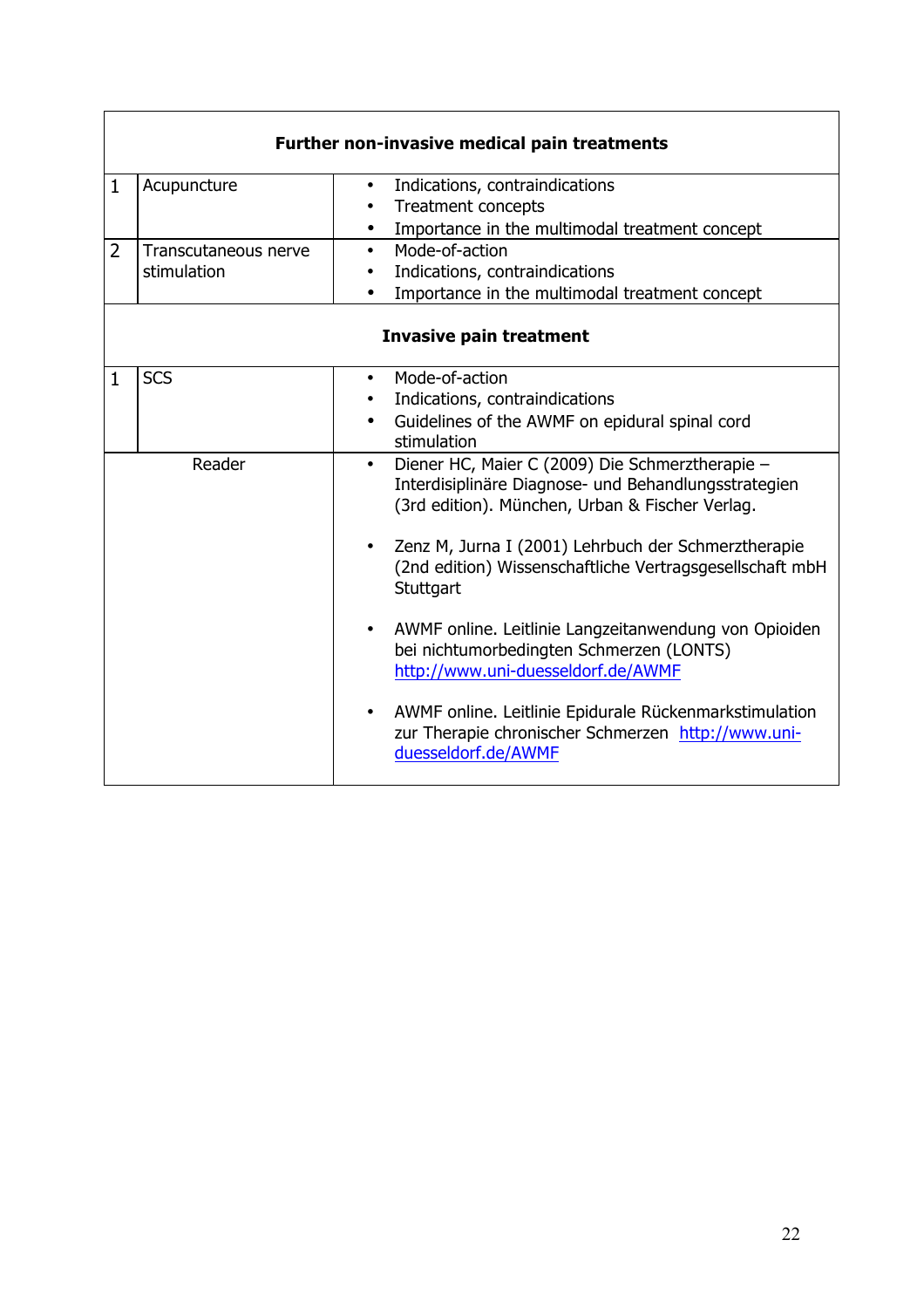### **Interdisciplinarity (approx. 2 hours) (M. Pfingsten, K. Hafenbrack, R. Klinger)**

| $\mathbf{1}$   | Definition and goals                                 | Differentiation from multidisciplinarity and from consulting<br>$\bullet$<br>Concept of the disorder/ biopsychosocial model<br>$\bullet$<br>Scientific evidence<br>$\bullet$                                                                                                         |
|----------------|------------------------------------------------------|--------------------------------------------------------------------------------------------------------------------------------------------------------------------------------------------------------------------------------------------------------------------------------------|
| 2              | Participating professions<br>and their specialties   | Psychologists, physicians of different disciplines, physical<br>$\bullet$<br>and occupational therapists, nursing staff, social service<br>employees                                                                                                                                 |
|                |                                                      | Levels of cooperation (diagnostics, therapy) in different<br>pain disorders                                                                                                                                                                                                          |
| 3              | Role/ task of pain                                   | Diagnostics and therapy in comorbid disorders<br>$\bullet$                                                                                                                                                                                                                           |
|                | psychotherapists in the<br>interdisciplinary context | Inclusion of psychological aspects of the patient's case<br>$\bullet$<br>into the interdisciplinary collaboration                                                                                                                                                                    |
|                |                                                      | interdisciplinary thinking and action-related competences<br>$\bullet$<br>in the multimodal treatment approach                                                                                                                                                                       |
| $\overline{4}$ | Forms of collaboration                               | Different settings (outpatient, day-clinics, inpatient) and<br>$\bullet$<br>treatments (individual, group therapy)                                                                                                                                                                   |
|                |                                                      | Division of labor and mutual reference<br>$\bullet$                                                                                                                                                                                                                                  |
|                |                                                      | Possibilities and limitations<br>$\bullet$                                                                                                                                                                                                                                           |
| 5              | Problems in                                          | Overlap of different professions<br>$\bullet$                                                                                                                                                                                                                                        |
|                | collaboration                                        | Lack of willingness and competence<br>$\bullet$                                                                                                                                                                                                                                      |
|                |                                                      | Transgression of competences and responsibilities<br>$\bullet$                                                                                                                                                                                                                       |
|                |                                                      | Differing definition or biopsychosocial understanding of<br>$\bullet$<br>disorder                                                                                                                                                                                                    |
| 6              | Forms of organization                                | Interdisciplinary team meetings<br>$\bullet$                                                                                                                                                                                                                                         |
|                |                                                      | Pain conferences with interdisciplinary case study<br>$\bullet$<br>presentations                                                                                                                                                                                                     |
|                |                                                      | Clinic conferences<br>$\bullet$                                                                                                                                                                                                                                                      |
|                | Reader                                               | Kröner-Herwig B, Frettlöh J (2010) Behandlung<br>$\bullet$<br>chronischer Schmerzsyndrome: Plädoyer für einen<br>mutliprofessioneller Therapieansatz. In: Kröner-Herwig,<br>B., Frettlöh, J., Klinger, R. & Nilges, P (eds)<br>Schmerzpsychotherapie (7th edition). Berlin, Springer |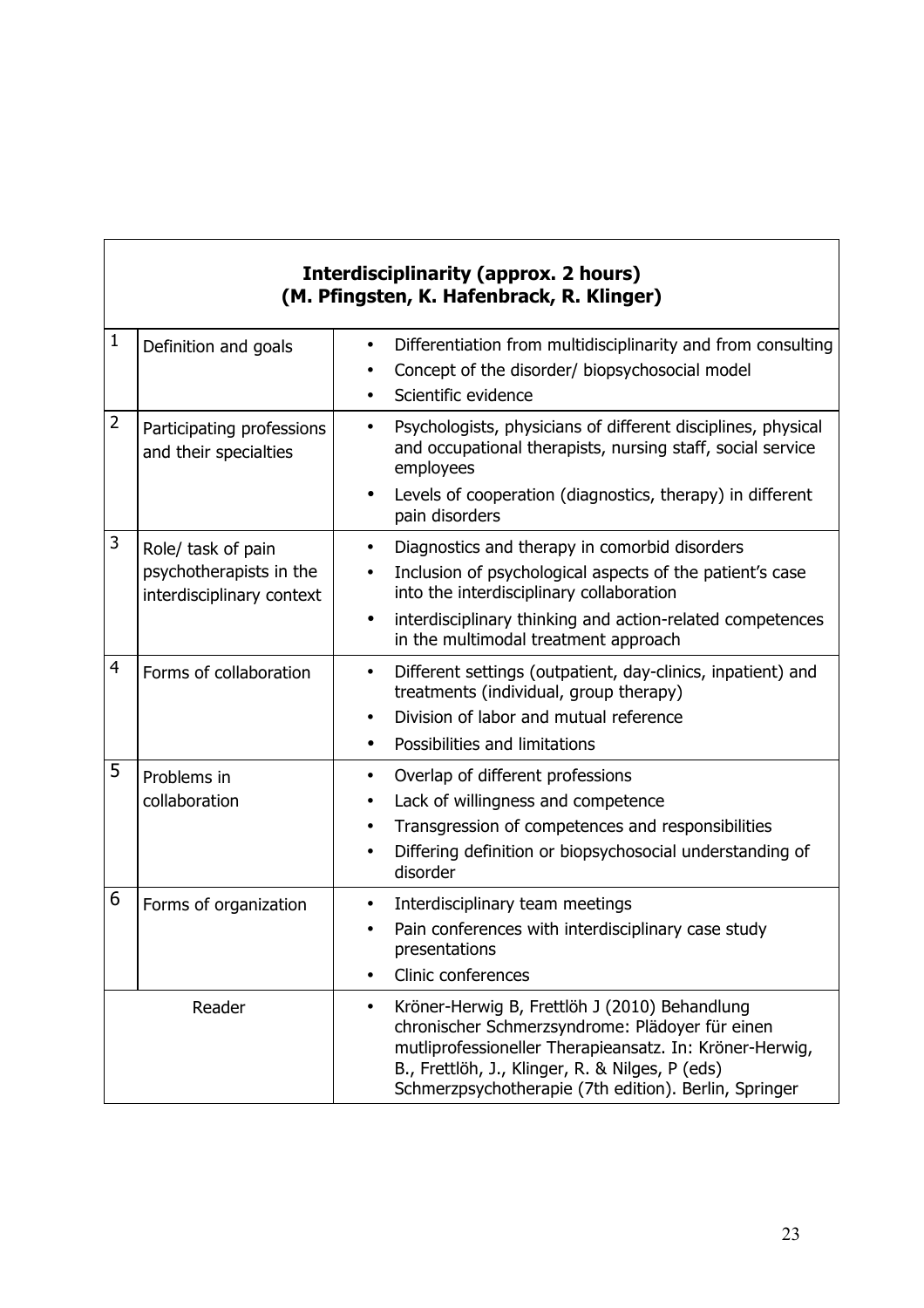|                | Anamnestic and diagnostics (approx. 8 hours)<br>(A. Diezemann, P. Nilges) |                                                                                                                                                                                                                                                                                                                                                                                                                                                                |  |  |
|----------------|---------------------------------------------------------------------------|----------------------------------------------------------------------------------------------------------------------------------------------------------------------------------------------------------------------------------------------------------------------------------------------------------------------------------------------------------------------------------------------------------------------------------------------------------------|--|--|
| $\mathbf 1$    | Initial contact                                                           | Handling motivation deficits<br>$\bullet$<br>Favorable forms of making contact                                                                                                                                                                                                                                                                                                                                                                                 |  |  |
| $\overline{2}$ | Subjects in anamnesis                                                     | Essential aspects of the specific pain anamnesis, e.g.<br>$\bullet$<br>disorder development, influence factors, models of the<br>patients, impairments, existing pain coping repertoire,<br>etc.<br>Diagnostics of pain behavior, and experience of<br>emotional, cognitive, behavioral, and physical elements<br>Essential aspects of the general biographical anamnesis,<br>$\bullet$<br>behavioral observations, personality in connection with<br>the pain |  |  |
| 3              | Diagnostics                                                               | Knowledge of the most important pain-specific<br>$\bullet$<br>questionnaires (PDI, SF36, SF 12, FABQ, FESV, CPAQ,<br>ADS, HADS, FF-STABS)<br>Application of MASK P<br>$\bullet$<br>Application of "Photos of Daily Activities" (Phoda) for the<br>exploration of the anxiety hierarchy<br>Purpose, application, limitations of pain diaries                                                                                                                    |  |  |
| 4              | <b>Diagnoses</b>                                                          | Knowledge of the diagnostic criteria and differentiation of<br>$\bullet$<br>the different pain-relevant F-Diagnoses (F 54, F 45.41, F<br>62.80, F 45.4)                                                                                                                                                                                                                                                                                                        |  |  |
|                | Reader                                                                    | Nilges P, Diezemann A (2011) Schmerzanamnese. In:<br>$\bullet$<br>Kröner-Herwig, B., Frettlöh, J., Klinger, R. & Nilges, P<br>(eds) Schmerzpsychotherapie (7th edition). Berlin,<br>Springer<br>Kröner-Herwig B & Lautenbacher S (2011)                                                                                                                                                                                                                        |  |  |
|                |                                                                           | Schmerzmessung und klinische Schmerzdiagnostik. In:<br>Kröner-Herwig, B., Frettlöh, J., Klinger, R. & Nilges, P<br>(eds) Schmerzpsychotherapie (7th edition). Berlin,<br>Springer<br>$\bullet$                                                                                                                                                                                                                                                                 |  |  |
|                |                                                                           | Klinger R et al. (2000) Die Multiaxiale<br>Schmerzklassifikation (MASK) Band 1: Psychosoziale<br>Dimension - MASK-P. Hamburg, Deutscher<br>Schmerzverlag                                                                                                                                                                                                                                                                                                       |  |  |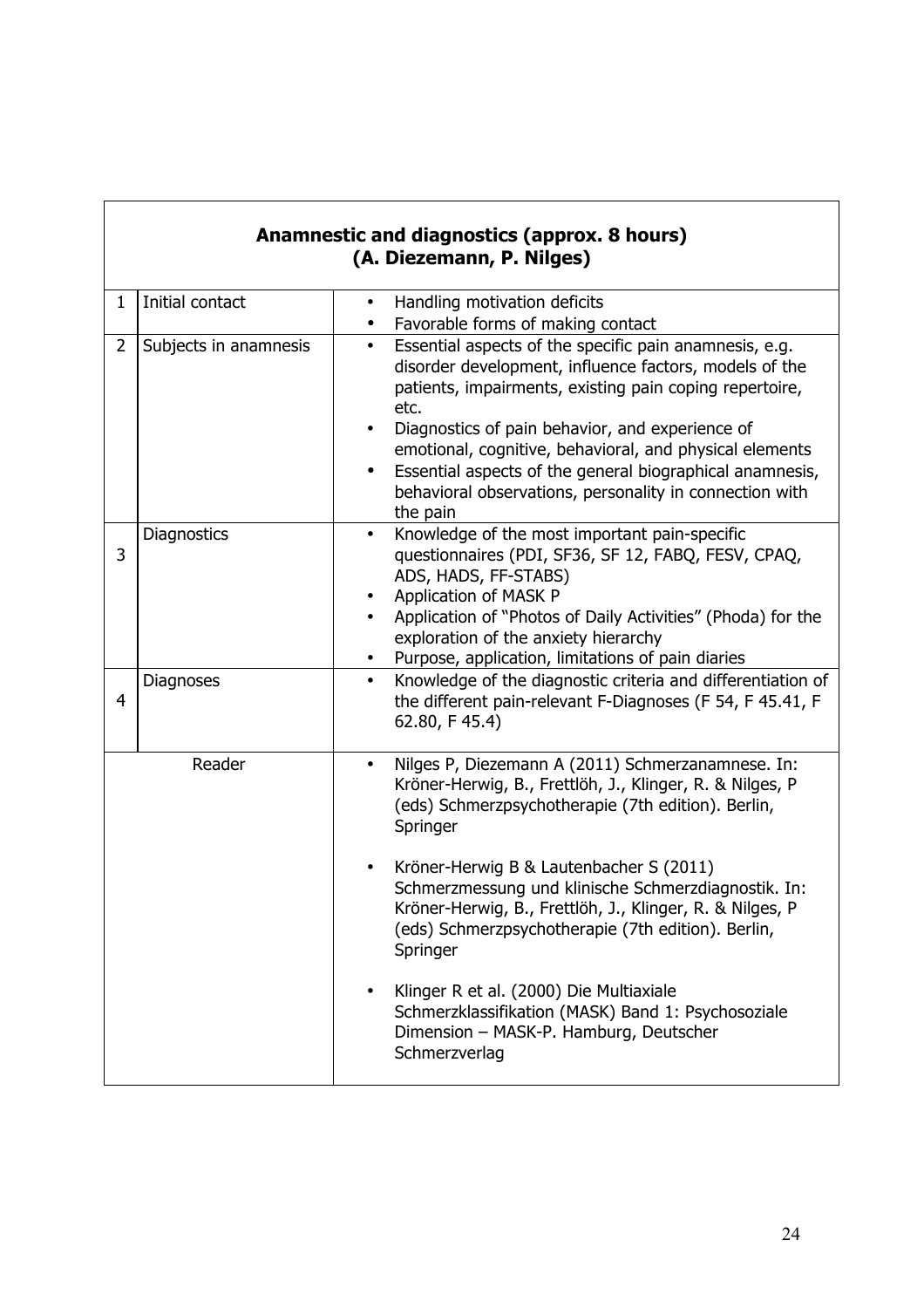|                | Methods of behavioral therapy (approx. 8 hours)<br>(A. Diezemann, J. Frettlöh) |                                                                                                                                                                                                                                                                                                                                                                                                                                                                                                                                |  |  |
|----------------|--------------------------------------------------------------------------------|--------------------------------------------------------------------------------------------------------------------------------------------------------------------------------------------------------------------------------------------------------------------------------------------------------------------------------------------------------------------------------------------------------------------------------------------------------------------------------------------------------------------------------|--|--|
| $\mathbf{1}$   | Education                                                                      | Content of the education (biopsychosocial model,<br>difference between acute and chronic pain,<br>interdisciplinarity)<br>Realistic goal-setting of pain therapy, pain coping<br>mechanisms and influence factors, reinforcing and<br>inhibitory mechanisms<br><b>Mediation methods</b><br>$\bullet$                                                                                                                                                                                                                           |  |  |
| 2              | Symptom vs. problem-<br>oriented approaches                                    | Difference between the approaches<br>$\bullet$<br>Differential indication<br>$\bullet$<br>Setting-related limitations<br>$\bullet$                                                                                                                                                                                                                                                                                                                                                                                             |  |  |
| 3              | Reducing fear<br>avoidance<br>Relaxation/                                      | Developing a disease model<br>$\bullet$<br>Planning and implementing expositions<br>$\bullet$<br>Strategies of conveying the model<br>$\bullet$                                                                                                                                                                                                                                                                                                                                                                                |  |  |
| $\overline{4}$ | Guided imagery                                                                 | Special characteristics when using relaxation techniques<br>$\bullet$<br>Implementation of different techniques after differential<br>$\bullet$<br>indication, disorder, e.g. autogenic training (AT),<br>breathing techniques, progressive muscle relaxation<br>(PMR), imagery for sensory deprivation, hand warming<br>imagery, muscular relaxation and improvement of body<br>perception, etc.<br>Conveying imagery techniques for relaxation and mental<br>pain distancing<br>Handling problems when training at home<br>٠ |  |  |
| 6              | <b>Biofeedback</b>                                                             | Communicating the goals of the modes-of-action<br>$\bullet$<br>Possibilities of application in different disorders<br>$\bullet$<br><b>Technical requirements</b><br>$\bullet$                                                                                                                                                                                                                                                                                                                                                  |  |  |
| $\overline{7}$ | Balancing/regulating<br>rest and activities                                    | Approach to reducing dysfunctional perseverance<br>$\bullet$<br>Problems in establishing appropriate activities<br>Creating quota plans to distribute mental stress<br>Planning and filling times of rest<br>$\bullet$                                                                                                                                                                                                                                                                                                         |  |  |
| 8              | Behavior analysis                                                              | Special aspects of pain psychotherapy when<br>$\bullet$<br>implementing the vertical and horizontal behavioral<br>analysis<br>Approach to establish alternative behavior in the patient<br>$\bullet$                                                                                                                                                                                                                                                                                                                           |  |  |
| 9              | Acceptance                                                                     | Forming a pain and disorder acceptance<br>$\bullet$<br>Confronting self-perception<br>Establishing realistic goals<br>٠<br>Establishing flexible behavior despite the pain<br>$\bullet$<br>Training mindfulness<br>$\bullet$                                                                                                                                                                                                                                                                                                   |  |  |
| 10<br>11       | Cognitive methods<br>Operant aspects                                           | Communicating cognitive strategies to handle adverse<br>$\bullet$<br>emotions<br>Fundamental stance towards illness and health<br>٠<br>(metacognition)<br>Deflection strategies<br>Limitations of cognitive methods<br>Reinforcing operant factors<br>$\bullet$                                                                                                                                                                                                                                                                |  |  |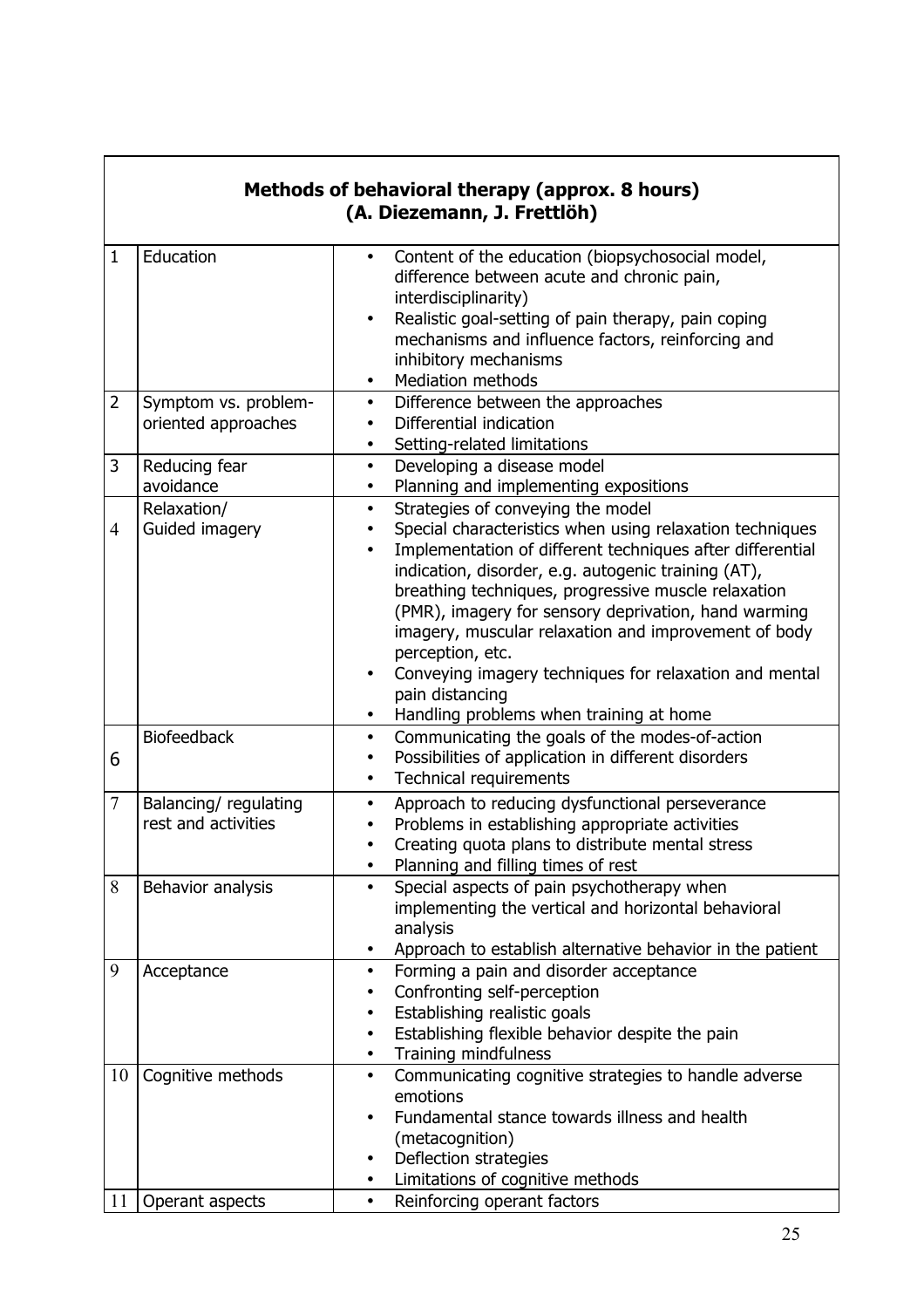| Pain-incontinent behavior, e.g. quota plan<br>$\bullet$<br>Limitations of operant models<br>$\bullet$<br>Handling conflicting goals<br>$\bullet$<br>Basler HD, Kröner-Herwig B (eds) (1998) Psychologische<br>Reader<br>$\bullet$<br>Schmerztherapie bei Kopf- und Rückenschmerzen: Das<br>Marburger Schmerzbewältigungsprogramm zur Gruppen-<br>und Einzeltherapie (2nd updated edition). München,<br>Quintessenz<br>Bruns T, Praun N. (2002) Biofeedback. Ein Handbuch für<br>die therapeutische Praxis. Göttingen, Vandenhoeck &<br>Ruprecht<br>Dahl J, Wilson KG, Luciano C. (2005) Acceptance and<br>$\bullet$<br>Commitment Therapy for chronic Pain. Context Press<br>Fiedler P (1995) Verhaltenstherapie in Gruppen -<br>Grundkonzepte und Perspektiven. Psychotherapeut, 40,<br>43-50.<br>Frettlöh J, Hermann C (2011) Kognitiv-behaviorale<br>$\bullet$<br>Therapie. In: Kröner-Herwig, B., Frettlöh, J., Klinger, R. &<br>Nilges, P (eds) Schmerzpsychotherapie, (7th edition),<br>Berlin, Springer Verlag.<br>Frettlöh J (1999) Einzel- und Gruppentherapie in der<br>$\bullet$<br>Behandlung chronischer Schmerzen - Gibt es<br>Effektivitätsunterschiede? Zeitschrift für Klinische<br>Psychologie, 28 (4), 256-266. Göttingen, Hogrefe<br>Glier B (2002) Chronischen Schmerz bewältigen. Leben<br>$\bullet$<br>lernen 153, Stuttgart, Pfeiffer bei Klett-Cotta.<br>Lücking M & Martin A (2011) Entspannung, Imagination<br>$\bullet$<br>und Biofeedback. In: Kröner-Herwig, B., Frettlöh, J.,<br>Klinger, R. & Nilges, P (eds) Psychologische<br>Schmerztherapie, (7th edition) Berlin, Springer Verlag. |  |  |
|-------------------------------------------------------------------------------------------------------------------------------------------------------------------------------------------------------------------------------------------------------------------------------------------------------------------------------------------------------------------------------------------------------------------------------------------------------------------------------------------------------------------------------------------------------------------------------------------------------------------------------------------------------------------------------------------------------------------------------------------------------------------------------------------------------------------------------------------------------------------------------------------------------------------------------------------------------------------------------------------------------------------------------------------------------------------------------------------------------------------------------------------------------------------------------------------------------------------------------------------------------------------------------------------------------------------------------------------------------------------------------------------------------------------------------------------------------------------------------------------------------------------------------------------------------------------------------------------------------------------------|--|--|
|                                                                                                                                                                                                                                                                                                                                                                                                                                                                                                                                                                                                                                                                                                                                                                                                                                                                                                                                                                                                                                                                                                                                                                                                                                                                                                                                                                                                                                                                                                                                                                                                                         |  |  |
|                                                                                                                                                                                                                                                                                                                                                                                                                                                                                                                                                                                                                                                                                                                                                                                                                                                                                                                                                                                                                                                                                                                                                                                                                                                                                                                                                                                                                                                                                                                                                                                                                         |  |  |
|                                                                                                                                                                                                                                                                                                                                                                                                                                                                                                                                                                                                                                                                                                                                                                                                                                                                                                                                                                                                                                                                                                                                                                                                                                                                                                                                                                                                                                                                                                                                                                                                                         |  |  |
|                                                                                                                                                                                                                                                                                                                                                                                                                                                                                                                                                                                                                                                                                                                                                                                                                                                                                                                                                                                                                                                                                                                                                                                                                                                                                                                                                                                                                                                                                                                                                                                                                         |  |  |
|                                                                                                                                                                                                                                                                                                                                                                                                                                                                                                                                                                                                                                                                                                                                                                                                                                                                                                                                                                                                                                                                                                                                                                                                                                                                                                                                                                                                                                                                                                                                                                                                                         |  |  |
|                                                                                                                                                                                                                                                                                                                                                                                                                                                                                                                                                                                                                                                                                                                                                                                                                                                                                                                                                                                                                                                                                                                                                                                                                                                                                                                                                                                                                                                                                                                                                                                                                         |  |  |
|                                                                                                                                                                                                                                                                                                                                                                                                                                                                                                                                                                                                                                                                                                                                                                                                                                                                                                                                                                                                                                                                                                                                                                                                                                                                                                                                                                                                                                                                                                                                                                                                                         |  |  |
|                                                                                                                                                                                                                                                                                                                                                                                                                                                                                                                                                                                                                                                                                                                                                                                                                                                                                                                                                                                                                                                                                                                                                                                                                                                                                                                                                                                                                                                                                                                                                                                                                         |  |  |
|                                                                                                                                                                                                                                                                                                                                                                                                                                                                                                                                                                                                                                                                                                                                                                                                                                                                                                                                                                                                                                                                                                                                                                                                                                                                                                                                                                                                                                                                                                                                                                                                                         |  |  |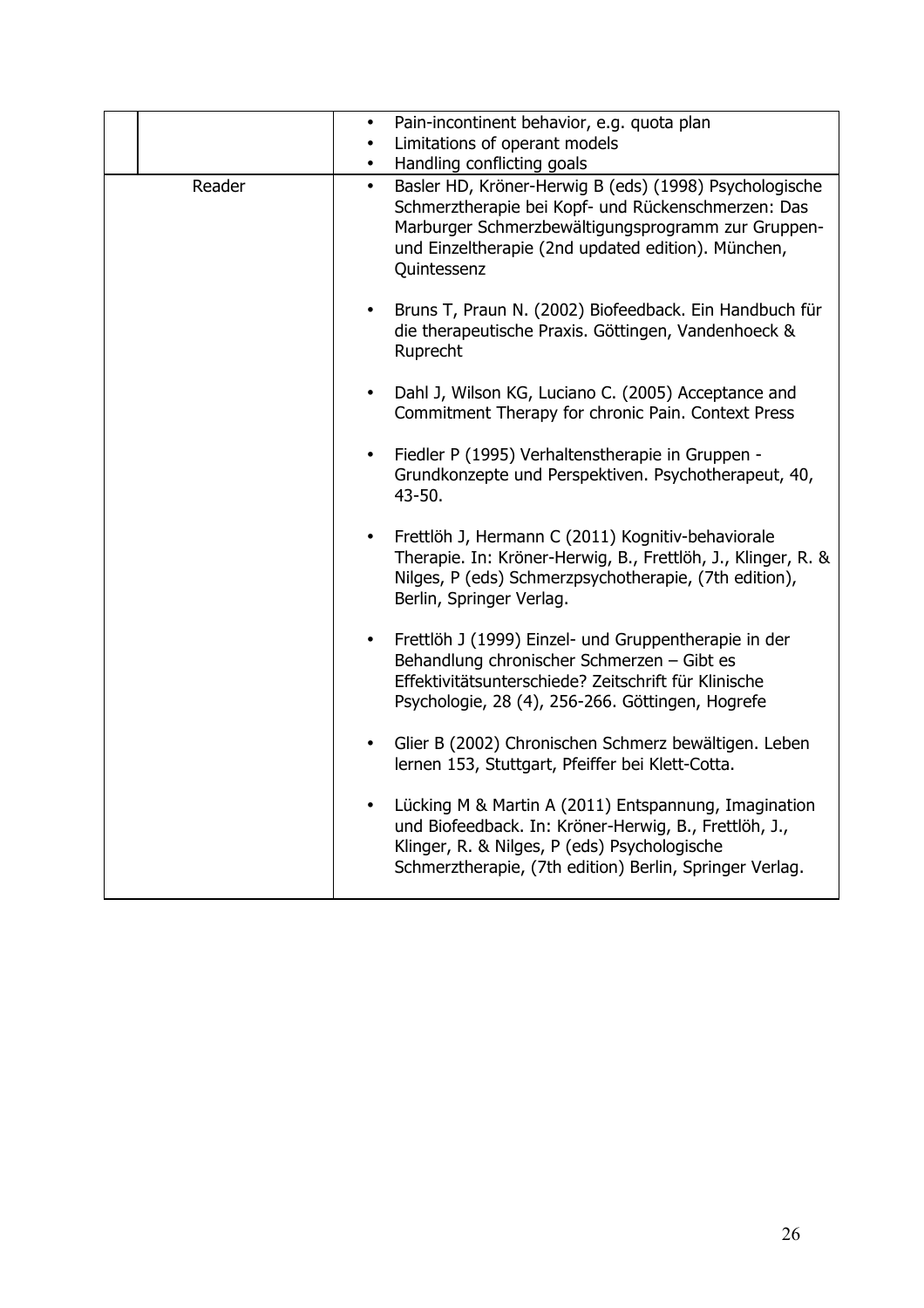|                | Psychodynamic pain concepts and interventions<br>(approx. 8 hours)<br>(C. Derra) |                                                                                                                                                                                                                                                                                                                                                                                                                                                                                         |  |
|----------------|----------------------------------------------------------------------------------|-----------------------------------------------------------------------------------------------------------------------------------------------------------------------------------------------------------------------------------------------------------------------------------------------------------------------------------------------------------------------------------------------------------------------------------------------------------------------------------------|--|
| $\mathbf{1}$   | <b>Basic concepts</b>                                                            | Concepts of the psychological development, especially<br>emotional development<br>- Childhood strains and protective factors<br>- Secure and insecure attachment<br>- Defense mechanisms/ coping strategies<br>- Life events<br>Transference/ countertransference                                                                                                                                                                                                                       |  |
| $\overline{2}$ | Psychodynamic<br>explanations of the<br>development of pain                      | Pain prone personality (G.C.Engel)<br>$\bullet$<br>Models of symptom development<br>Narcissistic dynamics<br>Conversion<br>Somatization<br>Learning processes                                                                                                                                                                                                                                                                                                                           |  |
| 3              | <b>Diagnostics</b>                                                               | Special features of the psychodynamic biographical<br>anamnesis<br>Importance of attachment behavior<br>Diagnostics with the operationalized psychodynamic<br>diagnostics (OPD)<br>Experience of the disorder and requirements for<br>the intervention<br>Relationship<br>Conflict<br>Structure<br>Syndrome level (ICD 10)                                                                                                                                                              |  |
| 4              | Psychodynamic<br>therapy interventions<br>for pain                               | Indication, contraindication<br>$\bullet$<br>Principles of treatment, setting<br>Necessary modifications in individual or group therapy<br>settings<br>Handling transference and countertransference<br>Integration into an interdisciplinary treatment regime                                                                                                                                                                                                                          |  |
|                | Reader                                                                           | Egle U, Hoffmann S, Lehmann K, Nix W (2003) Handbuch<br>Chronischer Schmerz, Schattauer Stuttgart<br>Arbeitskreis OPD (2004) Operationalisierte<br>$\bullet$<br>Psychodynamische Diagnostik - OPD Grundlagen und<br>Manual, Huber Verlag, Bern<br>Senf W, Gerlach G (2011) Psychodynamische<br>Psychotherapie bei chronischen Schmerzen. In: Kröner-<br>Herwig, B., Frettlöh, J., Klinger, R. & Nilges, P (eds)<br>Schmerzpsychotherapie (7th edition). Berlin, Heidelberg,<br>Springer |  |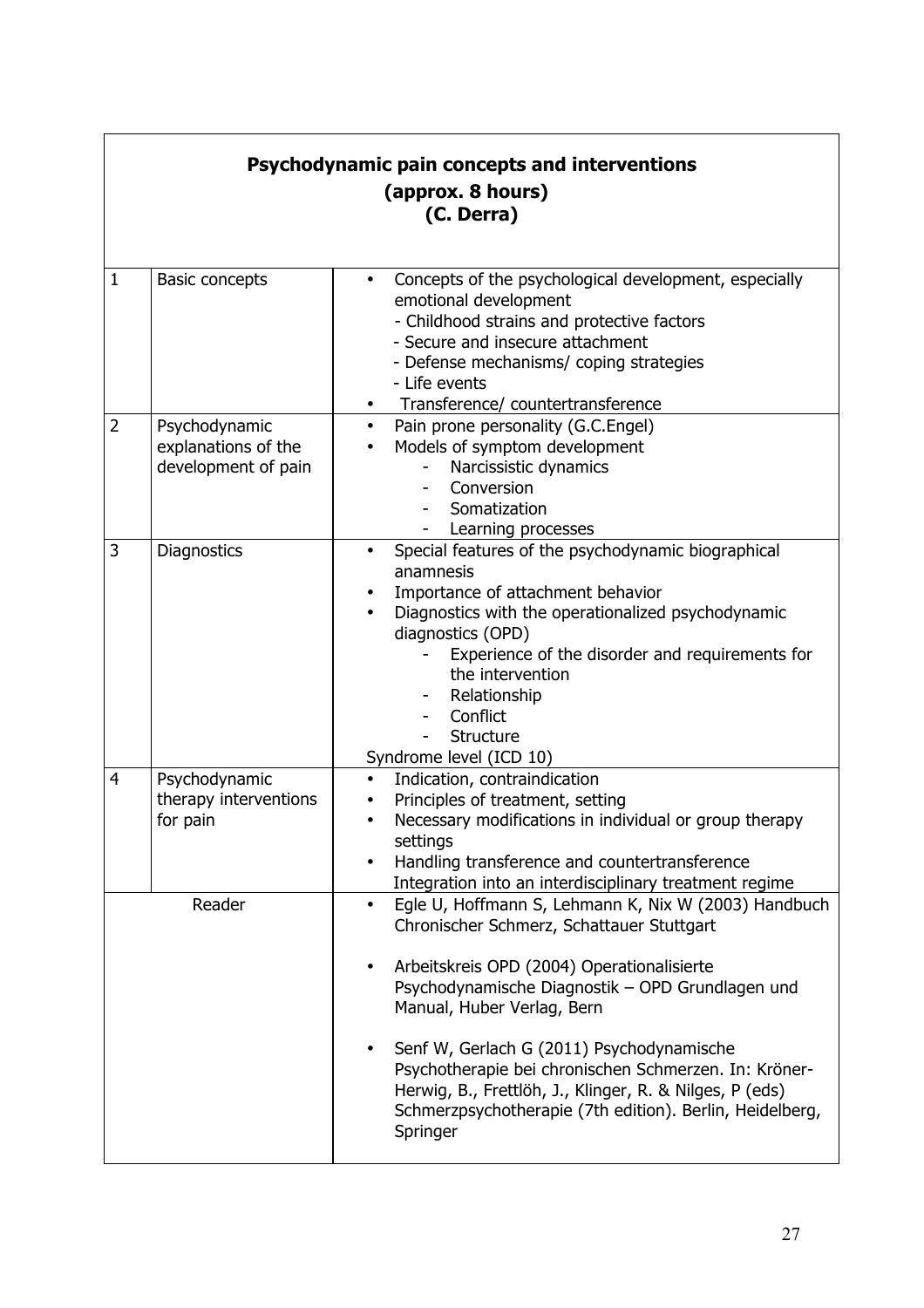|              | Acute and chronic back pain (approx. 8 hours)<br>(M. Pfingsten, R. Klinger, K. Hafenbrack, B. Nagel) |                                                                             |  |  |
|--------------|------------------------------------------------------------------------------------------------------|-----------------------------------------------------------------------------|--|--|
|              |                                                                                                      |                                                                             |  |  |
| $\mathbf{1}$ | Epidemiology                                                                                         | <b>Medical foundations and treatment</b>                                    |  |  |
|              |                                                                                                      | Frequency<br>Health economic importance<br>٠                                |  |  |
| 2            | Anatomic foundations                                                                                 | Structural composition of the spinal chord<br>$\bullet$                     |  |  |
|              | Biomechanics of the SC                                                                               | Nerval structures<br>$\bullet$                                              |  |  |
|              |                                                                                                      | Ligaments, fasciae<br>$\bullet$                                             |  |  |
|              |                                                                                                      | Global and local muscular systems<br>$\bullet$                              |  |  |
|              |                                                                                                      | Posture, stabilization of the PC<br>$\bullet$                               |  |  |
|              |                                                                                                      | Core stability<br>$\bullet$                                                 |  |  |
| 3            | <b>Diagnostics</b>                                                                                   | Specific pain anamnesis<br>$\bullet$                                        |  |  |
|              |                                                                                                      | - Pain characteristics                                                      |  |  |
|              |                                                                                                      | - Stimulus, reinforcement                                                   |  |  |
|              |                                                                                                      | - Concomitant symptoms                                                      |  |  |
|              |                                                                                                      | Physical examination                                                        |  |  |
|              |                                                                                                      | - Orthopedic                                                                |  |  |
|              |                                                                                                      | - Manual diagnostics                                                        |  |  |
|              |                                                                                                      | - Neurological                                                              |  |  |
|              |                                                                                                      | Warning signs for a serious illness<br>(red flags)                          |  |  |
|              |                                                                                                      | Significance of imaging methods                                             |  |  |
|              |                                                                                                      | Additional diagnostic measures<br>$\bullet$                                 |  |  |
|              |                                                                                                      | - Neurophysiology                                                           |  |  |
|              |                                                                                                      | - Laboratory tests                                                          |  |  |
|              |                                                                                                      | Interdisciplinary assessment<br>$\bullet$                                   |  |  |
| 4            | Pathophysiology                                                                                      | Specific back pains<br>$\bullet$                                            |  |  |
|              | Differential diagnostics                                                                             | e.g.: Spondylolisthesis, scoliosis                                          |  |  |
|              |                                                                                                      | Osteoporosis, inflammations,                                                |  |  |
|              |                                                                                                      | radicular pain (discogenic pain, osseous defect)                            |  |  |
|              |                                                                                                      | activated osteochondrosis, Spondylarthritis                                 |  |  |
|              |                                                                                                      | spinal stenosis, extravertebral causes (pelvis, abdomen,                    |  |  |
|              |                                                                                                      | tumors)                                                                     |  |  |
|              |                                                                                                      | Non-specific back pain<br>$\bullet$                                         |  |  |
|              |                                                                                                      | e.g. muscular imbalance, shortening,<br>diminution, false posture, tension, |  |  |
|              |                                                                                                      | coordination deficits, dysfunctional (core) stability                       |  |  |
|              |                                                                                                      | ligament insufficiency                                                      |  |  |
| 5            | Treatment                                                                                            | Education<br>$\bullet$                                                      |  |  |
|              |                                                                                                      | <b>Medicinal treatment</b><br>$\bullet$                                     |  |  |
|              |                                                                                                      | Physical interventions<br>٠                                                 |  |  |
|              |                                                                                                      | Physical therapy/ training therapy<br>٠                                     |  |  |
|              |                                                                                                      | Manual therapy<br>$\bullet$                                                 |  |  |
|              |                                                                                                      | Interventional approaches<br>$\bullet$                                      |  |  |
|              |                                                                                                      | Surgical therapy options<br>$\bullet$                                       |  |  |
|              |                                                                                                      | Multimodal therapy programs (functional restoration)<br>$\bullet$           |  |  |
|              |                                                                                                      | National guidelines back pain<br>$\bullet$                                  |  |  |
|              |                                                                                                      | <b>Psychological treatment</b>                                              |  |  |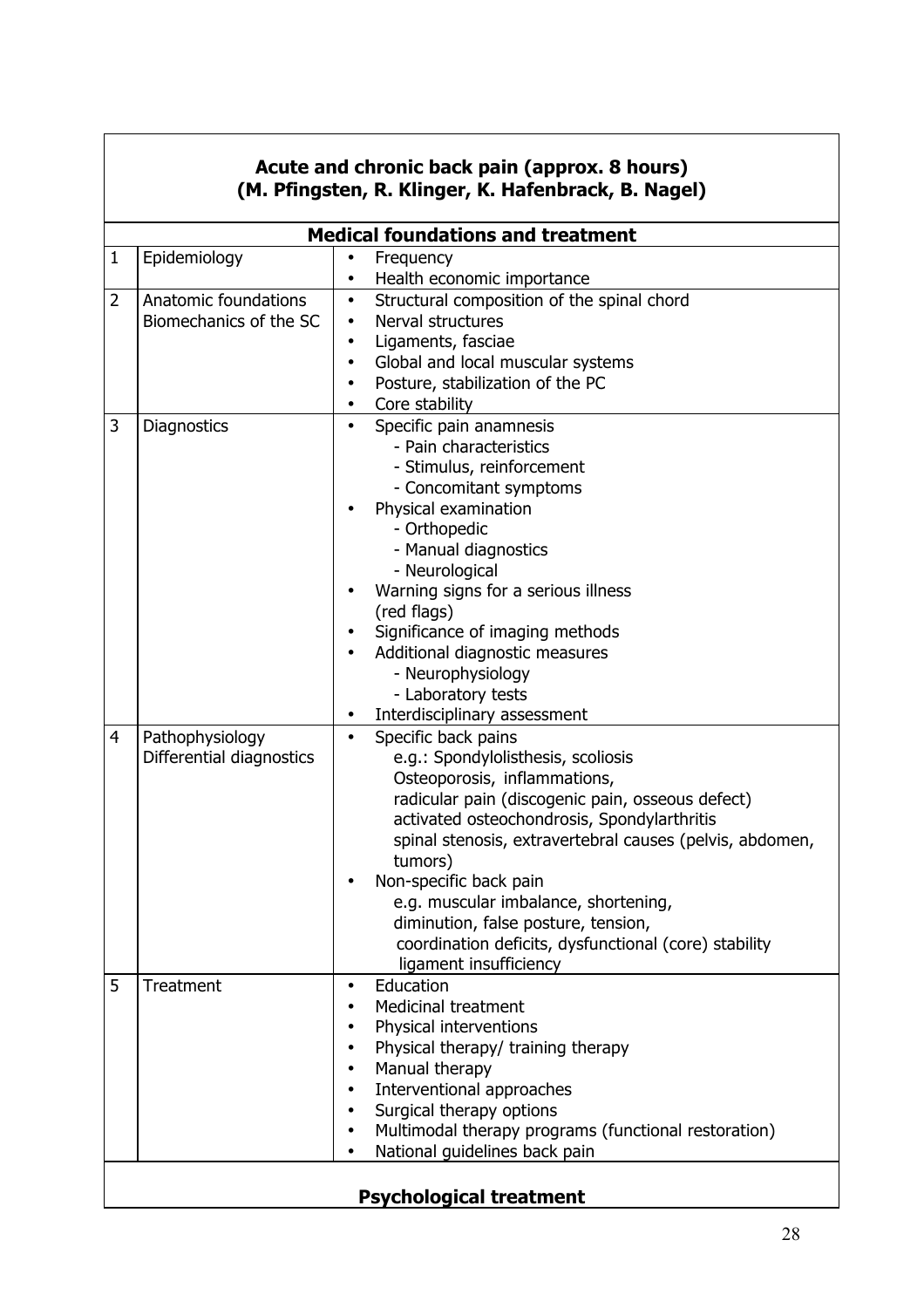| $\mathbf{1}$ | Special characteristics<br>of diagnostics in back<br>pain | Questionnaires (especially techniques to detect fear/<br>$\bullet$<br>avoidance and functional impairments, FABQ, FFBH-R)<br>Back pain characteristics in the clinical interview (e.g.<br>habitual features such as 'keep going')<br>Patient characteristics (subgroups)<br>$\bullet$                                                                                                                                                                                                                                                                                                                                                     |
|--------------|-----------------------------------------------------------|-------------------------------------------------------------------------------------------------------------------------------------------------------------------------------------------------------------------------------------------------------------------------------------------------------------------------------------------------------------------------------------------------------------------------------------------------------------------------------------------------------------------------------------------------------------------------------------------------------------------------------------------|
| 2            | Disease models/ risk<br>factors                           | Risk factors for chronification of back pain, especially<br>$\bullet$<br>psychosocial risk factors (yellow flags) and their detection<br>(note: recommendations of the European guidelines for<br>acute and chronic non-specific back pain as well as the<br>national care-S3-guidelines for back pain from 2010)<br>The importance of risk factors in surgical interventions<br>(recommendations of the AWMF-S3 guidelines for the<br>"treatment of acute perioperative and posttraumatic<br>pain")<br>Models of the development and maintenance of chronic<br>back pain, especially fear avoidance model, endurance<br>model (evidence) |
| 3            | Special therapeutic                                       | Multimodal treatment (structure and process quality)<br>$\bullet$                                                                                                                                                                                                                                                                                                                                                                                                                                                                                                                                                                         |
|              | approaches in back pain                                   | (evidence)                                                                                                                                                                                                                                                                                                                                                                                                                                                                                                                                                                                                                                |
|              |                                                           | Concept of functional restoration<br>٠                                                                                                                                                                                                                                                                                                                                                                                                                                                                                                                                                                                                    |
|              |                                                           | Approaches of cognitive behavioral therapy<br>$\bullet$                                                                                                                                                                                                                                                                                                                                                                                                                                                                                                                                                                                   |
|              |                                                           | Forms of implementation (outpatient, day-clinic,<br>$\bullet$<br>inpatient)                                                                                                                                                                                                                                                                                                                                                                                                                                                                                                                                                               |
| 4            | Interdisciplinarity                                       | Role and tasks of the different professions active in back<br>$\bullet$                                                                                                                                                                                                                                                                                                                                                                                                                                                                                                                                                                   |
|              |                                                           | pain diagnostics and treatment (esp. psychologists,                                                                                                                                                                                                                                                                                                                                                                                                                                                                                                                                                                                       |
|              |                                                           | doctors, physical and sports therapists)                                                                                                                                                                                                                                                                                                                                                                                                                                                                                                                                                                                                  |
|              |                                                           | Forms of mutual reference/ division of tasks/ team<br>$\bullet$                                                                                                                                                                                                                                                                                                                                                                                                                                                                                                                                                                           |
|              |                                                           | Possibilities and limitations of cooperation                                                                                                                                                                                                                                                                                                                                                                                                                                                                                                                                                                                              |
| 5            | Education                                                 | Necessary back pain specific contents:<br>$\bullet$                                                                                                                                                                                                                                                                                                                                                                                                                                                                                                                                                                                       |
|              |                                                           | - Biopsychosocial model                                                                                                                                                                                                                                                                                                                                                                                                                                                                                                                                                                                                                   |
|              |                                                           | - Disorder as process                                                                                                                                                                                                                                                                                                                                                                                                                                                                                                                                                                                                                     |
|              |                                                           | - Necessary content of the medical lessons                                                                                                                                                                                                                                                                                                                                                                                                                                                                                                                                                                                                |
|              |                                                           | - Fear/ avoidance concept<br>- Functional restoration concept (goal: Orientation                                                                                                                                                                                                                                                                                                                                                                                                                                                                                                                                                          |
|              |                                                           | towards functioning                                                                                                                                                                                                                                                                                                                                                                                                                                                                                                                                                                                                                       |
|              |                                                           | Participants/ communication methods<br>$\bullet$                                                                                                                                                                                                                                                                                                                                                                                                                                                                                                                                                                                          |
|              | Reader                                                    | Basler HD, Kröner-Herwig B (eds) (1998) Psychologische                                                                                                                                                                                                                                                                                                                                                                                                                                                                                                                                                                                    |
|              |                                                           | Therapie bei Kopf- und Rückenschmerzen. München,<br>Quintessenz                                                                                                                                                                                                                                                                                                                                                                                                                                                                                                                                                                           |
|              |                                                           |                                                                                                                                                                                                                                                                                                                                                                                                                                                                                                                                                                                                                                           |
|              |                                                           | Pfingsten M, Korb J, Hasenbring M (2011) Psychologische<br>$\bullet$<br>Mechanismen der Chronifizierung. In: Kröner-Herwig, B.,<br>Frettlöh, J., Klinger, R. & Nilges, P (eds)<br>Schmerzpsychotherapie, Kapitel Behandlung, Berlin,<br>Springer Verlag                                                                                                                                                                                                                                                                                                                                                                                   |
|              |                                                           | Hildebrandt J, Pfingsten M et al. (2003) GRIP - Das<br>$\bullet$<br>Manual. Conress-Verlag, Berlin. 1-183<br>Kröner-Herwig B (2000) Rückenschmerzen. Göttingen:<br>$\bullet$<br>Hogrefe (Reihe: Fortschritte der Psychotherapie)                                                                                                                                                                                                                                                                                                                                                                                                          |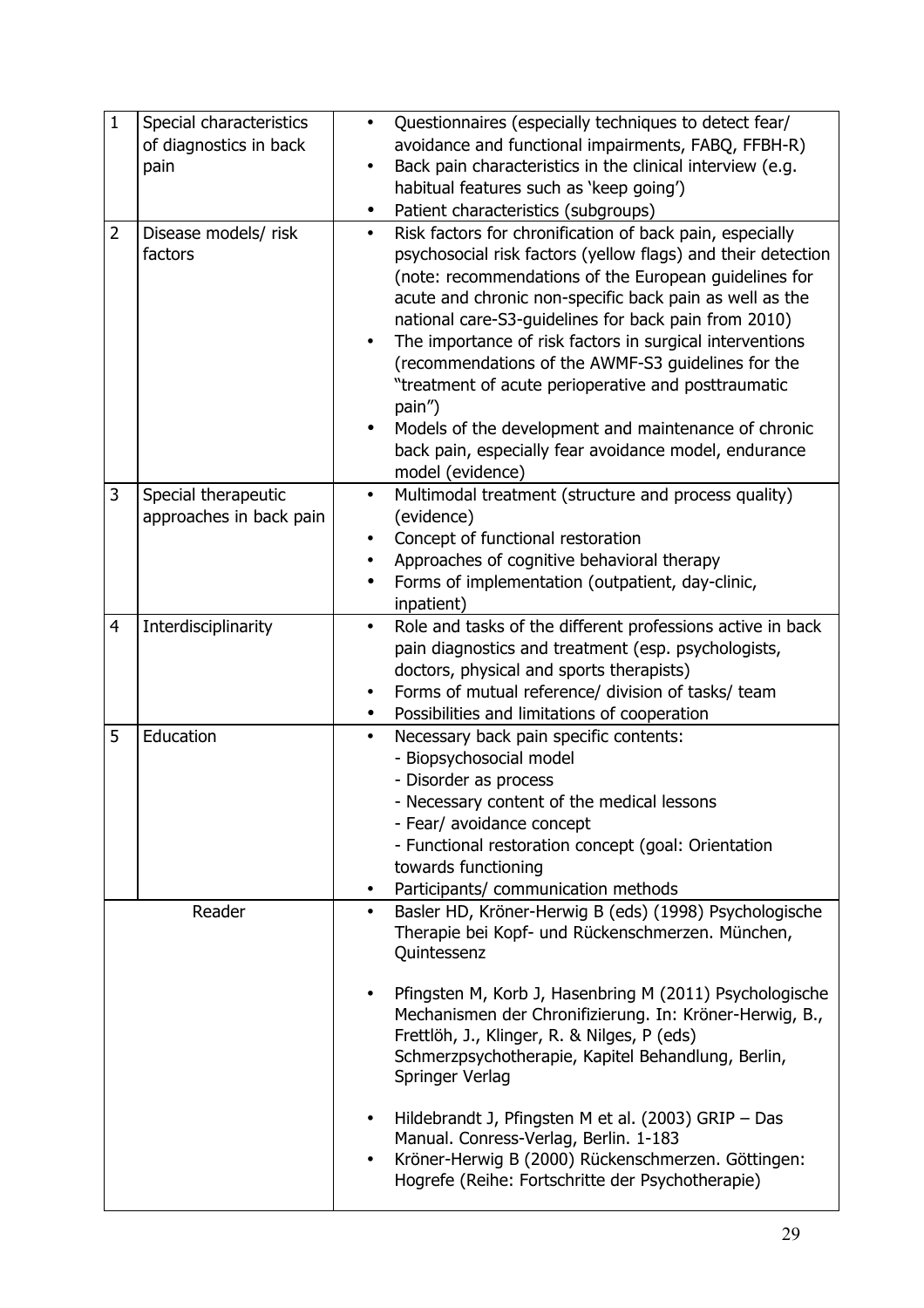| Pfingsten M (2005) Multimodal - Was ist das überhaupt?<br>Man Med 43: 80-84                                                                                                           |
|---------------------------------------------------------------------------------------------------------------------------------------------------------------------------------------|
| Pfingsten M (2005) Die Behandlung von<br>Rückenschmerzen als Angsttherapie. Psychotherapie im<br>Dialog (PID) 6: 52-57                                                                |
| Pfingsten M, Hildebrandt J (2011) Rückenschmerz. In:<br>Kröner-Herwig, B., Frettlöh, J., Klinger, R. & Nilges, P.<br>(eds). Schmerzpsychotherapie (7th edition), Berlin,<br>Springer. |
| • AWMF online. Guidelines back pain<br>http://www.uni-duesseldorf.de/AWMF                                                                                                             |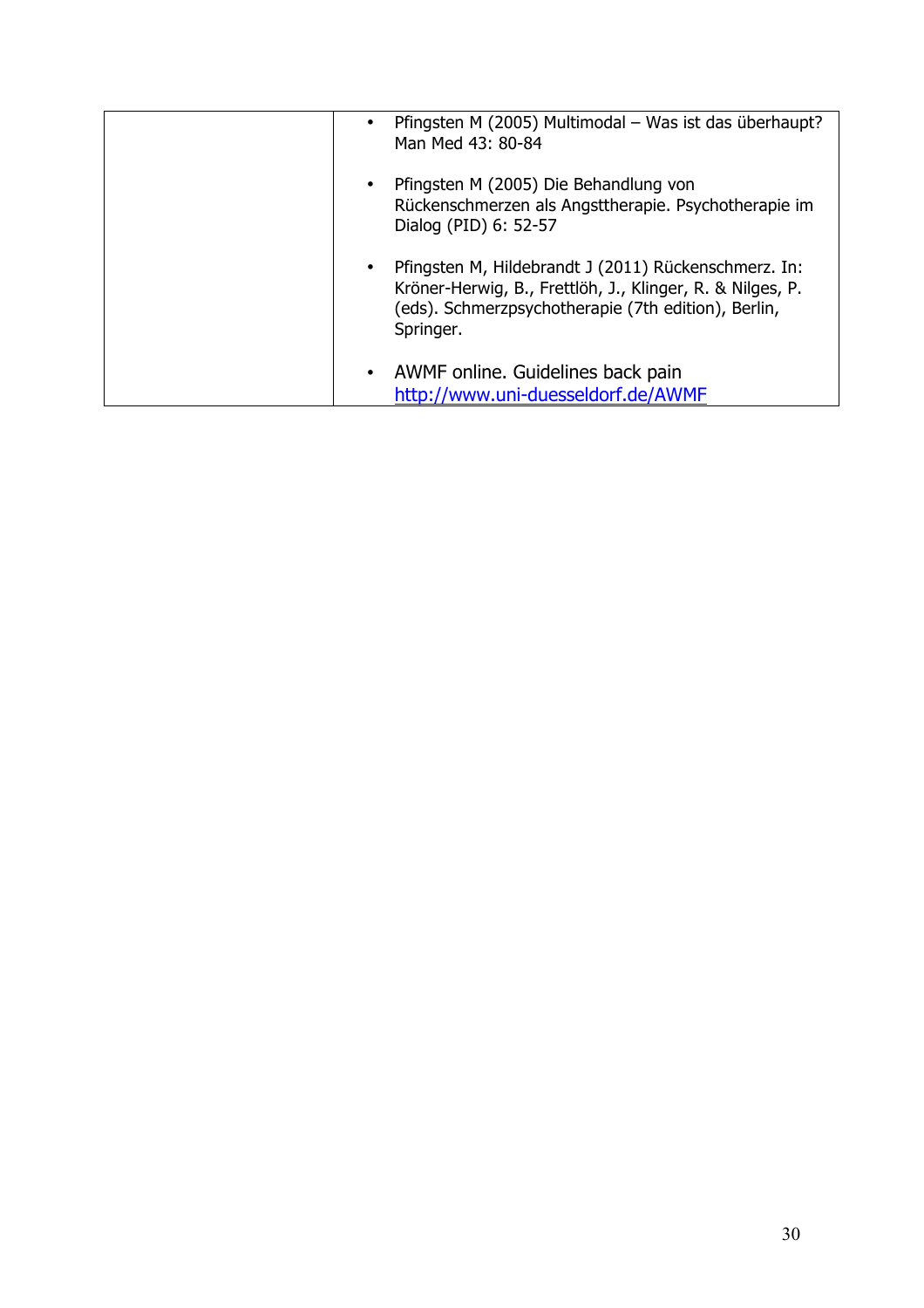|                | Headache (approx. 8 hours)<br>(G. Fritsche, J. Korb, B. Nagel) |                                                                                                                                                                                                                                                                                                                                                                                                                                                                                                                                             |  |
|----------------|----------------------------------------------------------------|---------------------------------------------------------------------------------------------------------------------------------------------------------------------------------------------------------------------------------------------------------------------------------------------------------------------------------------------------------------------------------------------------------------------------------------------------------------------------------------------------------------------------------------------|--|
|                |                                                                | <b>Medical foundations and treatment</b>                                                                                                                                                                                                                                                                                                                                                                                                                                                                                                    |  |
| $\mathbf{1}$   | Epidemiology                                                   | Frequency of the most important forms of headache (esp.<br>$\bullet$<br>tension headaches, migraine)                                                                                                                                                                                                                                                                                                                                                                                                                                        |  |
| $\overline{2}$ | Classification of<br>headaches                                 | Classification by the International Headache Society (IHS)<br>$\bullet$<br>Distinction between primary and secondary headache<br>$\bullet$<br>syndromes                                                                                                                                                                                                                                                                                                                                                                                     |  |
| 3              | Warning signals                                                | Recognizing symptoms of serious neurological or<br>$\bullet$<br>oncological comorbidities                                                                                                                                                                                                                                                                                                                                                                                                                                                   |  |
| $\overline{4}$ | Diagnostics                                                    | Distinguishing between primary and secondary headaches<br>$\bullet$<br>IHS criteria of the most important types of headache:<br>- Tension headache<br>- Migraine<br>- Trigeminal autonomic types of headache<br>- Trigeminal neuralgia<br>- Atypical facial pain<br>- Headaches in craniomandibular dysfunction<br>- Medication-induced headaches<br>Apparative Diagnostics: Measures and indications<br>Triggers of headache (Oleson Model)<br>- Muscular-skeletal factors<br>- Vegetative factors<br>- Psychological, situational factors |  |
| 5              | Pathophysiology                                                | Migraine<br>tension headache<br>trigeminal autonomic forms of headache<br>trigeminal neuralgia<br>$\bullet$                                                                                                                                                                                                                                                                                                                                                                                                                                 |  |
| 6              | Therapy                                                        | Medicinal acute therapy of the most important forms of<br>headache (esp. tension headache, migraine)<br>Medicinal prophylaxis<br>٠<br>Non-pharmacological methods (e.g. physical therapy,<br>$\bullet$<br>cardio training, therapeutic regional anesthesia,<br>acupuncture)                                                                                                                                                                                                                                                                 |  |
|                |                                                                | <b>Migraine</b>                                                                                                                                                                                                                                                                                                                                                                                                                                                                                                                             |  |
| 1              | Pathophysiology                                                | Describing behavior and feelings psychologically in:<br>$\bullet$<br>Prodromal phase<br>Aura phase<br>Pain phase<br>Postdromal phase<br>Interictal                                                                                                                                                                                                                                                                                                                                                                                          |  |
| $\overline{2}$ | Pathopsychology                                                | Defining core hypotheses on the following models:<br>$\bullet$                                                                                                                                                                                                                                                                                                                                                                                                                                                                              |  |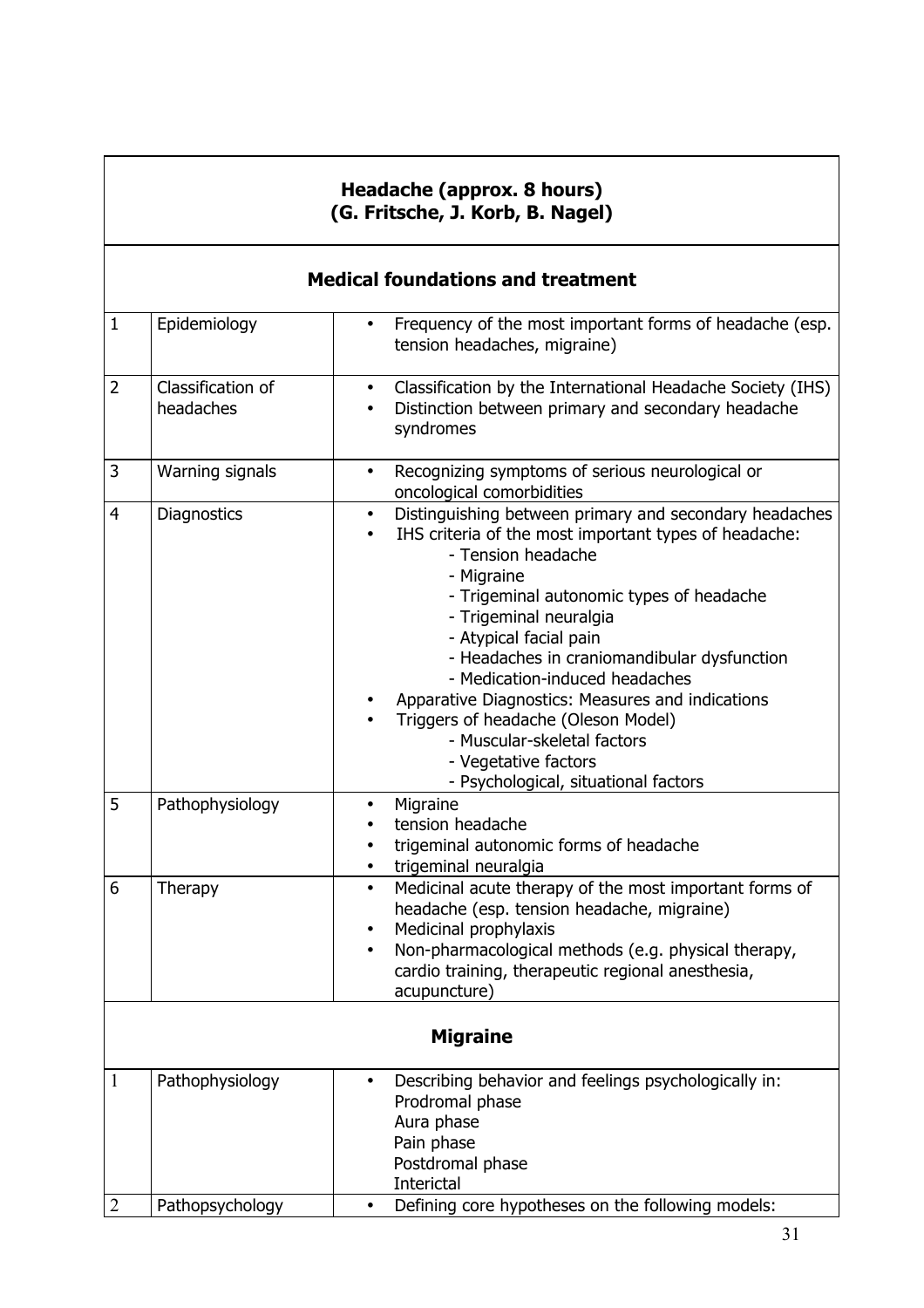|                |                                          | Migraine personality                                                                                                             |
|----------------|------------------------------------------|----------------------------------------------------------------------------------------------------------------------------------|
|                |                                          | Diathesis-stress model                                                                                                           |
|                |                                          | Migraine as a stimulus processing disorder                                                                                       |
| $\mathfrak{Z}$ | <b>Trigger</b>                           | Differentiating actual triggers from trigger-myths<br>$\bullet$                                                                  |
| $\overline{4}$ | Psychometric                             | Providing suitable instruments in the headache field<br>$\bullet$                                                                |
|                | diagnostics/                             | Providing indications for headache diaries<br>$\bullet$                                                                          |
|                | psychological                            | Introducing exploration guides and strategies<br>٠                                                                               |
|                | exploration                              |                                                                                                                                  |
| 5              | Evidence-based non-                      | Emphasizing the significance of current methods:                                                                                 |
|                | medical treatment                        | Unimodal: PMR, BFB                                                                                                               |
|                |                                          | Activating interventions<br>$\bullet$                                                                                            |
|                |                                          | Multimodal: cognitive behavioral therapy<br>$\bullet$                                                                            |
|                |                                          | Alternative methods: acupuncture, homeopathy,<br>$\bullet$                                                                       |
|                |                                          | diets, etc                                                                                                                       |
|                |                                          | principles of treatment in children                                                                                              |
| 6              | Mechanism-based                          | Conveying basic modules of the "minimal-contact                                                                                  |
|                | psychological                            | program" by the German Headache Consortium:                                                                                      |
|                | treatment                                | Favorable and unfavorable lifestyles                                                                                             |
|                |                                          | Analyzing and dealing with triggers<br>$\bullet$                                                                                 |
|                |                                          | Modifying deficient energy-management patterns<br>$\bullet$                                                                      |
|                |                                          | Reevaluating values and beliefs<br>$\bullet$                                                                                     |
|                |                                          | Exploration of attitudes towards illness and<br>health                                                                           |
|                |                                          |                                                                                                                                  |
|                |                                          |                                                                                                                                  |
|                |                                          | <b>Medication overuse headache (MOH)</b>                                                                                         |
| $\mathbf{1}$   | Clinic                                   |                                                                                                                                  |
|                |                                          | Differentiating chronic headache from MOH<br>$\bullet$<br>Clinical differences of migraine and headache with regard<br>$\bullet$ |
|                |                                          | to tension-type (KST)                                                                                                            |
| $\overline{2}$ | Pathopsychology                          | Dysfunctional intake behavior<br>$\bullet$                                                                                       |
|                |                                          | Fear of anxiety attacks<br>$\bullet$                                                                                             |
|                |                                          | Fear of capacity-loss<br>$\bullet$                                                                                               |
| 3              | Withdrawal                               | <b>Bridging medication</b><br>$\bullet$                                                                                          |
|                |                                          | Initiating prophylaxis                                                                                                           |
|                |                                          | Psychological support during the withdrawal process<br>$\bullet$                                                                 |
|                |                                          | Withdrawal in outpatient vs. inpatient vs. day-clinic                                                                            |
|                |                                          | settings                                                                                                                         |
| $\overline{4}$ | Relapse                                  | Relapse rate<br>$\bullet$                                                                                                        |
|                |                                          | Relapse predictors<br>$\bullet$                                                                                                  |
| 5              | Abuse prevention/                        | Intake protocol<br>$\bullet$                                                                                                     |
|                | post-withdrawal care                     | Restriction of pain and migraine drugs<br>٠                                                                                      |
|                |                                          | Relief of shame<br>$\bullet$                                                                                                     |
|                |                                          | Identification of conditioned intake behavior<br>$\bullet$                                                                       |
|                |                                          | Classification of risk situations<br>$\bullet$                                                                                   |
|                |                                          | Management of risk situations                                                                                                    |
|                |                                          |                                                                                                                                  |
|                |                                          | <b>Tension-type headache</b>                                                                                                     |
| $\mathbf{1}$   |                                          | $\bullet$                                                                                                                        |
|                | Psychological models<br>for tension-type | Critical analysis of personality theories<br>Theories of learning (pos./neg. reinforcement;<br>$\bullet$                         |
|                | headache                                 | observational learning; lack of reinforcement of healthy                                                                         |
|                |                                          |                                                                                                                                  |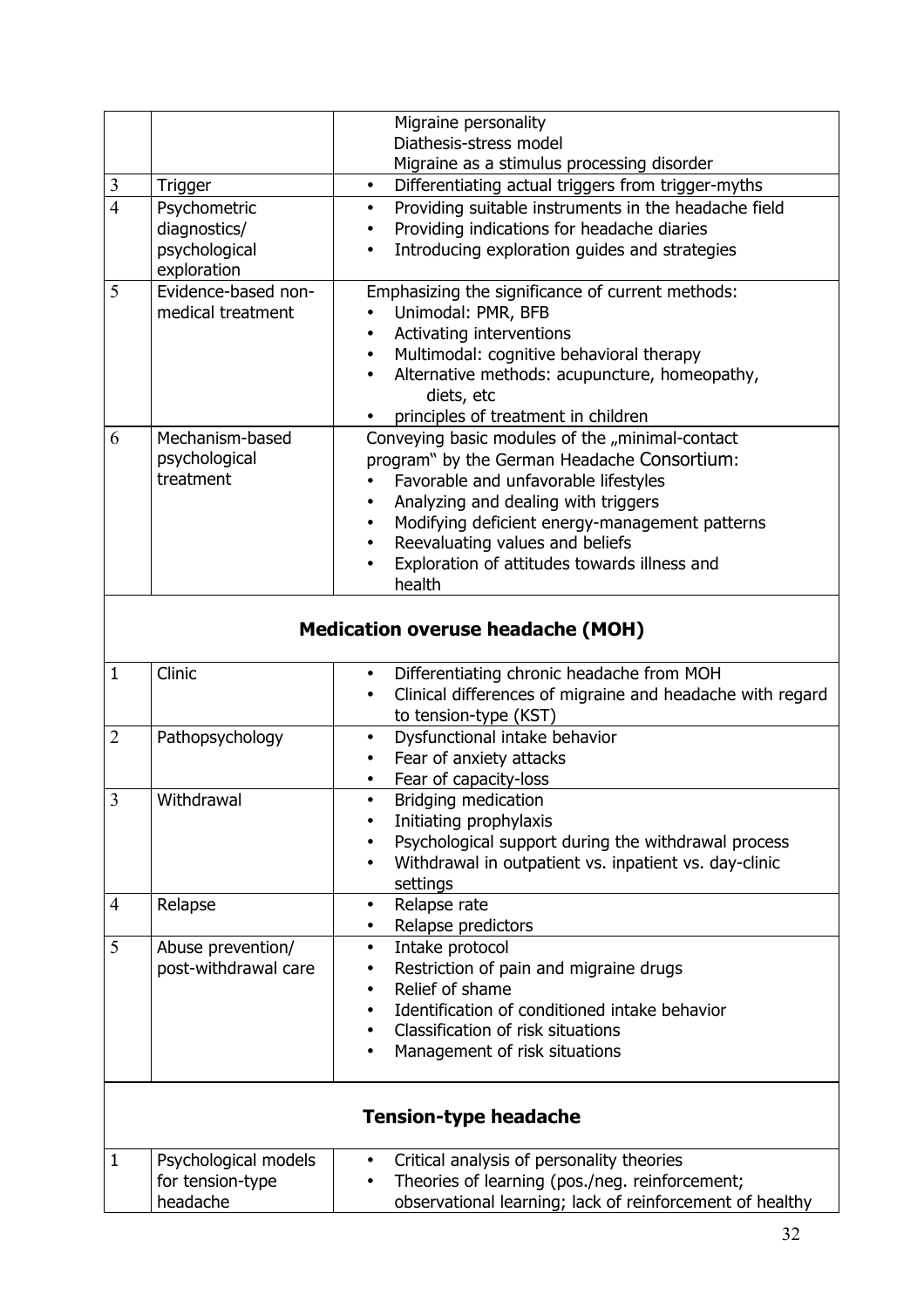|                |                                   | behavior)<br>Hypothesis of muscle hyperstrain (orig.:<br>$\bullet$<br>Muskelmehrarbeitshypothese, Bischoff & Traue)<br>Inhibited emotional expression (Traue)<br>$\bullet$<br>Body perception and awareness (Bischoff)<br>$\bullet$                                                                                                                                                |
|----------------|-----------------------------------|------------------------------------------------------------------------------------------------------------------------------------------------------------------------------------------------------------------------------------------------------------------------------------------------------------------------------------------------------------------------------------|
| $\overline{2}$ | Diagnostic measures               | Using the pain diary<br>$\bullet$<br>Identifying triggers<br>$\bullet$<br>Recognizing favorable/ unfavorable influential factors                                                                                                                                                                                                                                                   |
| 3              | Conveying the model/<br>education | Methods for communicating the specific headache models<br>$\bullet$                                                                                                                                                                                                                                                                                                                |
| 4              | Therapeutic<br>interventions      | Cognitive techniques; reduction of dysfunctional<br>$\bullet$<br>cognitions, catastrophizing<br>Body and stress awareness<br>Stress coping strategies<br>$\bullet$<br>Social competences<br>$\bullet$<br>Problem solving training<br>$\bullet$<br>Using relaxation/ brief exercises<br>$\bullet$<br>Using biofeedback in headache<br>$\bullet$<br>Relapse prophylaxis<br>$\bullet$ |
| 5              | Headache treatment<br>in children | Content and possibilities of a child-friendly introduction to<br>$\bullet$<br>treatment based on the training manuel "Stop the<br>headaches"                                                                                                                                                                                                                                       |
|                | Reader                            | Basler HD, Kröner-Herwig B (1998) Psychologische<br>$\bullet$<br>Therapie bei Kopf- und Rückenschmerzen (2nd edition).<br>München, Quintessenz<br>Bischof C, Traue H (2004) Kopfschmerzen. Göttingen,<br>Hogrefe                                                                                                                                                                   |
|                |                                   | Bischoff C, Traue HC (2011) Kopfschmerz vom<br>$\bullet$<br>Spannungstyp. In: Kröner-Herwig, B., Frettlöh, J., Klinger,<br>R. & Nilges, P (eds) Schmerzpsychotherapie (7th edition).<br>Berlin, Springer                                                                                                                                                                           |
|                |                                   | Bischoff C, Zenz H, Traue HC (2003) Kopfschmerz. In:<br>R.H. Adler, J.M. Herrmann, et al. (eds) Uexküll<br>Psychosomatische Medizin (pp. 817-834). München,<br>Urban & Fischer                                                                                                                                                                                                     |
|                |                                   | Denecke H, Kröner-Herwig B (2000) Kopfschmerztherapie<br>mit Kindern und Jugendlichen; ein Trainingsprogramm.<br>Göttingen, Hogrefe                                                                                                                                                                                                                                                |
|                |                                   | Fritsche G & May A (2011) Migräne. In: Kröner-Herwig,<br>$\bullet$<br>B., Frettlöh, J., Klinger, R. & Nilges, P (eds)<br>Schmerzpsychotherapie (7th edition). Berlin, Springer                                                                                                                                                                                                     |
|                |                                   | Fritsche G (2011) Medikamenteninduzierter Kopfschmerz.<br>In: Kröner-Herwig, B., Frettlöh, J., Klinger, R. & Nilges, P<br>(eds) Schmerzpsychotherapie (7th edition). Berlin,<br>Springer                                                                                                                                                                                           |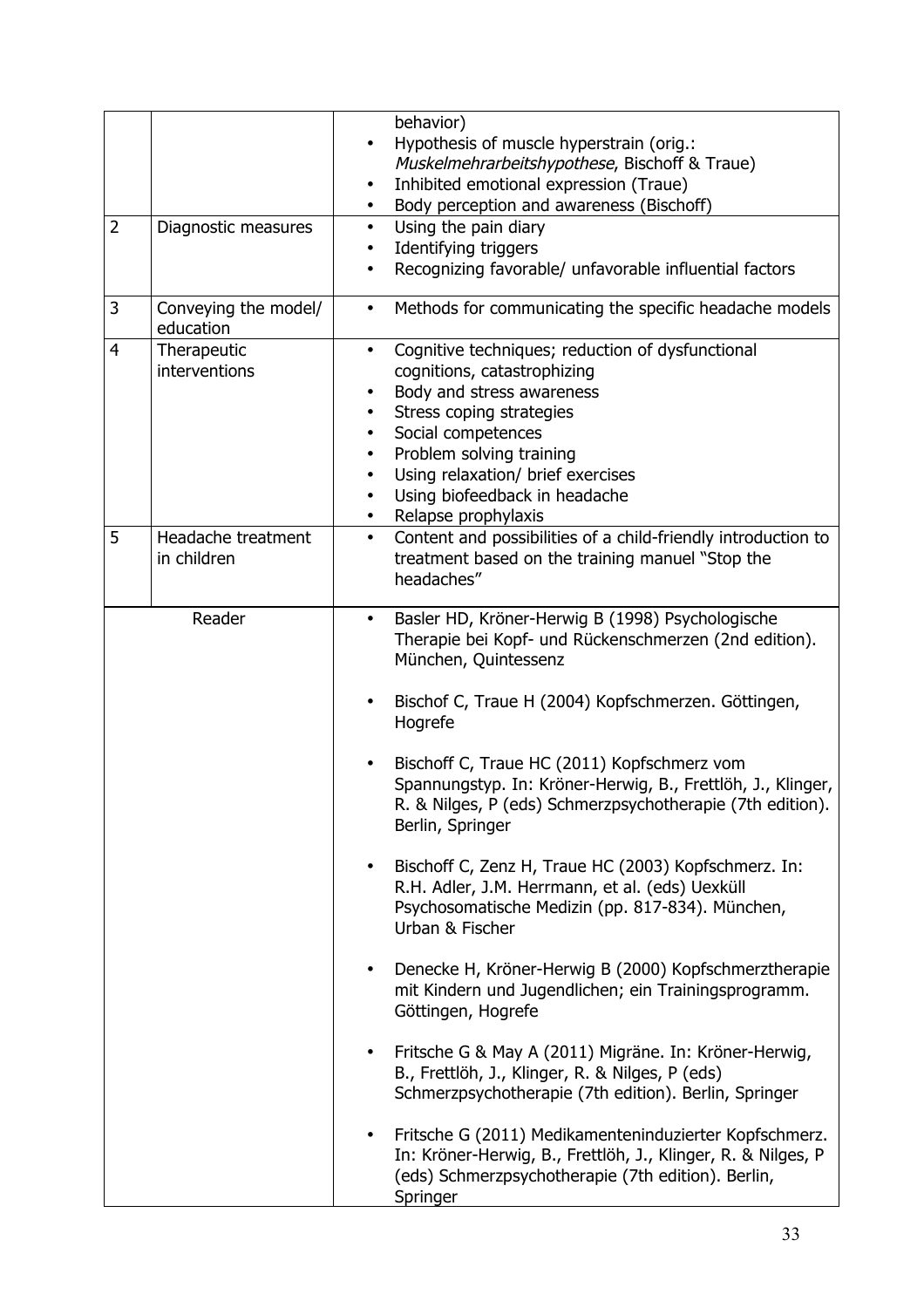| Fritsche G, Haag G. (2003) Psychologische Therapie bei<br>Kopfschmerz. In: H.C. Diener (ed) Kopfschmerzen -<br>Referenzreihe Neurologie (pp. 213-228). Stuttgart New<br>York, Thieme                                                                                                                                |
|---------------------------------------------------------------------------------------------------------------------------------------------------------------------------------------------------------------------------------------------------------------------------------------------------------------------|
| Gerber WD, Kropp P, Schoenen J, Siniatchkin MS (1996)<br>Born to be wild oder doch gelernt? Neue<br>verhaltensmedizinische Erkenntnisse zur Ätiopathogenese<br>der Migräne ['Born to be wild or learned? New behavioral<br>medicine findings in the etiopathogenesis of migraine].<br>Verhaltenstherapie; 6: 210-22 |
| Göbel H (2003). Die Kopfschmerzen: Ursachen,<br>Mechanismen, Diagnostik und Therapie in der Praxis.,<br>(2nd edition). Berlin, Springer                                                                                                                                                                             |
| The International Classification of Headache Disorders.<br>2004) Cephalalgia: An International Journal of Headache,<br>24:1                                                                                                                                                                                         |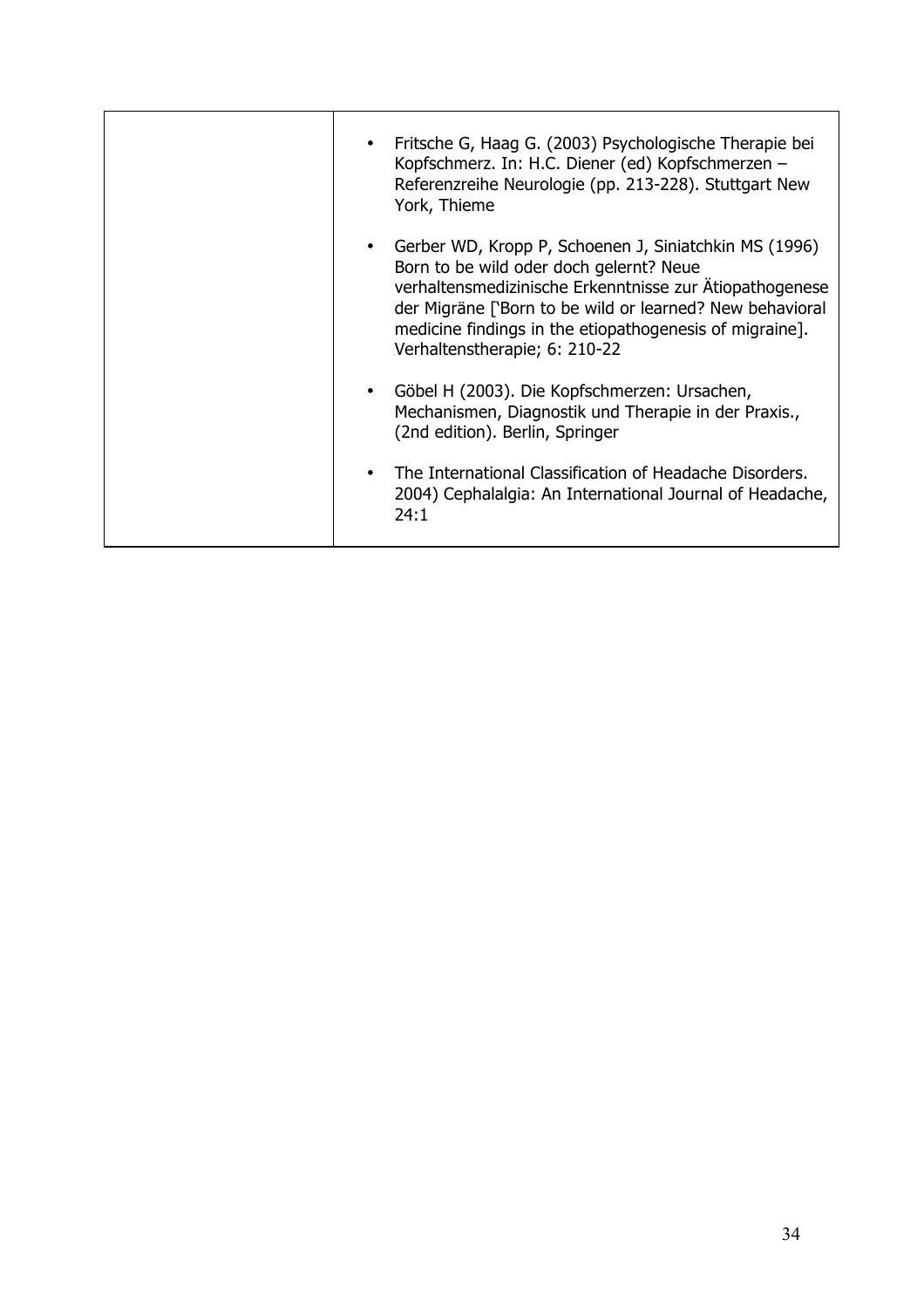| <b>Neuropathic pain</b><br>Medical foundations and treatment (approx. 4 hours) |                                                     |                                                                                                                                                                                                                                                                                                             |  |  |
|--------------------------------------------------------------------------------|-----------------------------------------------------|-------------------------------------------------------------------------------------------------------------------------------------------------------------------------------------------------------------------------------------------------------------------------------------------------------------|--|--|
|                                                                                | (J. Frettlöh, D. Kindler & B. Nagel)                |                                                                                                                                                                                                                                                                                                             |  |  |
| $\mathbf{1}$                                                                   | Definition of terms<br>and epidemiology             | Differentiating neuropathic pain from nociceptive pain<br>$\bullet$                                                                                                                                                                                                                                         |  |  |
| $\overline{2}$                                                                 | Typical disorders and<br>their clinical<br>symptoms | Phantom pain<br>$\bullet$<br><b>CRPS</b><br>$\bullet$<br>Peripheral nerve damage<br>$\bullet$<br>Trigeminal neuralgia<br>$\bullet$<br>Polyneuropathy<br>$\bullet$<br>Pain after spinal cord injury<br>$\bullet$                                                                                             |  |  |
| 3                                                                              | Diagnostics                                         | Electroneurographic methods<br>$\bullet$<br>QST<br>$\bullet$<br>Imaging: X-ray, 3-phase bone scan, MRI<br>$\bullet$<br>Multimodal Assessment<br>$\bullet$                                                                                                                                                   |  |  |
| 4                                                                              | Pathophysiology                                     | Peripheral sensitization<br>$\bullet$<br>Central sensitization<br>$\bullet$<br>Sympathetic-afferent coupling<br>Sympathetically maintained pain (SMP)<br>$\bullet$                                                                                                                                          |  |  |
| 5                                                                              | Therapy                                             | Therapy goals<br>$\bullet$<br>- Pain reduction<br>- Rehabilitation of functioning<br>Pharmacotherapy<br>$\bullet$<br>Physical therapy, occupational therapy (incl. mirror box,<br>$\bullet$<br>sensorimotor-perceptive training)<br>Interventional measures (GLOA; Sympathetic block)<br>Multimodal therapy |  |  |
|                                                                                |                                                     | Neuropathic pain - psychologic treatment<br>(J. Frettlöh)                                                                                                                                                                                                                                                   |  |  |
| $\mathbf{1}$                                                                   | Education                                           | Course content (education on the disorder, e.g. what we<br>know about phantom pain, CRPS, Polyneuropathy)<br>Introducing methods of mediation (educational videos,<br>$\bullet$<br>leaflets, case studies, etc.)                                                                                            |  |  |
| $\overline{2}$                                                                 | Stabilization                                       | Early integration of illness-related fears (disability,<br>$\bullet$<br>permanent physical impairments, daily handicaps)<br>Relief-interventions for initially influencing anxiety and<br>psychological stress                                                                                              |  |  |
| 3                                                                              | Acceptance                                          | Enhancing insight and acceptance (especially difficult in<br>$\bullet$<br>patients with phantom pain or CPRS)<br>Confronting self-perception<br>$\bullet$<br>Establishing realistic goals<br>$\bullet$<br>Creating flexible behavior despite pain<br>$\bullet$<br>Training mindfulness<br>$\bullet$         |  |  |
| 4                                                                              | Self-perception                                     | Techniques to enhance self-perception with regard to<br>$\bullet$<br>physical and psychological stress limits<br>Changing body image and body schema<br>In CRPS: Understanding and overcoming the "neglect-<br>like-symptom"                                                                                |  |  |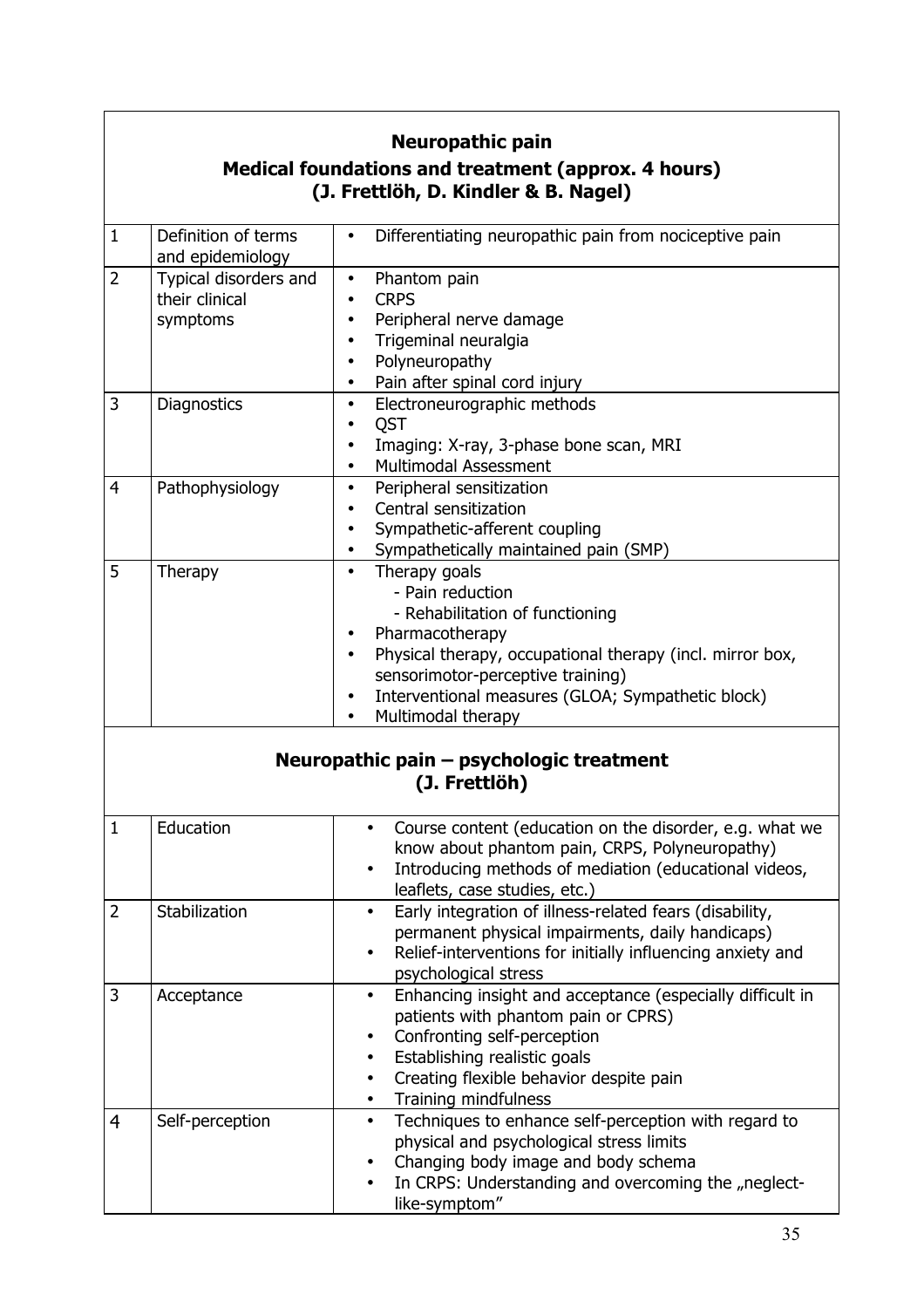|    |                               | Analyzing and addressing "inner barriers" in physical<br>$\bullet$<br>reorientation                                                                                                                                                                                                   |
|----|-------------------------------|---------------------------------------------------------------------------------------------------------------------------------------------------------------------------------------------------------------------------------------------------------------------------------------|
| 5  | Guided imagery/<br>relaxation | Special characteristics when applying relaxation<br>techniques in neuropathic pain<br>Learning specific, esp. imagery-based techniques for<br>$\bullet$<br>relaxation and mental pain distancing<br>Handling problems when training at home<br>$\bullet$                              |
| 6  | Fear avoidance                | Learning about the connection between pain and disuse<br>$\bullet$<br>of sick extremities<br>Planning and implementing guided imagery techniques<br>(imagined movement) to prepare for occupational and<br>physical therapy                                                           |
| 7  | Regulating activities         | Procedure when forming suitable physical and social<br>$\bullet$<br>activities<br>Creating quota plans to distribute mental stress<br>Planning and filling times of rest<br>Establishing social skills by including social support<br>$\bullet$<br>network (family and work)          |
| 8  | Trigger-analysis              | Analysis of pain-enhancing factors in daily life<br>$\bullet$<br>Therapeutic approach when constructing alternative<br>$\bullet$<br>behavior options with the patient                                                                                                                 |
| 9  | Cognitive methods             | Learning about cognitive strategies for handling adverse<br>$\bullet$<br>emotions or adverse interactions<br>General stance on illness and health (metacognition)<br>Techniques on shifting focus of attention<br>$\bullet$                                                           |
| 10 | Resocialization               | Progressive (re-)activation of physical, social, and<br>$\bullet$<br>vocational activities<br>Where necessary, support in changing jobs or careers<br>٠                                                                                                                               |
| 11 | Operant aspects               | Identifying pain-maintaining factors<br>$\bullet$<br>Handling conflicting goals<br>$\bullet$                                                                                                                                                                                          |
|    | Reader                        | Maier C, Baron R, Frettlöh J et al. (2009) Neuropathischer<br>$\bullet$<br>Schmerz. In: Diener HC, Maier C (eds) Das<br>Schmerztherapiebuch (3rd edition). München, Urban &<br><b>Fischer Verlag</b>                                                                                  |
|    |                               | Frettlöh, J, Maier C, Schwarzer A (2011) Neuropathischer<br>Schmerz unter besonderer Berücksichtigung von<br>Phantomschmerzen und CRPS. In: Kröner-Herwig, B.,<br>Frettlöh, J., Klinger, R. & Nilges, P (eds)<br>Schmerzpsychotherapie (7th edition). Berlin, Heidelberg,<br>Springer |
|    |                               | Bruehl S, Chung OY (2006) Psychological and behavioural<br>aspects of complex regional pain syndrome management.<br>The Clin J Pain 22: 430-437                                                                                                                                       |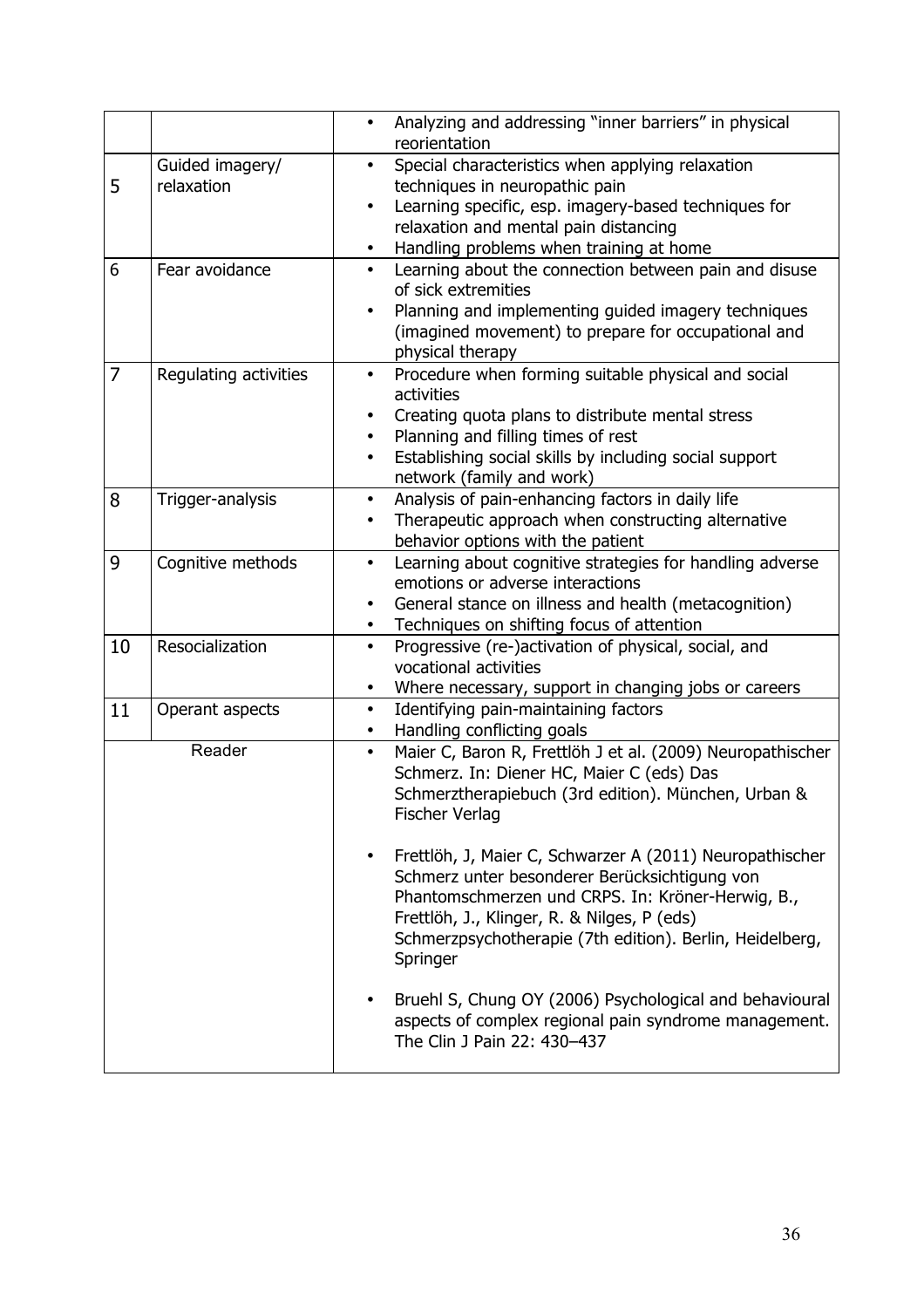|                |                                                                                                                        | Fibromyalgia syndrome (FMS) – medical foundations and treatment<br>(approx. 2 hours)<br>(B. Nagel)                                                                                                                                                                                                                                                                                                                                    |  |
|----------------|------------------------------------------------------------------------------------------------------------------------|---------------------------------------------------------------------------------------------------------------------------------------------------------------------------------------------------------------------------------------------------------------------------------------------------------------------------------------------------------------------------------------------------------------------------------------|--|
| $\mathbf{1}$   | Diagnostic criteria<br>fibromyalgia syndrome                                                                           | American College of Rheumatology (ACR)<br>$\bullet$<br>Interdisciplinary S3 guidelines 2008<br>- Wide spread pain (WSP)<br>- Tender points (ACR)<br>- Attendant symptoms<br>- Functional somatic syndrome                                                                                                                                                                                                                             |  |
| $\overline{2}$ | Frequency                                                                                                              | Wide Spread Pain (WSP)<br>$\bullet$<br>Fibromyalgia syndrome (FMS)<br>$\bullet$                                                                                                                                                                                                                                                                                                                                                       |  |
| 3              | Differential diagnostics                                                                                               | Myofascial pain disorders<br>$\bullet$<br>Rheumatological disorders<br>$\bullet$                                                                                                                                                                                                                                                                                                                                                      |  |
| 4              | Pathophysiology                                                                                                        | Dysfunction of central pain processing<br>$\bullet$<br>Hyporeactivity of the hypothalamic-pituitary-adrenal system<br>$\bullet$<br>Dysfunctional growth hormone system<br>$\bullet$<br>Changes of the dopaminergic and serotonergic systems<br>$\bullet$<br>Biopsychosocial model of the development of FMS<br>$\bullet$                                                                                                              |  |
| 5              | Treatment                                                                                                              | Education<br>$\bullet$<br>Activating kinesiatrics<br>Physical interventions<br>Physical therapy und training therapy including the<br>enhancement of self-management<br>Aerobic endurance training<br>$\bullet$<br>Fostering self-management<br>$\bullet$<br>Multimodal therapy programs<br>$\bullet$<br>Treading comorbid somatic und psychological disorders                                                                        |  |
|                | Rheumatism – Medical and psychological foundations and treatment<br>(approx. 2 hours)<br>(S. Hesselbarth, I. Heidrich) |                                                                                                                                                                                                                                                                                                                                                                                                                                       |  |
| 1              | Classification of<br>disorders                                                                                         | Learning about the most importing disorders and their sub-<br>classification<br>Inflammatory rheumatic diseases, e.g. rheumatoid<br>$\bullet$<br>arthritis, ankylosing spondylitis, psoriatic arthritis<br>Degenerative diseases, arthrosis<br>٠<br>Metabolic disorders associated with rheumatic problems<br>such as gout and osteoporosis<br>Other rheumatic diseases, e.g. fibromyalgia and<br>$\bullet$<br>polymyalgia rheumatica |  |
| $\overline{2}$ | Medical diagnostics                                                                                                    | Anamnesis und clinical findings<br>$\bullet$<br>Imaging<br>Findings from the laboratory                                                                                                                                                                                                                                                                                                                                               |  |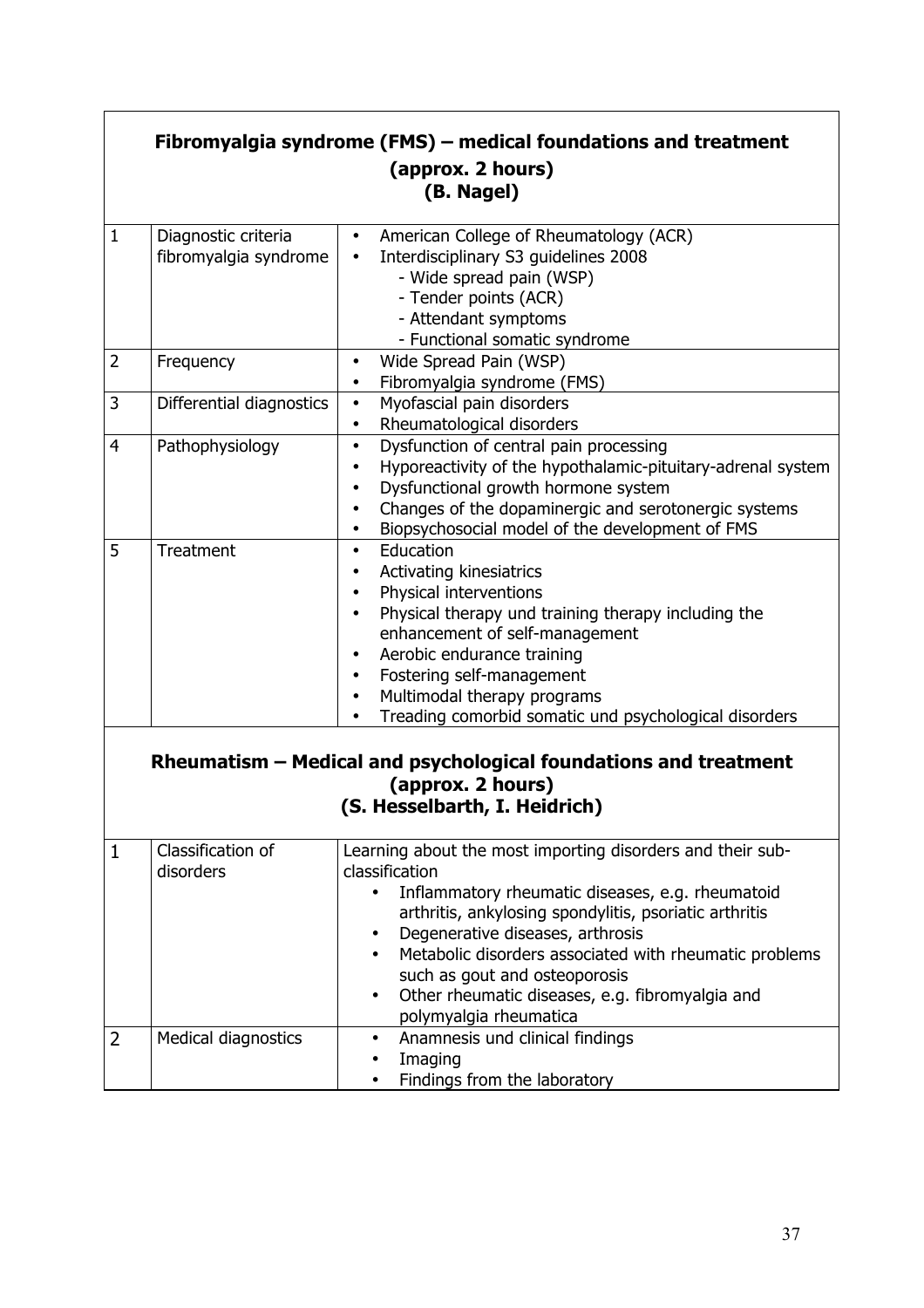| 3              | Psychological<br>diagnostics und<br>evaluation             | Recommendations for rheumatic illnesses with regard to<br>$\bullet$<br>pain-related data<br>Coping with the illness<br>General physical well-being<br>$\bullet$<br>Physical impairments and psychosocial stressors                                                                                                                                                   |
|----------------|------------------------------------------------------------|----------------------------------------------------------------------------------------------------------------------------------------------------------------------------------------------------------------------------------------------------------------------------------------------------------------------------------------------------------------------|
| $\overline{4}$ | Levels of prevention                                       | Overview of psychological levels of prevention (primary,<br>$\bullet$<br>secondary, tertiary) in rheumatic illnesses                                                                                                                                                                                                                                                 |
| 5              | Medical treatment                                          | Medicinal<br>$\bullet$<br>Non-medicinal                                                                                                                                                                                                                                                                                                                              |
| 6              | Education                                                  | Specific education of inflammatory rheumatic disorders<br>$\bullet$<br>Models of coping<br>1.<br>Psychoneuroimmunology<br>2.                                                                                                                                                                                                                                         |
| $\overline{7}$ | Psychological<br>interventions in chronic<br>polyarthritis | Introduction, steps and implementation of a visualization<br>$\bullet$<br>training<br>1. Cognitive framework<br>2. Preparation: Creative Imagination Scale (Jungnitsch G,<br>2003)<br>3. Conveying specific interventions fostering the immune<br>system                                                                                                             |
| 8              | Evaluation of the<br>visualization training                | Effects on pain coping, pain intensity, subjective well-<br>$\bullet$<br>being, and blood sedimentation rate                                                                                                                                                                                                                                                         |
| 9              | Psychological<br>interventions in<br>Bechterew's disease   | Variation of PME in motion<br>$\bullet$<br>In-depth knowledge on the pain behavior with regard to<br>specific body posture and limited mobility                                                                                                                                                                                                                      |
|                | Reader                                                     | Jungnitsch G (2003) Rheumatische Erkrankungen,<br>$\bullet$<br>Göttingen, Hogrefe<br>Thieme K, Gracely RH (2011) Das Fibromyalgiesyndrom.<br>In: Kröner-Herwig, B., Frettlöh, J., Klinger, R. & Nilges, P<br>(eds) Schmerzpsychotherapie (7 edition). Berlin,<br>Heidelberg, Springer<br>AWMF online. Guidelines Fibromyalgia http://www.uni-<br>duesseldorf.de/AWMF |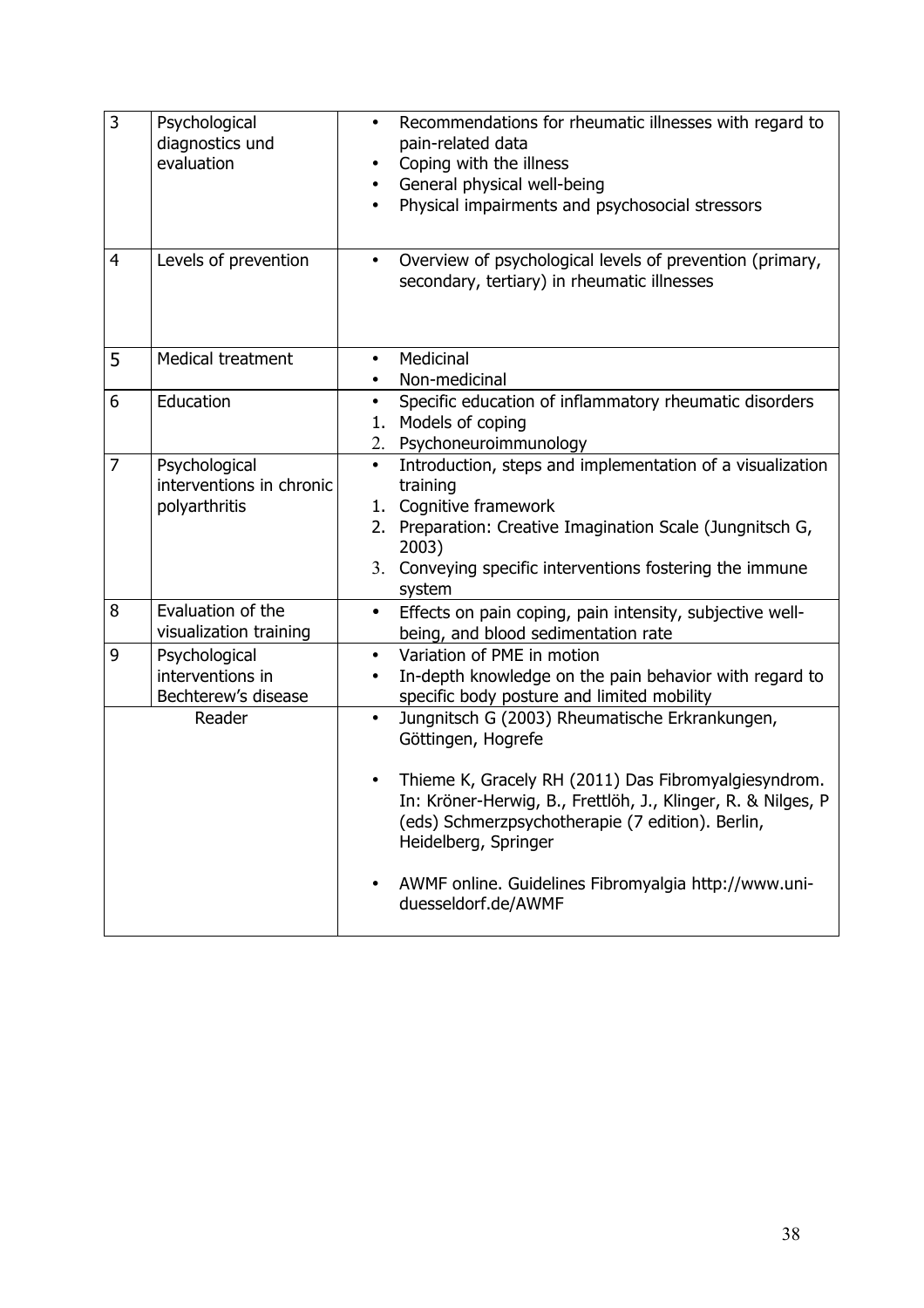|                | Cancer pain (approx. 4 hours)<br>(A. Willweber-Strumpf, B. Nagel) |                                                                                                                                                                                                                                                                                                                                 |  |
|----------------|-------------------------------------------------------------------|---------------------------------------------------------------------------------------------------------------------------------------------------------------------------------------------------------------------------------------------------------------------------------------------------------------------------------|--|
|                |                                                                   | <b>Medical foundations and treatment</b>                                                                                                                                                                                                                                                                                        |  |
| $\mathbf{1}$   | Prevalence and<br>significance of tumor<br>pain                   | In diagnostics<br>$\bullet$<br>In the course of the disease<br>$\bullet$                                                                                                                                                                                                                                                        |  |
| $\overline{2}$ | Types of pain in tumor<br>diseases                                | Pain:<br>$\bullet$<br>- Tumor induced<br>- Tumor associated<br>- Therapy induced<br>- Tumor independent                                                                                                                                                                                                                         |  |
| 3              | Pain mechanisms in<br>tumor pain                                  | Nociceptive pain<br>$\bullet$<br>- Soft tissue pain<br>- Ischemia pain<br>- Bone and periosteal pain<br>- Visceral pain<br>Neuropathic pain<br>- Peripheral (nerve, nerve plexus, nerve root)<br>- Central (spinal cord, brain)<br>- Sympathetic                                                                                |  |
| $\overline{4}$ | Foundations of<br>diagnostics                                     | Differential pain anamnesis<br>$\bullet$<br>Comprehensive physical examination<br>Additional apparatus-based methods<br>$\bullet$                                                                                                                                                                                               |  |
| 5              | Therapy methods                                                   | Tumor reducing interventions<br>$\bullet$<br>- Palliative chemotherapy<br>- Radiotherapy<br>- Surgery<br>Systemic pharmacotherapy<br>(WHO grade scale)<br>- Oral, rectal, transdermal<br>- Subcutaneous, intravenous<br>(continuously, pump, PCA)<br>Neuroaxial pharmacotherapy<br>Additional interventional methods            |  |
| 6              | Systemic<br>pharmacotherapy                                       | General principles<br>- Oral, transdermal<br>- By the clock<br>- By the phase plan<br>- Individual<br>Slow-releasing long-term medication<br>PRN medication for breakthrough pain<br>Adjuvant therapy<br>- Antidepressants<br>- Anticonvulsives<br>- Cortisone<br>- Anxiolytics<br>- Hypnotics<br>- Laxantives<br>- Antiemetics |  |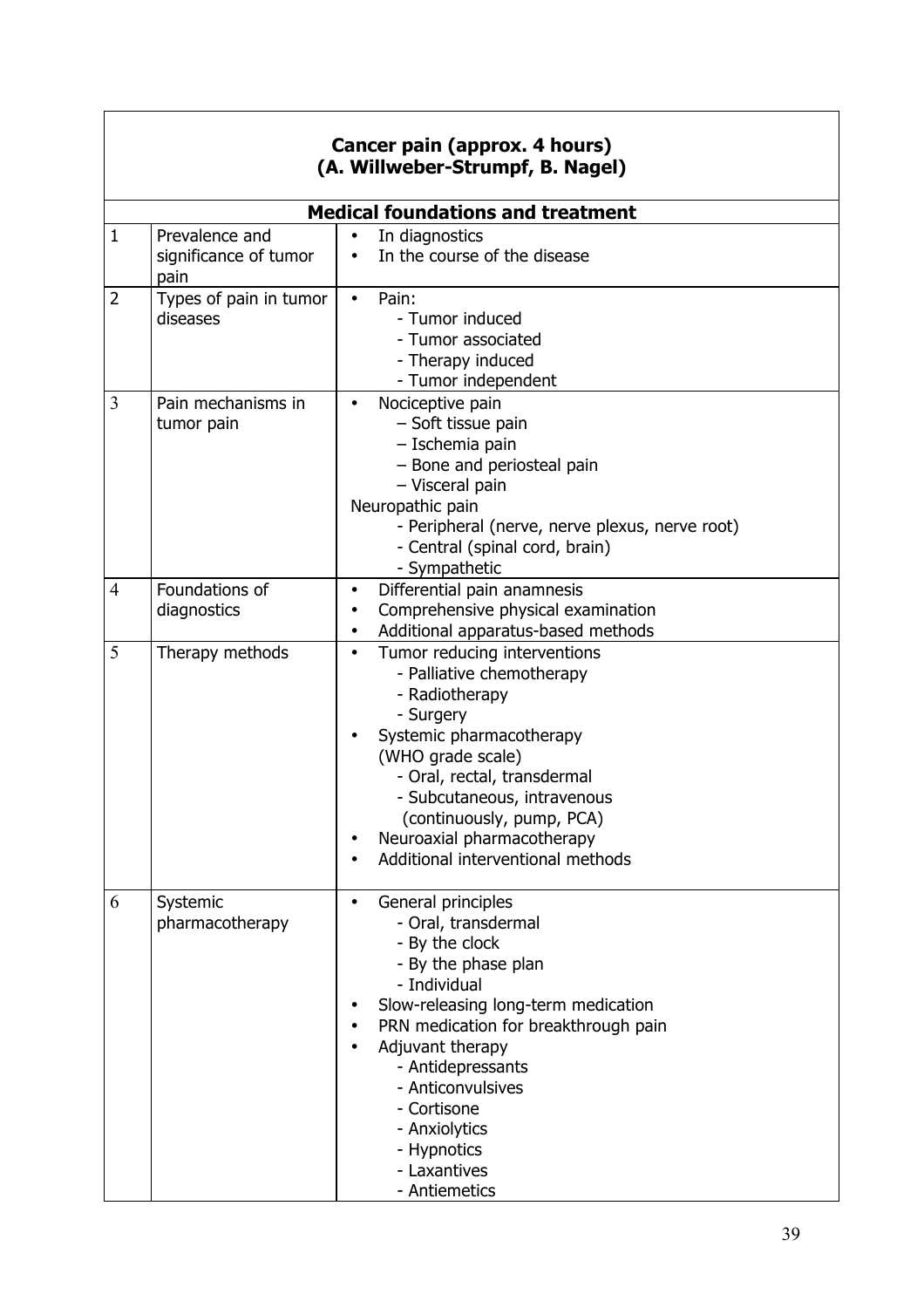| $\overline{7}$ | Palliative care                                                 | Foundations<br>$\bullet$                                                                                                                                                                                                                                                                                                                                                                                                           |  |
|----------------|-----------------------------------------------------------------|------------------------------------------------------------------------------------------------------------------------------------------------------------------------------------------------------------------------------------------------------------------------------------------------------------------------------------------------------------------------------------------------------------------------------------|--|
| 8              | Final phase                                                     | <b>Treatment principles</b><br>$\bullet$                                                                                                                                                                                                                                                                                                                                                                                           |  |
|                | <b>Psychological foundations and treatment</b>                  |                                                                                                                                                                                                                                                                                                                                                                                                                                    |  |
| $\mathbf{1}$   | Foundation                                                      | Prevalence of psychological symptoms<br>$\bullet$<br>Cultural and religious factors<br>$\bullet$<br>Interdisciplinary approach                                                                                                                                                                                                                                                                                                     |  |
| $\overline{2}$ | Communication and<br>counseling techniques                      | Medical education/ information<br>$\bullet$<br>Conveying bad news<br>Communication with relatives<br>$\bullet$<br>Communication in an interdisciplinary team<br>$\bullet$                                                                                                                                                                                                                                                          |  |
| 3              | Coping with the<br>disorder                                     | Models, stages<br>$\bullet$<br>Defense mechanisms<br>$\bullet$<br>Coping<br>$\bullet$                                                                                                                                                                                                                                                                                                                                              |  |
|                | Diagnostics                                                     | Foundations: process of the disease, subjective<br>$\bullet$<br>experience and consequences; subjective well-being,<br>current problems; social relationships; individual system<br>of values, norms, and goals; resources, biography,<br>personality<br>Tumor specific measurement tools<br>$\bullet$                                                                                                                             |  |
| $\overline{4}$ | Diagnostics of anxiety,<br>depression/ sadness                  | Psychological diagnostics<br>$\bullet$<br>Somatic, medical, medicinal influential factors<br>$\bullet$<br>Differentiating illness from normal stress response<br>$\bullet$                                                                                                                                                                                                                                                         |  |
| 5              | Special characteristics<br>of the psychological<br>pain therapy | Need for intervention<br>$\bullet$<br>Differentiating counseling - crisis intervention -<br>$\bullet$<br>psychotherapy<br>Goals<br>Compliance<br>Cognitive dissonance<br>Acceptance<br>Quality of life<br>Fatique<br>Changes in body image<br>Sexuality<br>Including family members                                                                                                                                                |  |
| Reader         |                                                                 | Eggebrecht D & Falkenberg M (2011) Tumorschmerz. In:<br>$\bullet$<br>Kröner-Herwig, B., Frettlöh, J., Klinger, R. & Nilges, P<br>(eds) Schmerzpsychotherapie (7th edition). Berlin,<br>Springer<br>Willweber-Strumpf A (2002) Grundlagen der<br>$\bullet$<br>symptomatischen Schmerztherapie - Psychotherapie. In:<br>Zenz M, Donner B (eds) Schmerz bei<br>Tumorerkrankungen. Wissenschaftliche<br>Verlagsgesellschaft, Stuttgart |  |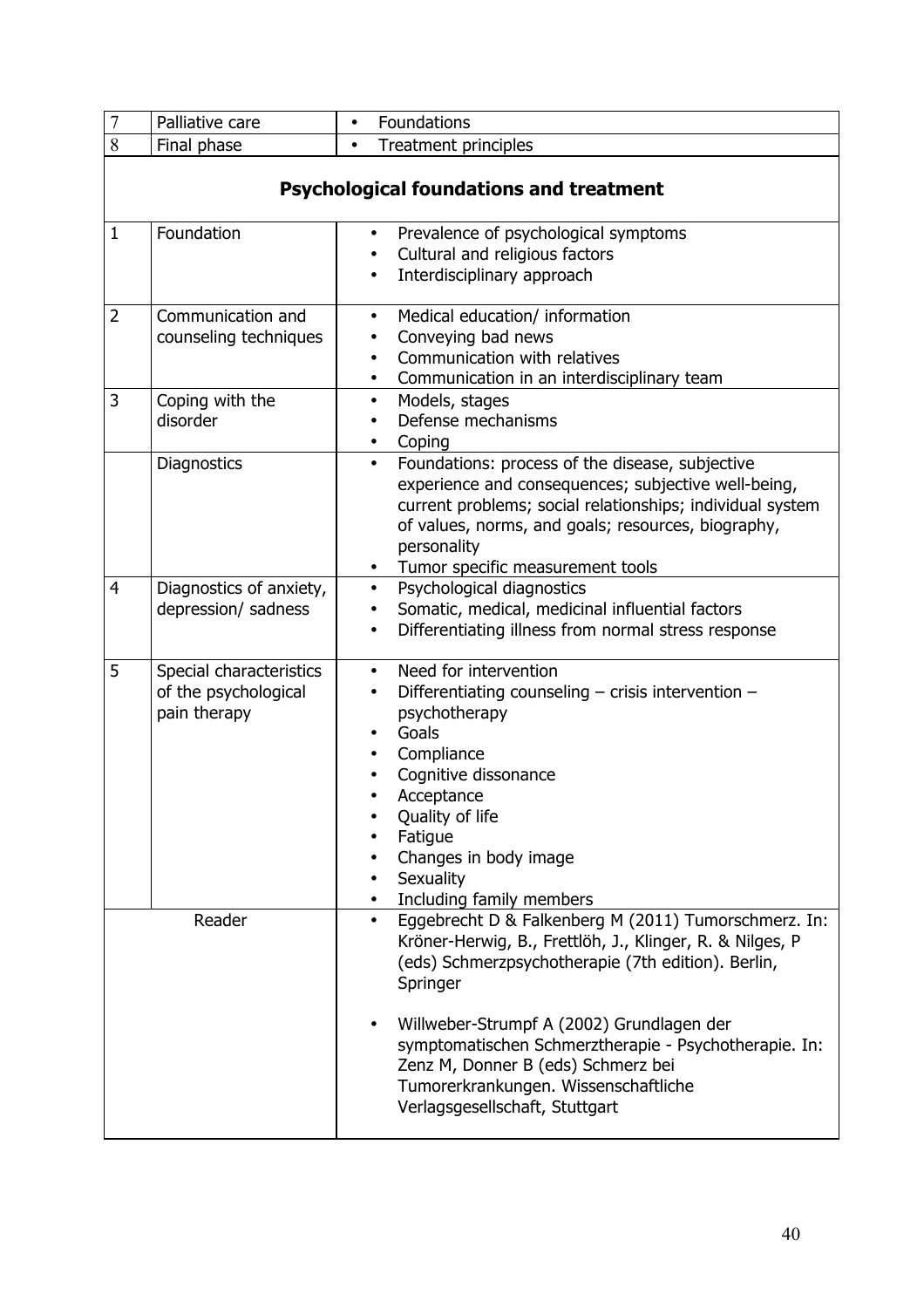|                | Drug dependence, drug withdrawal<br>(A. Willweber-Strumpf) (approx. 2 hours) |                                                                                                                                                                                                                    |  |
|----------------|------------------------------------------------------------------------------|--------------------------------------------------------------------------------------------------------------------------------------------------------------------------------------------------------------------|--|
| $\mathbf{1}$   | Foundations                                                                  | Epidemiology: General population, pain patients<br>Pharmacology: Drugs showing greater potential for<br>dependence or addiction                                                                                    |  |
| $\overline{2}$ | Diagnostics                                                                  | Harmful use, abuse, addiction according to ICD 10 and<br>$\bullet$<br><b>DSM IV</b><br>Physical dependence, psychological dependence<br>(addiction)<br>Signs and indications of harmful or non-intended use        |  |
| 3              | <b>Risk factors</b>                                                          | Patient-related<br>$\bullet$<br>Iatrogenic<br>$\bullet$                                                                                                                                                            |  |
| $\overline{4}$ | Prevention                                                                   | Therapy rules (also iatrogenic)<br>$\bullet$<br>Education<br>$\bullet$                                                                                                                                             |  |
| 5              | Drug withdrawal                                                              | Indication inpatient/ outpatient<br>$\bullet$<br>Medical approach<br>٠<br>Psychotherapeutic interventions<br>$\bullet$<br>Relapse prevention<br>$\bullet$                                                          |  |
| Reader         |                                                                              | Glier B & Lutz J (2011) Medikamentenmissbrauch, -<br>$\bullet$<br>abhängigkeit und -entzug. In: Kröner-Herwig B, Frettlöh<br>J, Klinger R, Nilges P (eds) Schmerzpsychotherapie (7th<br>edition). Berlin, Springer |  |
|                |                                                                              | Jage J, Willweber-Strumpf A, Maier C (2005)<br>$\bullet$<br>Risikofaktoren für Missbrauch und Abhängigkeit bei der<br>Opioidtherapie chronischer nicht-tumorbedingter<br>Schmerzen. Schmerz 19: 434 - 440          |  |
|                |                                                                              | AWMF online. Leitlinie Sucht: Medikamentenabhängigkeit.<br>http://www.uni-duesseldorf.de/AWMF/II/076-009.htm                                                                                                       |  |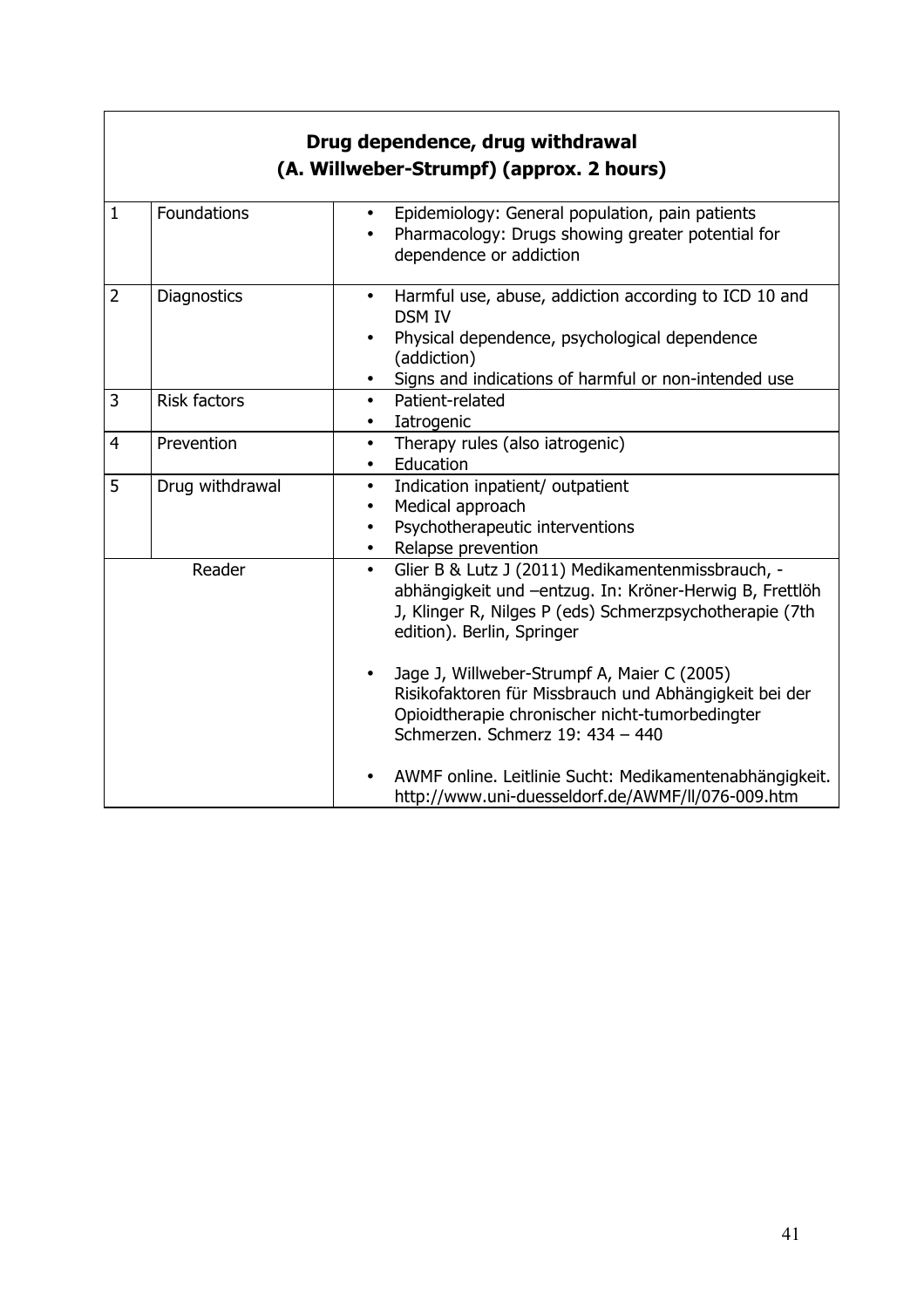|                | Methods of physical therapy (approx. 2 hours)<br>(A. Lehmann) |                                                                                                                                                                                                                                                                                                                                                    |  |
|----------------|---------------------------------------------------------------|----------------------------------------------------------------------------------------------------------------------------------------------------------------------------------------------------------------------------------------------------------------------------------------------------------------------------------------------------|--|
| $\mathbf{1}$   | Clinical findings                                             | Approach and methods<br>$\bullet$<br>Significance of stasis and biomechanics<br>Examples of findings on cervical spine/ jaw and<br>lumbar spine                                                                                                                                                                                                    |  |
| $\overline{2}$ | Patient education                                             | Conveying the concept of treatment<br>$\bullet$<br>Explaining application possibilities of the exercises<br>Clarifying modes-of-action<br>٠<br>Enhancing motivation<br>$\bullet$                                                                                                                                                                   |  |
| 3<br>4         | Treatment<br>Treatment techniques                             | Communicating findings<br>$\bullet$<br>Planning therapy steps<br>$\bullet$<br>Setting goals of treatment, e.g. improving functioning,<br>eliminating imbalances<br>Explaining the content of treatment, e.g. stretching,<br>mobilization techniques, strengthening exercises, etc.<br>Clarifying different PT techniques, e.g. manual<br>$\bullet$ |  |
|                | of physical therapy                                           | therapy, osteopathy, Brunkow, PNF, foot reflexology<br>treatment                                                                                                                                                                                                                                                                                   |  |
| 5              | Interventions in physical<br>therapy                          | Thermotherapy<br>$\bullet$<br><b>TENS</b><br>Kneipp<br>٠                                                                                                                                                                                                                                                                                           |  |
| 6              | Transferring content to<br>everyday life                      | Assistance in transferring content to work and private<br>$\bullet$<br>contexts<br>Exercise program adapted to everyday life                                                                                                                                                                                                                       |  |
|                | Reader                                                        | Denner A (1997) Muskuläre Profile der Wirbelsäule.<br>$\bullet$<br>Berlin, Springer                                                                                                                                                                                                                                                                |  |
|                |                                                               | Dittel R (1992) Schmerz-Physio-Therapie. Lehr- und<br>Handbuch des Neuromedizinkonzept. Gustav Fischer<br>Verlag                                                                                                                                                                                                                                   |  |
|                |                                                               | Gutenbrunner C, Weimann, G (2004)<br>$\bullet$<br>Krankengymnastische Methoden und Konzepte,<br>Therapieprinzipien und Techniken systematisch<br>dargestellt. Berlin, Springer                                                                                                                                                                     |  |
|                |                                                               | Hildebrandt J et al. (2003) Göttinger Rücken-Intensiv-<br>Programm (GRIP). Congress Compact                                                                                                                                                                                                                                                        |  |
|                |                                                               | Kaltenborn F (1992) Manuelle Untersuchung und<br>Mobilisation, Olaf Norlis Bokhandel                                                                                                                                                                                                                                                               |  |
|                |                                                               | Schöps P (2009) Physikalische und manuelle<br>Therapie. In: Diener HC, Maier C (eds) Die<br>Schmerztherapie - Interdisiplinäre Diagnose- und<br>Behandlungsstrategien (3rd edition). München, Urban                                                                                                                                                |  |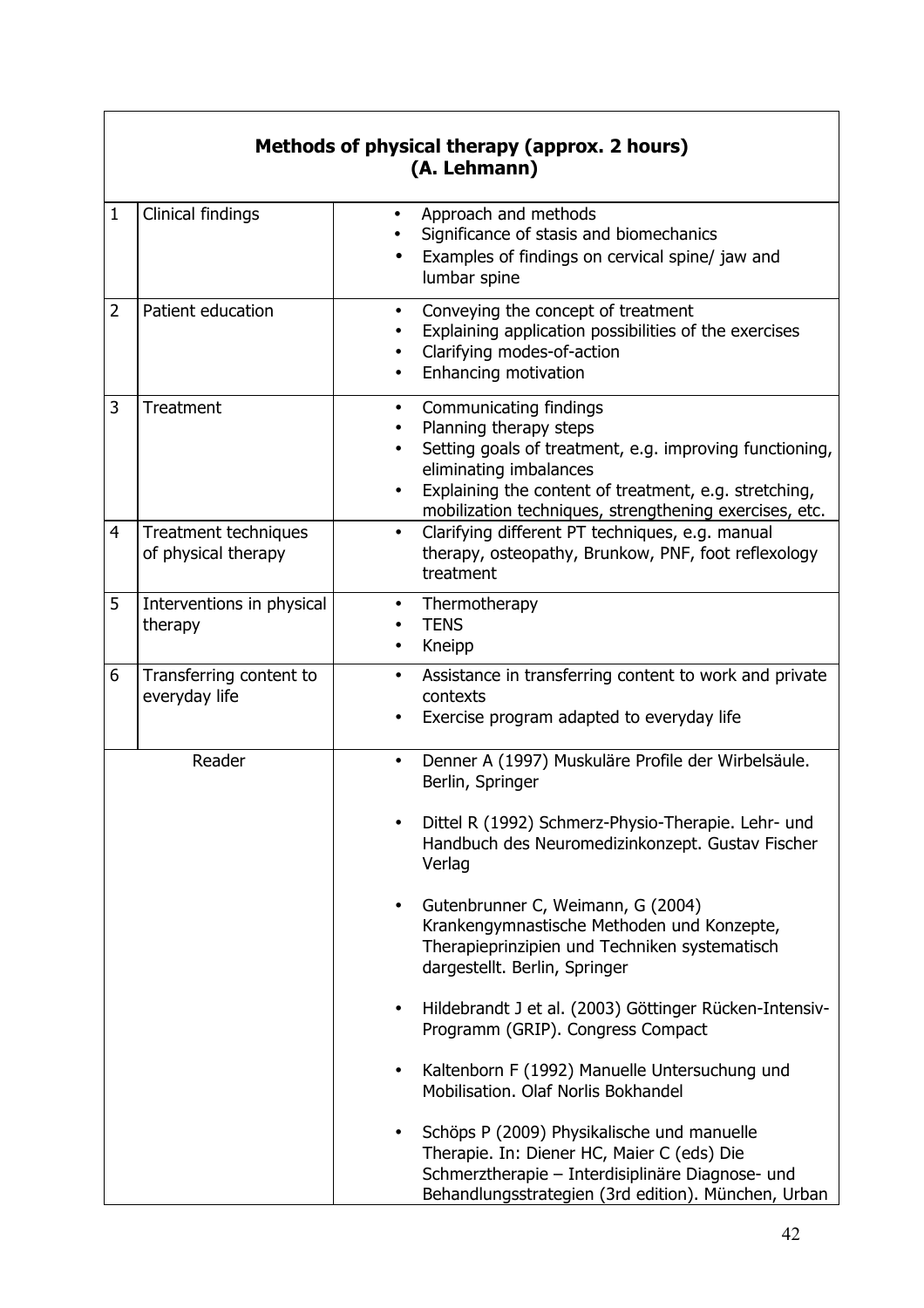| & Fischer Verlag |
|------------------|
|                  |
|                  |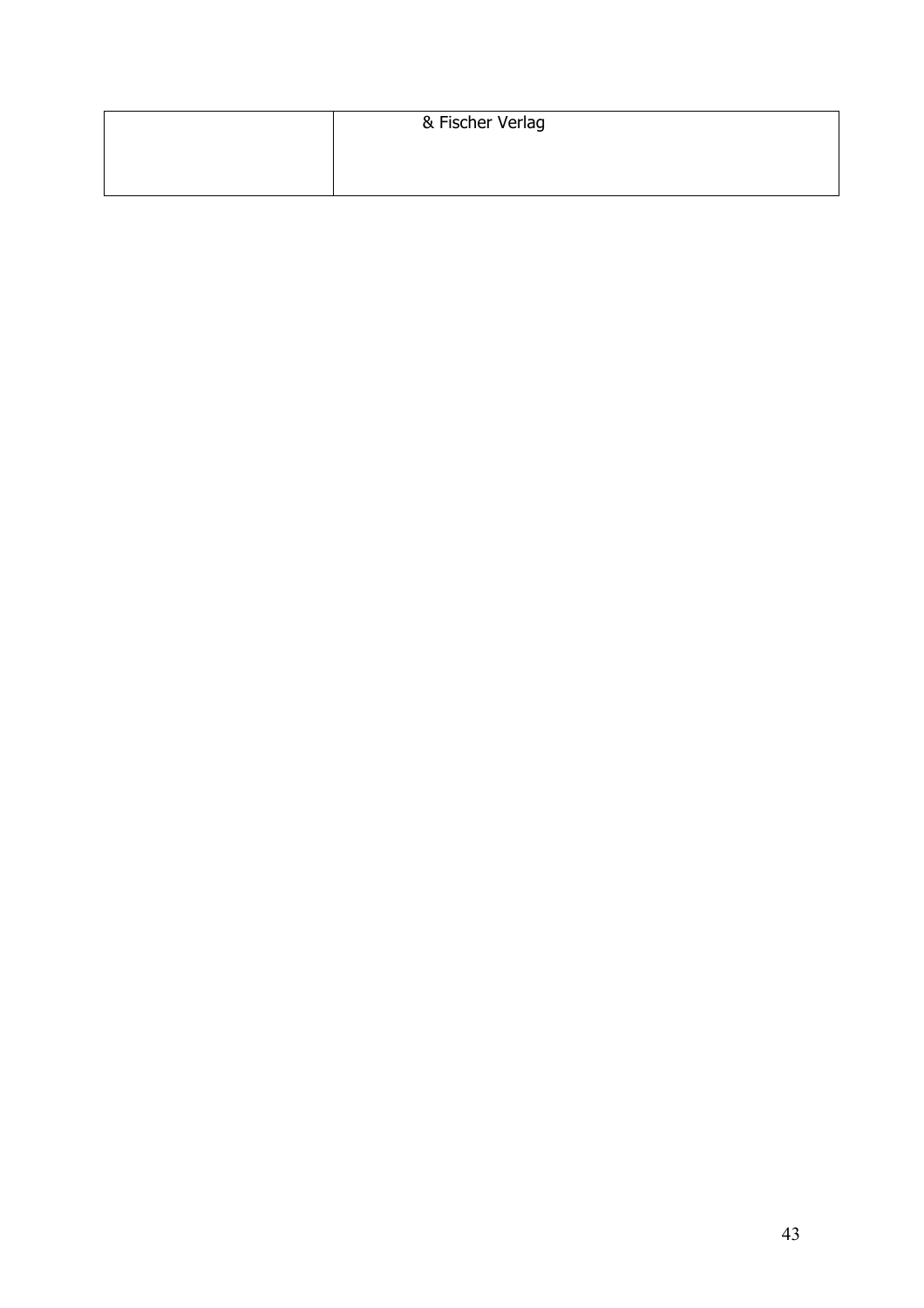**Part 2: Voluntary course contents**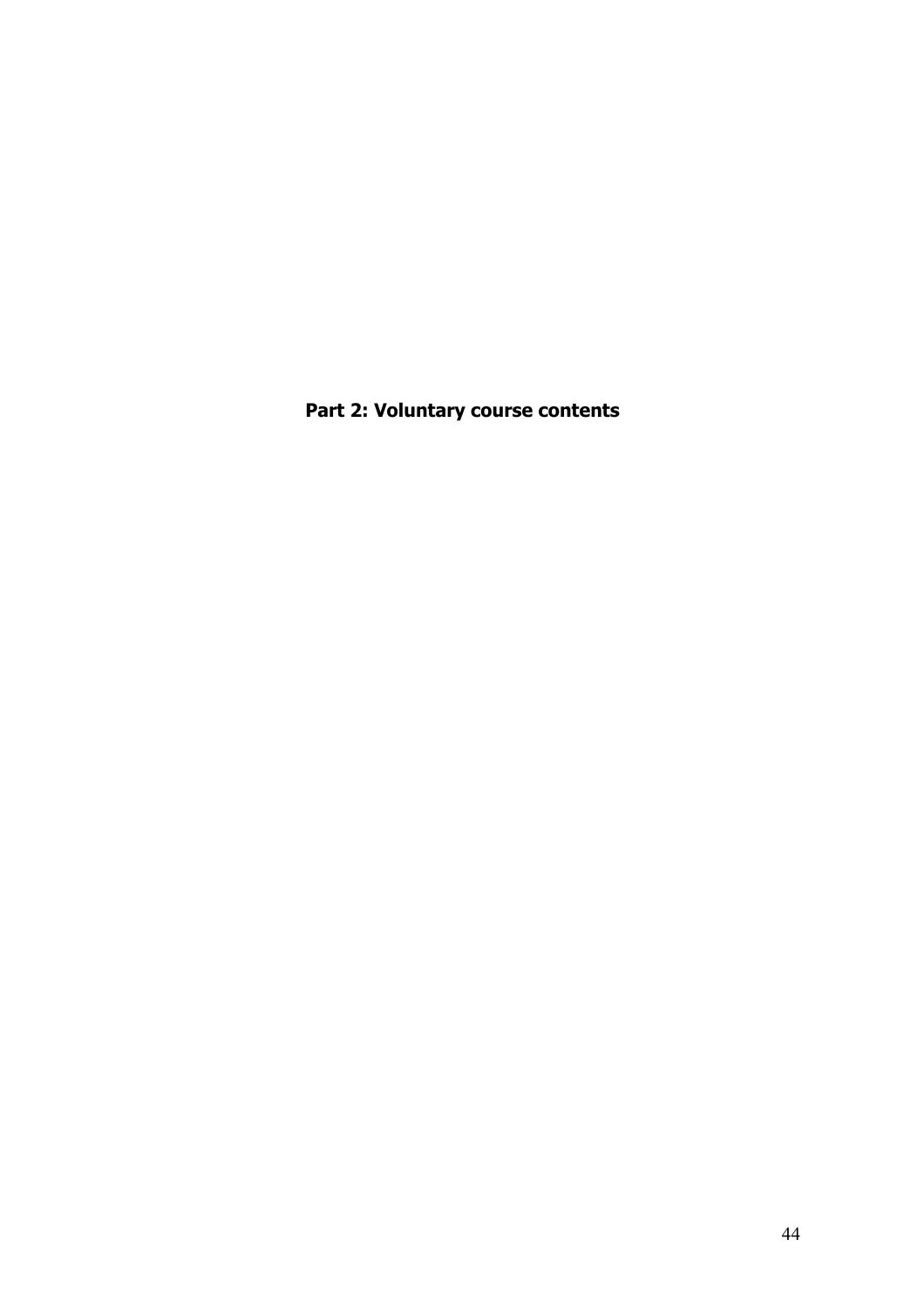| Pain and aging                                                                                               |  |  |
|--------------------------------------------------------------------------------------------------------------|--|--|
|                                                                                                              |  |  |
|                                                                                                              |  |  |
| Demographic structure, change of the age pyramid                                                             |  |  |
|                                                                                                              |  |  |
|                                                                                                              |  |  |
| Special health and social risk of the geriatric patient                                                      |  |  |
|                                                                                                              |  |  |
| Physiological changes in elderly (metabolism, functioning                                                    |  |  |
|                                                                                                              |  |  |
|                                                                                                              |  |  |
|                                                                                                              |  |  |
| Frequency of chronic pain in the population and care                                                         |  |  |
|                                                                                                              |  |  |
| Special characteristics of pain anamnesis in elderly (pre-                                                   |  |  |
| existing conditions, diagnostics, medication, clinical                                                       |  |  |
|                                                                                                              |  |  |
|                                                                                                              |  |  |
| Age-specific pain diagnostic measures (questionnaires,                                                       |  |  |
| Pain measurement in cognitive impairment and dementia                                                        |  |  |
|                                                                                                              |  |  |
|                                                                                                              |  |  |
|                                                                                                              |  |  |
| Pain control as prerequisite for a training on functional                                                    |  |  |
|                                                                                                              |  |  |
|                                                                                                              |  |  |
| Age-specific intake schemas (e.g. start low $-$ go slow)                                                     |  |  |
|                                                                                                              |  |  |
|                                                                                                              |  |  |
|                                                                                                              |  |  |
| Special characteristics of psychological treatments in                                                       |  |  |
| elderly (e.g. shortening duration of sessions, smaller                                                       |  |  |
|                                                                                                              |  |  |
|                                                                                                              |  |  |
| Special significance of training physical and psychological                                                  |  |  |
|                                                                                                              |  |  |
| Cognitive behavioral and supportive therapy intervention                                                     |  |  |
|                                                                                                              |  |  |
|                                                                                                              |  |  |
|                                                                                                              |  |  |
| Caregivers (family members and professional staff) as co-                                                    |  |  |
|                                                                                                              |  |  |
| Cooperation between medicine, physical therapy and                                                           |  |  |
|                                                                                                              |  |  |
|                                                                                                              |  |  |
| Lebensalter. In Standl et al. (eds) Schmerztherapie.                                                         |  |  |
| Age-specific illnesses connecting with chronic pain<br>Special characteristics of local anesthesia, physical |  |  |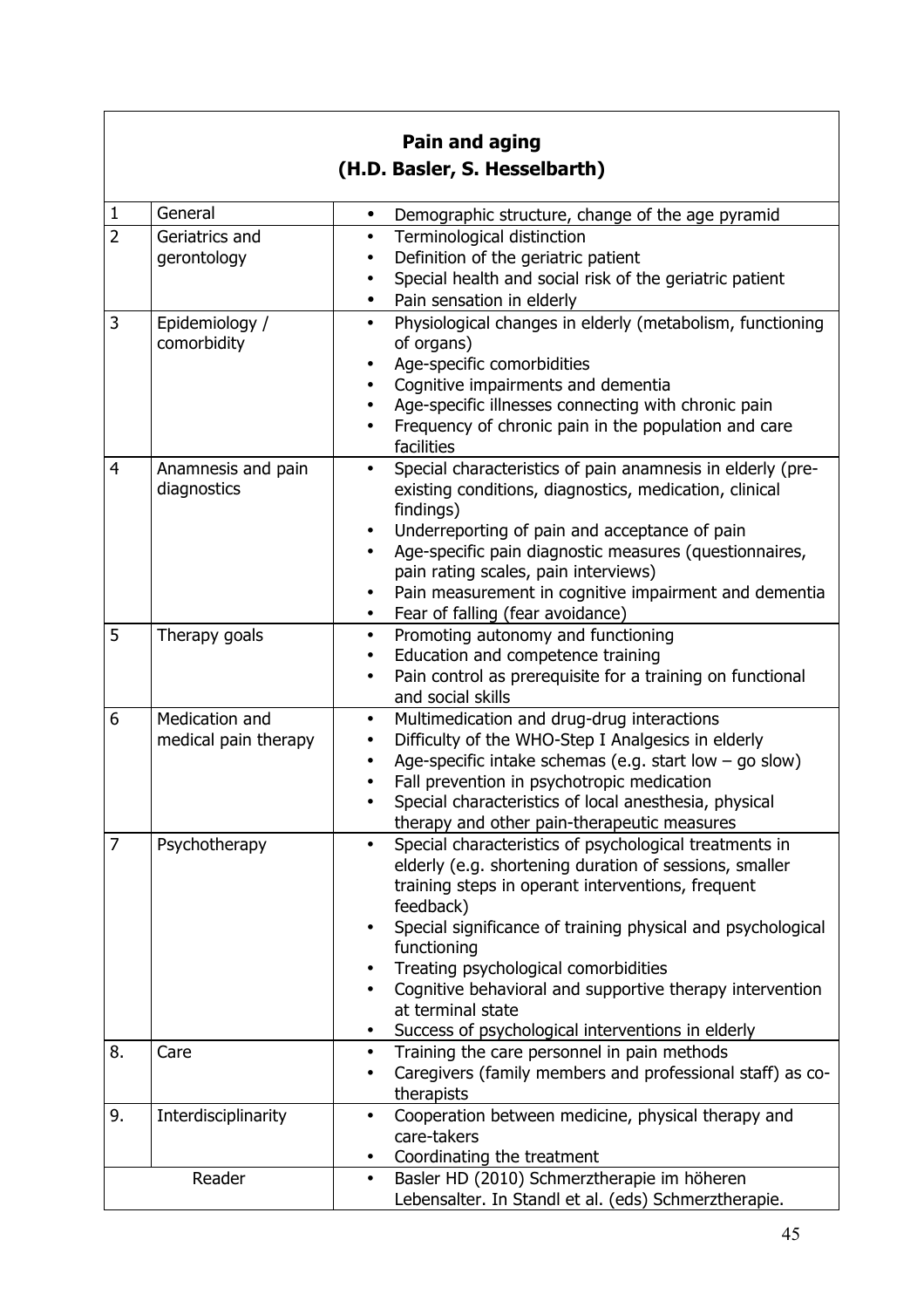| Stuttgart, New York, Thieme: 431-436                                                                                                                                                                |
|-----------------------------------------------------------------------------------------------------------------------------------------------------------------------------------------------------|
| Basler HD (2011) Schmerz und Alter. In: Kröner-Herwig,<br>$\bullet$<br>B., Frettlöh, J., Klinger, R. & Nilges, P (eds)<br>Schmerzpsychotherapie (7th edition). Berlin, Springer                     |
| Basler HD, Nikolaus T (2005) Schmerztherapie. In Raem<br>AM (eds) Handbuch Geriatrie. Lehrbuch für Praxis und<br>Klinik. Düsseldorf, Deutsche Krankenhaus<br>Verlagsgesellschaft: 1103-1108         |
| Basler HD, Hesselbarth S, Schuler M (2004)<br>Schmerzdiagnostik und -therapie in der Geriatrie, Teil I:<br>Schmerzdiagnostik. Schmerz, 18, 317 - 326                                                |
| Basler HD, Grießinger N, Hankemeier U, Märkert D,<br>$\bullet$<br>Nikolaus T, Sohn W (2005) Schmerzdiagnostik und -<br>therapie in der Geriatrie. Teil II: Schmerztherapie.<br>Schmerz, 19: 65 - 73 |
| Gibson SJ, Weiner DK (2005). Pain in Older Persons.<br>Progress in Pain Research and Management, Vol 35,<br>Seattle, IASP Press                                                                     |
| Mc Cleane GJ, Smith H (2006) Clinical Management of the<br>Elderly Patient in Pain (Hawarth Series in Clinical Pain and<br>Symptom Palliation). London Informa, Healthcare                          |
| Weiner DK, Herr K, Rudy RE (2002) Persistent Pain in<br>Older Adults. An Interdisciplinary Guide for Treatment.<br>New York, Springer                                                               |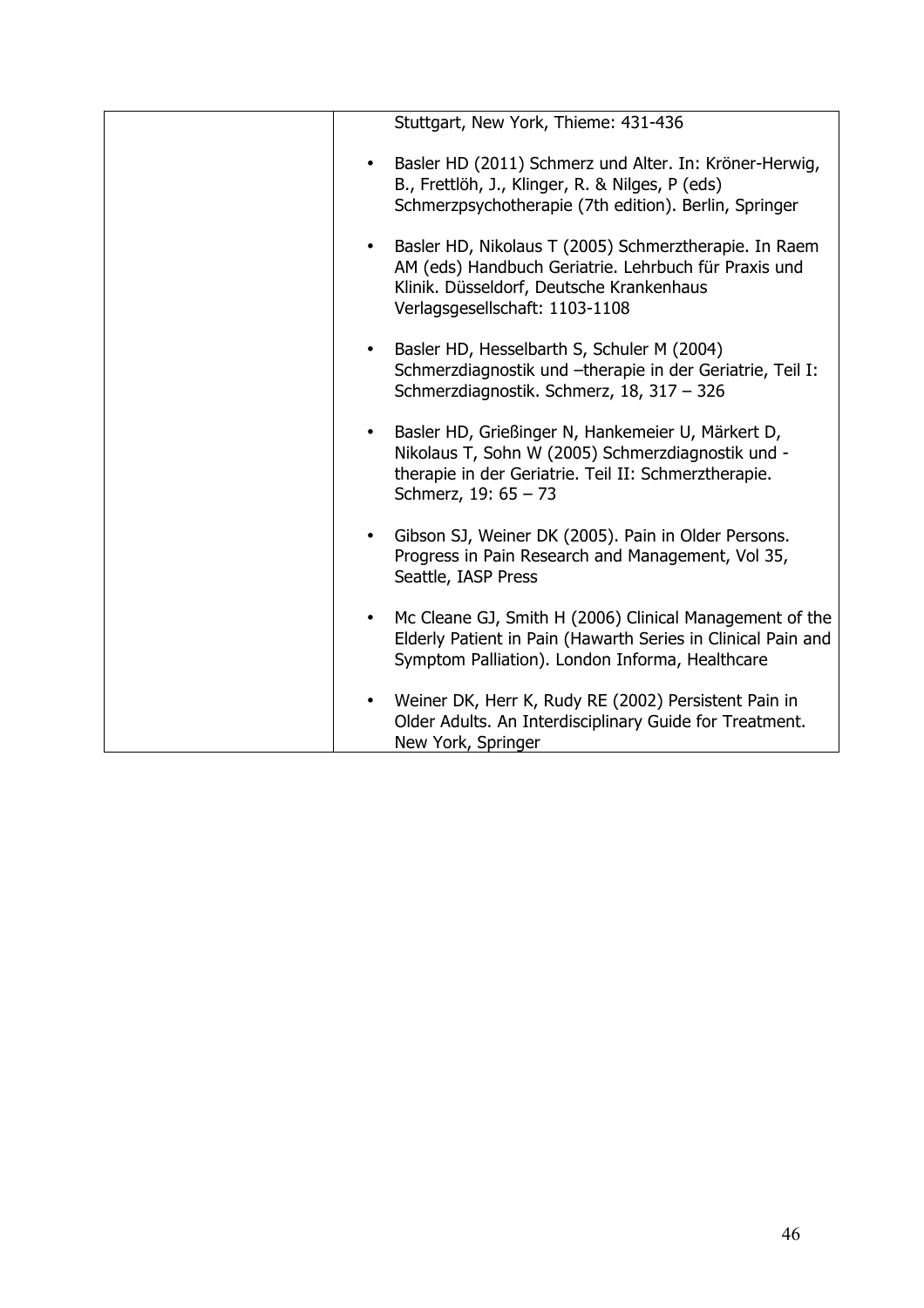| <b>Emotion-based psychological interventions</b><br>(H.C. Traue) |                                                                  |                                                                                                                                                                                                                                                                                                                                                              |
|------------------------------------------------------------------|------------------------------------------------------------------|--------------------------------------------------------------------------------------------------------------------------------------------------------------------------------------------------------------------------------------------------------------------------------------------------------------------------------------------------------------|
| $\mathbf{1}$                                                     | Theories on emotion                                              | Theories on the connection between emotion and pain<br>(somatization, biopsychosocial concept, emotional<br>inhibition)<br>Theories on positive emotions<br>$\bullet$<br>Psychodynamic concepts (narcissistic defense<br>$\bullet$<br>mechanisms, conversion, somatic expression of affect,<br>trauma and dissociation, neurobiology of empathy and<br>pain) |
| $\overline{2}$                                                   | Education                                                        | Concept of emotion<br>$\bullet$<br>Functional significance of emotions and maladaptive<br>emotions<br>Psychobiology of emotions<br>$\bullet$<br>General therapeutic goals of emotion-based<br>$\bullet$<br>interventions<br>Emotional exercises integrated in psychoeducation<br>٠                                                                           |
| 3                                                                | Behavioral observation,<br>clinical ratings and<br>psychometrics | MASK P (emotion-based criteria)<br>$\bullet$<br>Behavioral observation on facial expression, postures<br>$\bullet$<br>and gestures<br>Observation of muscular tension<br>$\bullet$<br>Questionnaires (e.g. on alexithymia, emotion<br>٠<br>regulation)                                                                                                       |
| 4                                                                | <b>Emotion interventions</b>                                     | Simple interventions, e.g. exercising basic emotions<br>$\bullet$<br>More complex interventions, e.g. identifying cognitions<br>$\bullet$<br>to inhibit emotions<br>Approach of focused expressive psychotherapy                                                                                                                                             |
| 5                                                                | Transferring behavioral<br>changes into daily<br>settings        | Problem of transferring learned strategies into<br>$\bullet$<br>everyday life<br>Enhancing motivation to actively use coping and<br>٠<br>behavior mechanisms of emotions<br>Establishing social networks<br>Preventing relapse in maladaptive emotional behavior<br>$\bullet$                                                                                |
| Reader                                                           |                                                                  | Görlitz G (1998) Körper und Gefühl in der<br>$\bullet$<br>Psychotherapie – Basisübungen, Pfeiffer, Reihe "Leben<br>lernen" Band 120 und 121                                                                                                                                                                                                                  |
|                                                                  |                                                                  | Traue HC (1998) Emotion und Gesundheit, Heidelberg,<br>Spektrum<br>Greenberg LS (2006) Emotion-focused therapy: A<br>synopsis. Journal of Contemporary Psychotherapy, Vol.                                                                                                                                                                                   |
|                                                                  |                                                                  | 36, 2: 87-93<br>Traue HC, Kessler H & Horn A B (2005) Emotion,<br>٠<br>Emotionsregulation und Gesundheit. In Schwarzer R<br>(eds) Gesundheitspsychologie. Enzyklopädie der<br>Psychologie. Göttingen, Hogrefe: 149-171                                                                                                                                       |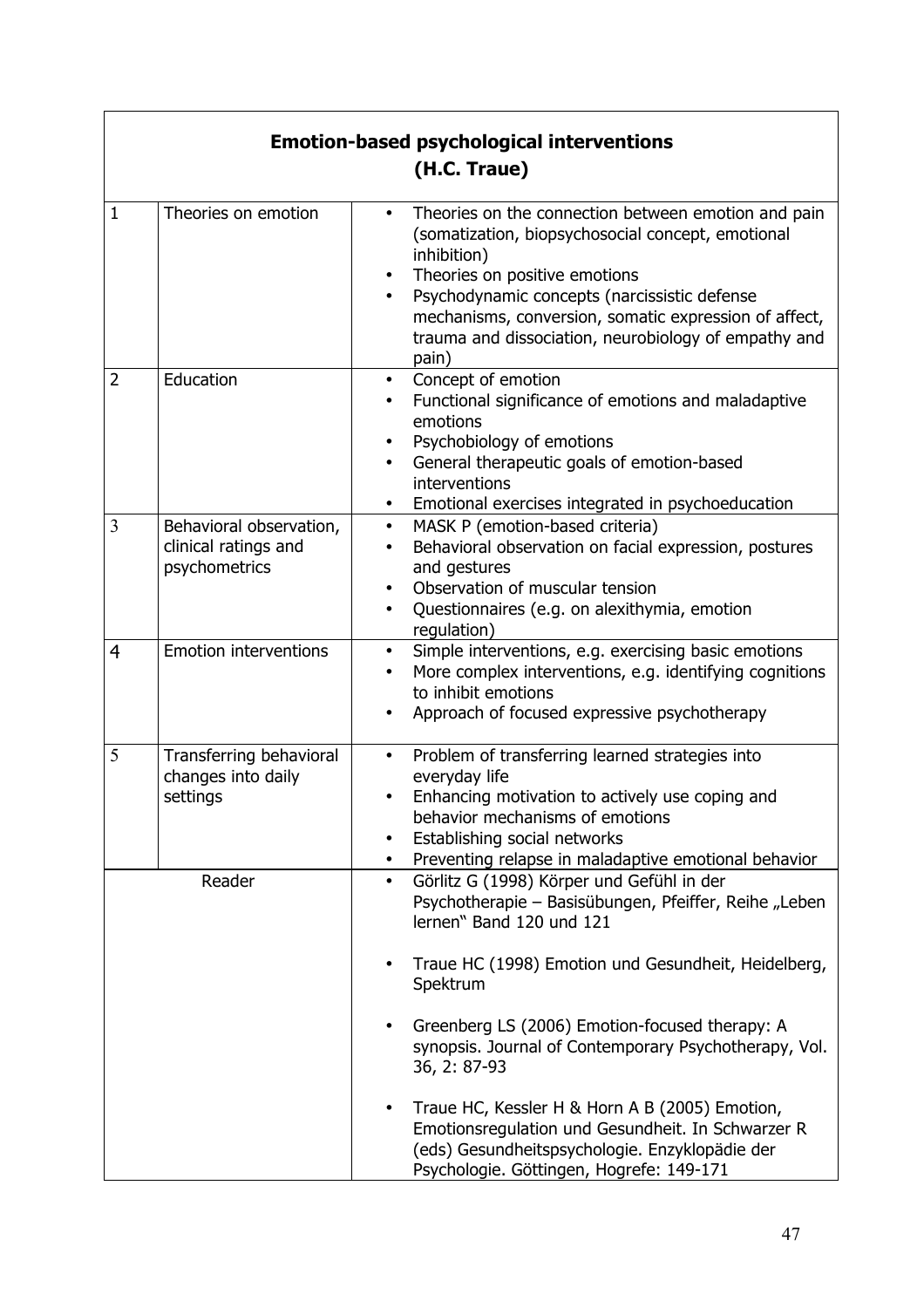|                |                                                  | <b>Hypnosis in chronic pain</b><br>(A. Pielsticker)                                                                                                                                                                                                                                                                                                                                                                                                                                                                                                                                 |
|----------------|--------------------------------------------------|-------------------------------------------------------------------------------------------------------------------------------------------------------------------------------------------------------------------------------------------------------------------------------------------------------------------------------------------------------------------------------------------------------------------------------------------------------------------------------------------------------------------------------------------------------------------------------------|
| $\mathbf{1}$   | Introduction                                     | Integrating hypnosis in the general therapeutic<br>$\bullet$<br>treatment concept<br>Differentiation between clinical hypnosis and stage<br>hypnosis<br>Principles of trance induction<br>$\bullet$<br>Trance phenomena<br>$\bullet$<br>Discussion about necessity of trance intensification for<br>$\bullet$<br>pain control<br>Physiology of hypnosis<br>$\bullet$                                                                                                                                                                                                                |
| $\overline{2}$ | Indication<br>Contraindication<br>Non-indication | Areas of indication for acute and chronic pain<br>$\bullet$<br>Contraindications for hypnosis (psychosis, severe<br>٠<br>personality disorders, passive-receptive expectations)<br>Non-indication (low susceptibility to hypnosis, no<br>$\bullet$<br>trusting rapport)                                                                                                                                                                                                                                                                                                             |
| 3              | <b>Diagnostics</b>                               | Hypnosis-specific diagnostics (susceptibility tests,<br>$\bullet$<br>relationship-based aspects)<br>Impact of susceptibility to hypnosis on treatment<br>success.                                                                                                                                                                                                                                                                                                                                                                                                                   |
| $\overline{4}$ | Effectiveness                                    | Meta-analyses on the effectiveness of hypnotic pain<br>$\bullet$<br>control (Montgomery et al. 2000, Bongartz et al. 2002)                                                                                                                                                                                                                                                                                                                                                                                                                                                          |
| 5              | Implementation                                   | Differentiating symptom and problem-oriented<br>$\bullet$<br>approaches<br>Age regression as an example of a problem-oriented<br>approach<br>Techniques of hypnotic pain management/ overview of<br>different techniques:<br>1. dissociative technics (whole and partial body<br>dissociation, glove anesthesia)<br>2. associative techniques (visualizing the symptoms)<br>3. symbolic techniques (personification of the<br>symptoms)<br>4. self-suggestion<br>5. therapeutic histories and metaphors<br>6. In-depth introduction and exercise of symptom-<br>oriented techniques |
| Reader         |                                                  | Bongartz W, Flammer E, Schwonke R (2002) Die<br>$\bullet$<br>Effektivität der Hypnose: Eine meta-analytische Studie.<br>Psychotherapeut 47(2): 67-76<br>Montgomery GH, DuHamel KN, Redd WH (2000) A<br>$\bullet$<br>meta-analysis of hypnotically induced analgesia: How<br>effective is hypnosis? Int J Clin Exp Hypn 48: 138-153<br>Peter B (2009) Phantomgliedschmerzen (2009) In:<br>Revenstorf D & Peter B (eds) Hypnose in<br>Psychotherapie, Psychosomatik und Medizin. Manual<br>für die Praxis (2nd edition). Heidelberg, Springer                                         |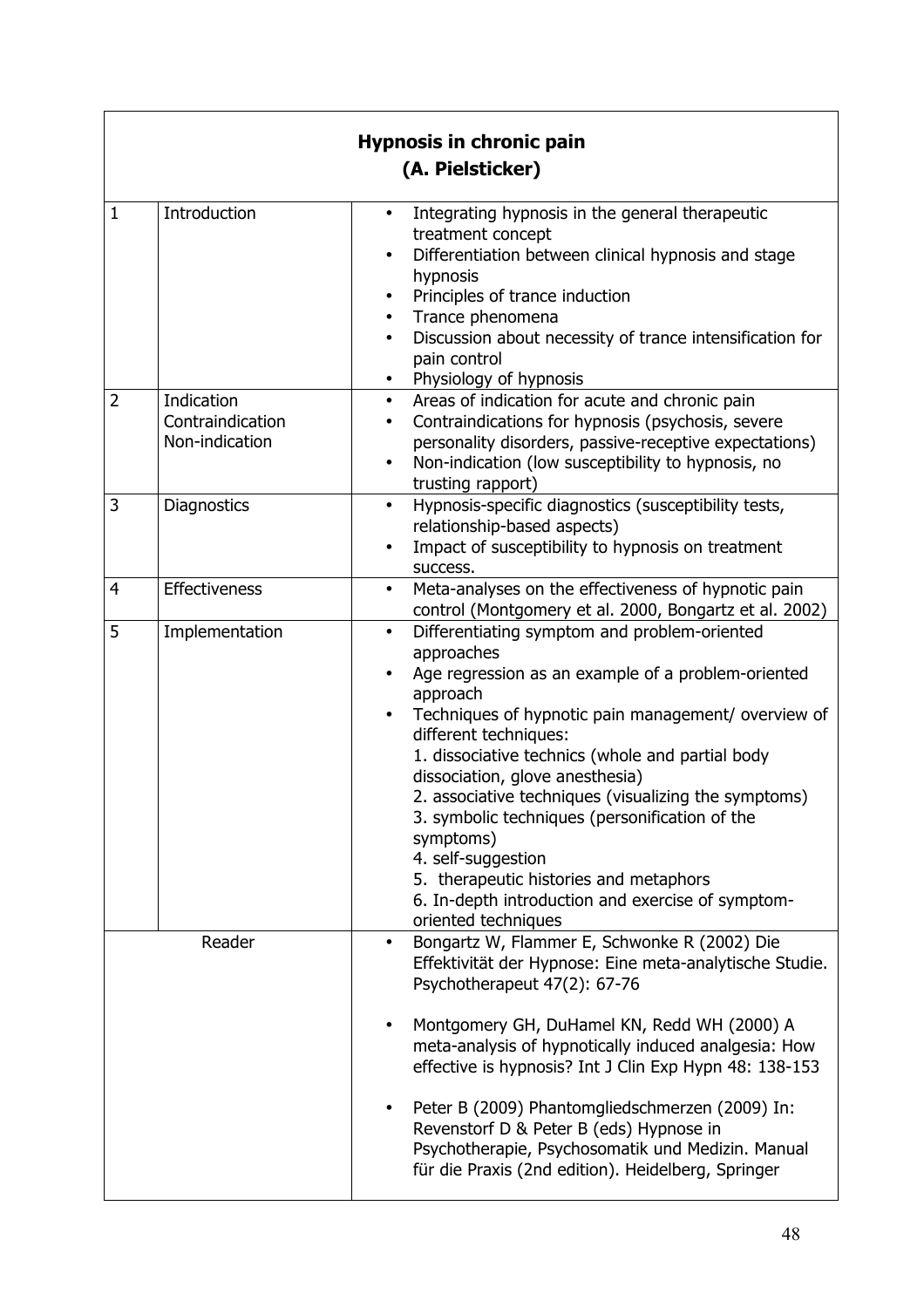| Peter B (2011) Hypnotherapie. In: Kröner-Herwig B,<br>Frettlöh J, Klinger R & Nilges P (eds)<br>Schmerzpsychotherapie (7th edition). Berlin, Springer |
|-------------------------------------------------------------------------------------------------------------------------------------------------------|
| Pielsticker A (2004) Das Würfelexperiment. In: Ebell HJ<br>& Schukall H (eds) Warum therapeutische Hypnose.<br>München, Pflaum                        |
| Scholz OB (2006) Hypnotherapie bei chronischen<br>Schmerzerkrankungen. Bern, Huber                                                                    |
| Stenzel A (2009) Verschmerzt! 99 hypnotische<br>Angebote bei chronischen Schmerzen. München, CIP-<br>Medien                                           |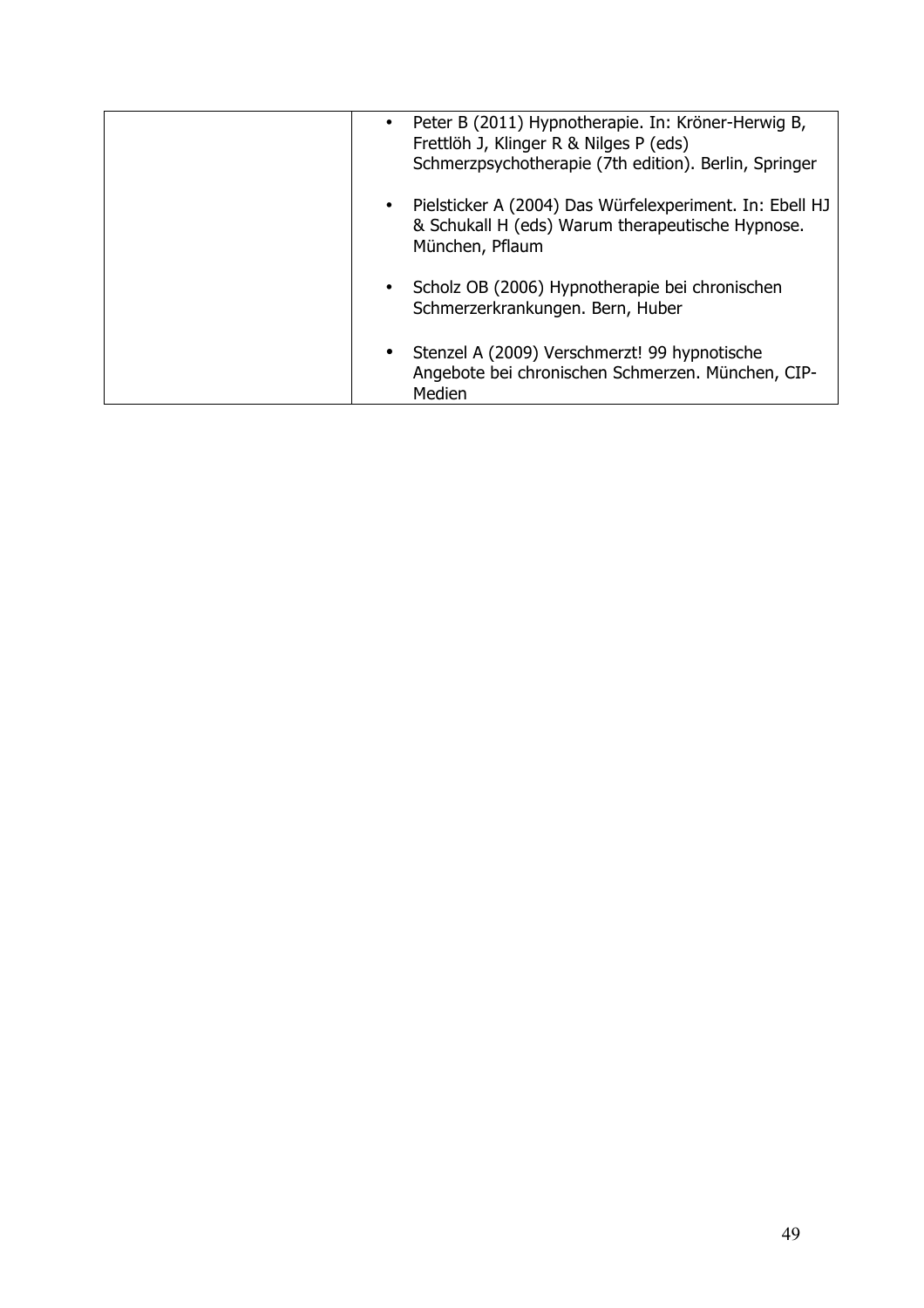| <b>Chronic pain in children and adolescents</b><br>(T. Hechler, M. Dobe) |                                                                               |                                                                                                                                                                                                                                  |
|--------------------------------------------------------------------------|-------------------------------------------------------------------------------|----------------------------------------------------------------------------------------------------------------------------------------------------------------------------------------------------------------------------------|
| $\mathbf{1}$                                                             | Adaptation of the<br>biopsychosocial model<br>for children and<br>adolescents | Triggering and maintaining conditions for chronic pain<br>$\bullet$<br>in children and young adults (significance of parental<br>cognitions, emotions, behavior; significance of peers;<br>significance of stage in development) |
|                                                                          |                                                                               | child and family-friendly communication of the model<br>$\bullet$                                                                                                                                                                |
| 2                                                                        | <b>Diagnostics</b>                                                            | Strategies for the conceptual steps of the first interview<br>$\bullet$<br>with the child and families concerned                                                                                                                 |
|                                                                          |                                                                               | Learning about the standard battery of<br>multidimensional diagnostics in child chronic pain, incl.<br>additional validated measures:                                                                                            |
|                                                                          |                                                                               | $\triangleright$ German Pain Questionnaire for Children and<br>Adolescents [Deutscher Schmerzfragebogen für<br>Kinder und Jugendliche] (Schroeder et al., 2010)                                                                  |
|                                                                          |                                                                               | Measures to capture parental cognitions, emotions,<br>➤<br>and reactions (Hechler et al., 2011b; Hermann et<br>al., 2008)                                                                                                        |
|                                                                          |                                                                               | New measures to categorize degree of severity of<br>➤<br>child chronic pain (Wager et al, submitted)                                                                                                                             |
|                                                                          |                                                                               | Implementation of diagnostic measures<br>٠                                                                                                                                                                                       |
| 3                                                                        | Epidemiology                                                                  | Overview of the prevalence of child chronic pain<br>$\bullet$<br>Frequency of specific pain disorders<br>$\bullet$<br>Therapeutic health care infrastructure for different pain<br>disorders                                     |
| $\overline{4}$                                                           | Multimodal pain-<br>therapy                                                   | Effectiveness of multimodal pain-therapies in children<br>$\bullet$<br>and young adults (Hechler et al., 2009; Eccleston et<br>al., 2003; Hechler et al., 2011a)                                                                 |
|                                                                          |                                                                               | Special characteristics in multimodal pain-therapy in<br>$\bullet$<br>children and adolescents:                                                                                                                                  |
|                                                                          |                                                                               | Outpatient and inpatient treatment concepts<br>➤                                                                                                                                                                                 |
|                                                                          |                                                                               | Specific treatment modules, e.g. expositions<br>➤<br>techniques                                                                                                                                                                  |
|                                                                          |                                                                               | Child-friendly approaches and conveyance of the<br>➤<br>approaches of cognitive-behavioral therapy, guided<br>imagery and mindfulness interventions                                                                              |
|                                                                          |                                                                               | Parent-specific interventions, e.g. reduction of<br>➤<br>somatic fixation by the families, coping with<br>burdens on the families, parents as co-therapists<br>(Dobe & Zernikow, 2009)                                           |
|                                                                          |                                                                               | $\triangleright$ Enhancing motivation in children, adolescents and<br>their parents                                                                                                                                              |
|                                                                          |                                                                               | Developing a biopsychosocial model, the diagnostic<br>➤                                                                                                                                                                          |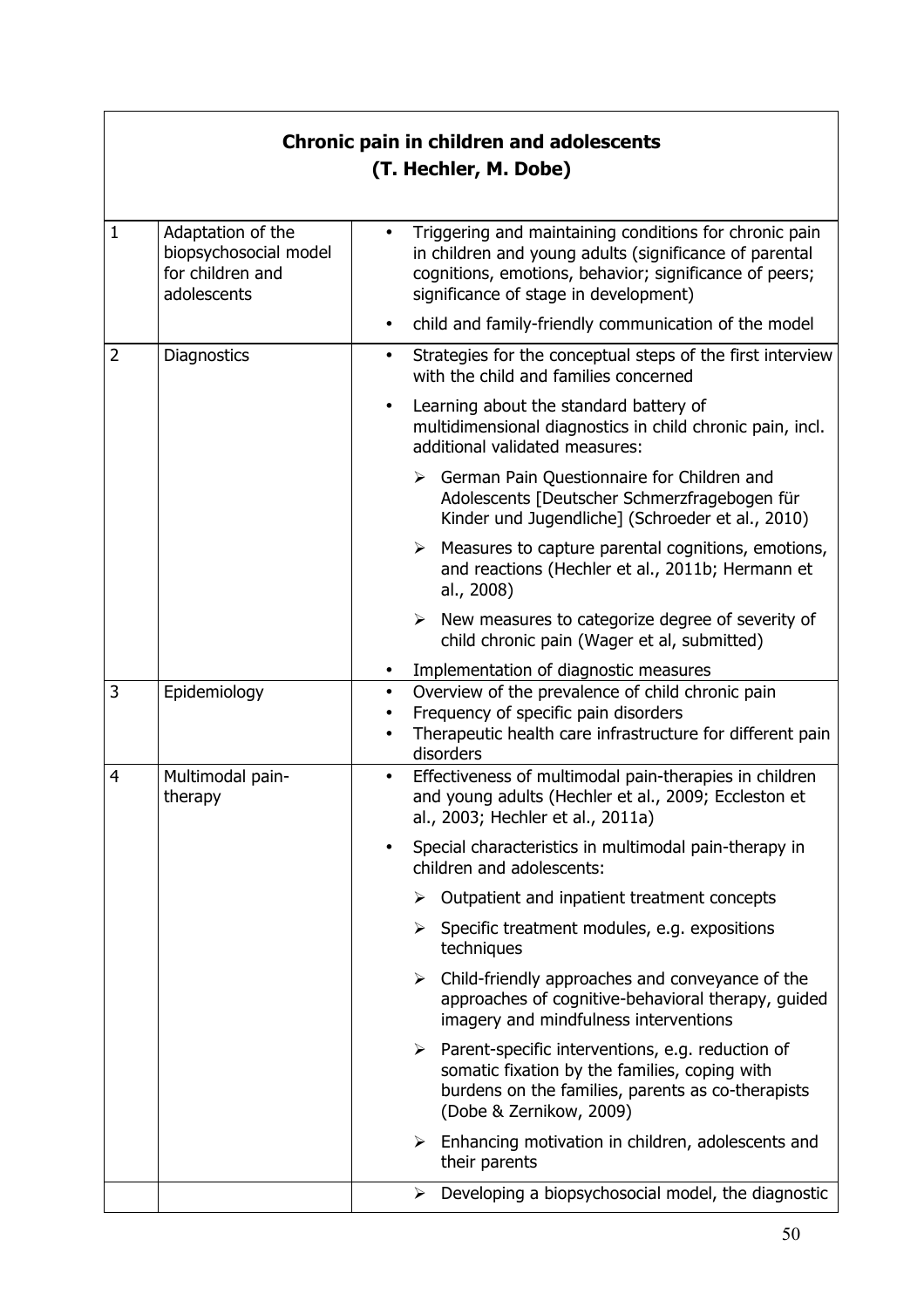|        | process and a treatment plan by using prepared<br>case studies with the following pain diagnoses:                                                                                                                                                                                                                                |
|--------|----------------------------------------------------------------------------------------------------------------------------------------------------------------------------------------------------------------------------------------------------------------------------------------------------------------------------------|
|        | Chronic headache (Seshia et al., 2010)<br>➤                                                                                                                                                                                                                                                                                      |
|        | Fibromyalgia (Michels et al., 2008)<br>➤                                                                                                                                                                                                                                                                                         |
|        | ➤<br>Recurrent stomach pain (Walker et al., 2010)                                                                                                                                                                                                                                                                                |
| Reader | Dobe M & Zernikow B (2009) Rote Karte für den<br>$\bullet$                                                                                                                                                                                                                                                                       |
|        | Schmerz: Wie Kinder und ihre Eltern aus dem<br>Teufelskreislauf chronischer Schmerzen ausbrechen.<br>Heidelberg, Carl-Auer-Systeme Verlag                                                                                                                                                                                        |
|        | Eccleston C, Malleson P, Clinch J, Connell H, &<br>Sourbut C (2003) Chronic pain in adolescents:<br>Evaluation of a programme of interdisciplinary<br>cognitive behaviour therapy. Archives of Disease in<br>Childhood, 88, 881-885                                                                                              |
|        | Hechler T, Dobe M, Kosfelder J, Damschen U, Hübner<br>B, Blankenburg M et al. (2009) Effectiveness of a<br>three-week multimodal inpatient pain treatment for<br>adolescents suffering from chronic pain: Statistical and<br>clinical significance. The Clinical Journal of Pain, 25,<br>156-166                                 |
|        | Hechler T, Martin A, Blankenburg M, Schroeder S,<br>$\bullet$<br>Kosfelder J, Hölscher L et al. (2011a) Specialized<br>multimodal outpatient treatment for children with<br>chronic pain: Treatment pathways and long-term<br>outcome. European Journal of Pain, in press                                                        |
|        | Hechler T, Vervoort T, Hamann M, Tietze A L, Vocks<br>S, Goubert L et al. (2011b) Parental catastrophizing<br>about their child's chronic pain: Are mothers and<br>fathers different? European Journal of Pain, 15,<br>515.e1-515.e9                                                                                             |
|        | Hermann C, Hohmeister J, Hohmeister J, & Flor H<br>$\bullet$<br>(2008. Dimensions of pain-related parent behavior:<br>Development and psychometric evaluation of a new<br>measure for children and their parents. Pain, 137,<br>689-699                                                                                          |
|        | Michels H, Gerhold K, Häfner R, Häuser W, Illhardt A,<br>$\bullet$<br>Mönkemöller K et al. (2008) Fibromyalgiesyndrom bei<br>Kindern und Jugendlichen. Der Schmerz, 22, 339-348                                                                                                                                                  |
|        | Schroeder S, Hechler T, Denecke H, Müller-Busch M,<br>$\bullet$<br>Martin A, Menke A et al. (2010). Deutscher<br>Schmerzfragebogen für Kinder, Jugendliche und deren<br>Eltern (DSF-KJ) - Ein multimodaler Fragebogen zur<br>Diagnostik und Therapie chronischer Schmerzen im<br>Kindes- und Jugendalter. Der Schmerz, 24, 23-37 |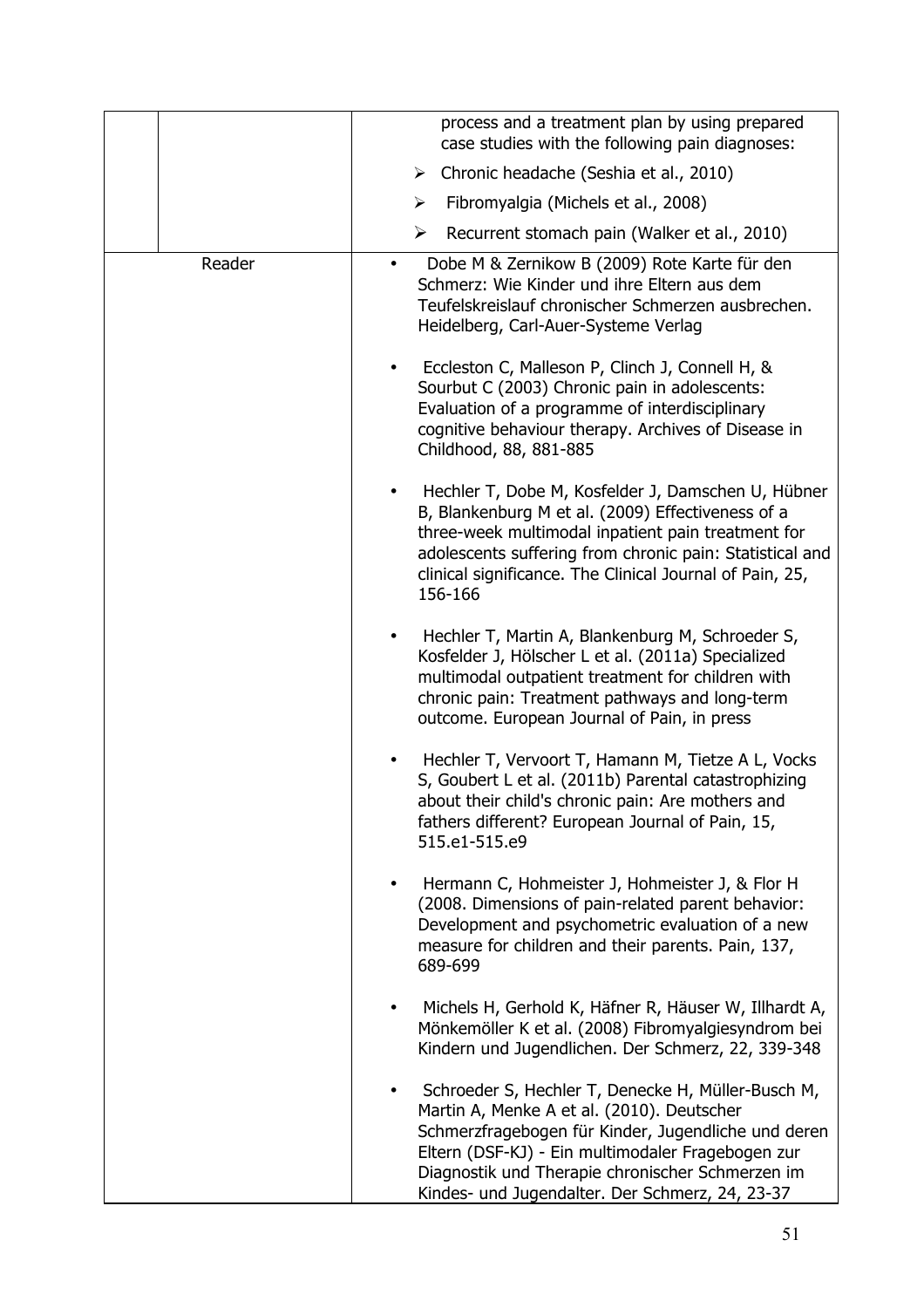| Seshia SS, Wang SJ, Bu-Arafeh I, Hershey AD,<br>$\bullet$<br>Guidetti V, Winner P et al. (2010) Chronic Daily<br>Headache in Children and Adolescents: A Multi-<br>Faceted Syndrome. The Canadian Journal of<br>Neurological Sciences, 37, 769-778 |
|----------------------------------------------------------------------------------------------------------------------------------------------------------------------------------------------------------------------------------------------------|
| Walker LS, Gler-Crish CM, Rippel S & Bruehl S (2010)<br>$\bullet$<br>Functional abdominal pain in childhood and<br>adolescence increases risk for chronic pain in<br>adulthood. Pain, 150, 568-572                                                 |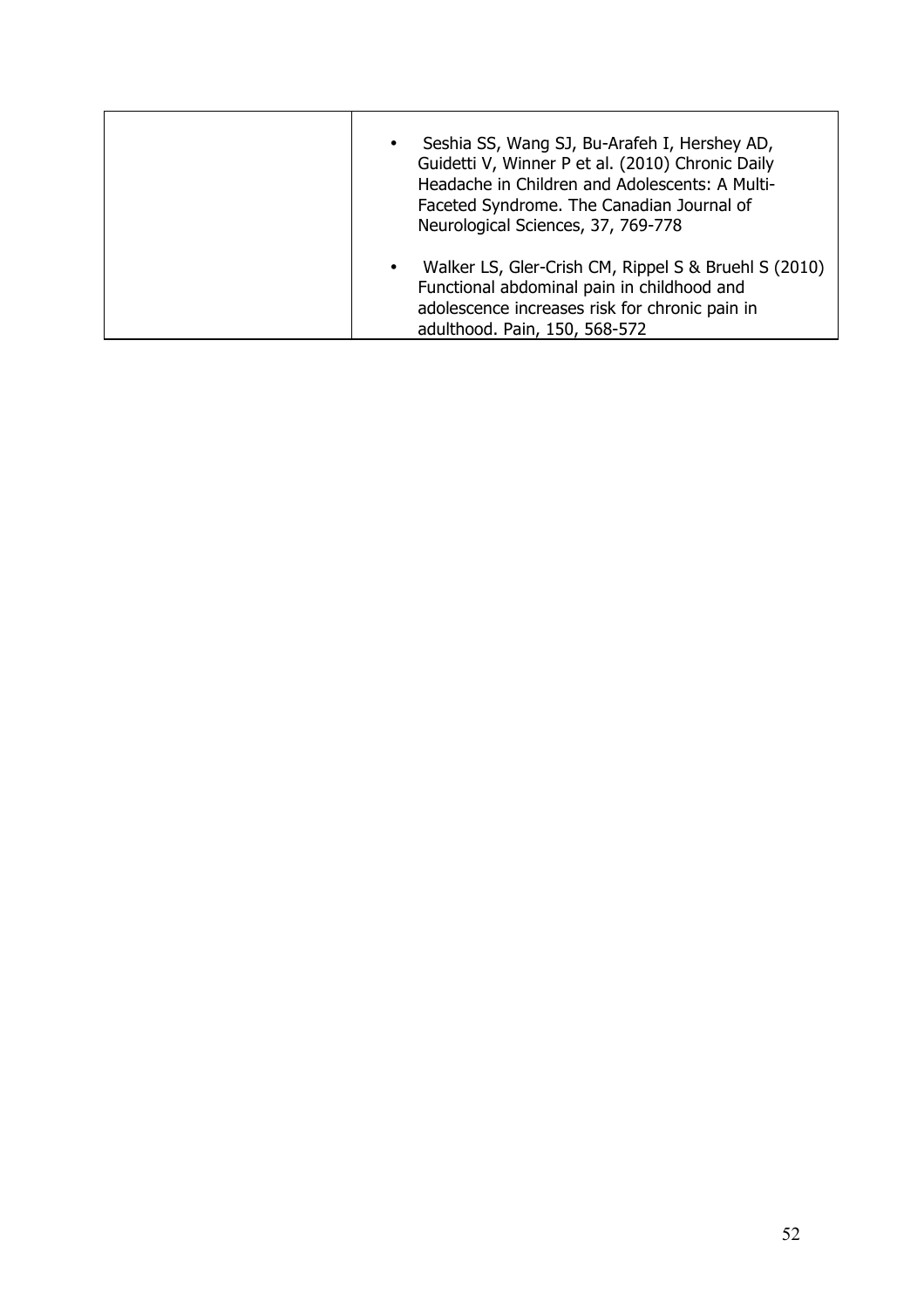#### **Informing and educating patients suffering from pain (Hans-Günter Nobis)** 1 Defining the subject matter and latest research developments • Information-education-psychoeducation Scientific evidence • Importance of the therapeutic context 2 Goals of education **Focusing on central target areas** • Clarifying the diagnosis and treatment principles • Conveying disorder-related information<br>• Conveying therany-relevant information • Conveying therapy-relevant information<br>• Supporting the patient in forming general • Supporting the patient in forming general skills in selfmanagement and coping strategies 3 Information modules Standardized manuals Overview of the information modules Manual: Psychological therapy in headache and back pain Manual: Chronic headache and back pain Manual: Interactional group therapy for somatoform pain disorder Manual: Göttinger back-intensive program [Göttinger Rücken-Intensiv-Programm (GRIP)] Manual: Therapy manual for the surgical pain treatment • Judging content and methods of previously published therapy manuals with regard to their topicality and transfer possibilities • Guidelines call for a direct integration of aspects into the everyday work routine work (MBOR) 4 Information and education in the media Judging the use of media – pros and cons of: • Print media • Internet /  $n$ e-mental-health" • Computer programs 5 Conveying information – a pedagogical challenge Significance and usage of … • Patient-practitioner-interaction Choice of language register • Principles of learning and understanding • Recognizing information transmission as a pedagogical challenge 6 Explanation models • Learning how to integrate "pedagogical" principles into own information modules Reflecting upon the impact of didactic, methodological and content-related aspects and the focused use of gestures, rhetoric, dynamization through speech tempo, examples, and (personal) involvement • Making the explanation models on "biopsychosocial pain" and "pain chronification" easily accessible for the patient.

• Analyzing model cases of the "Bad Salzufler pain workshop"